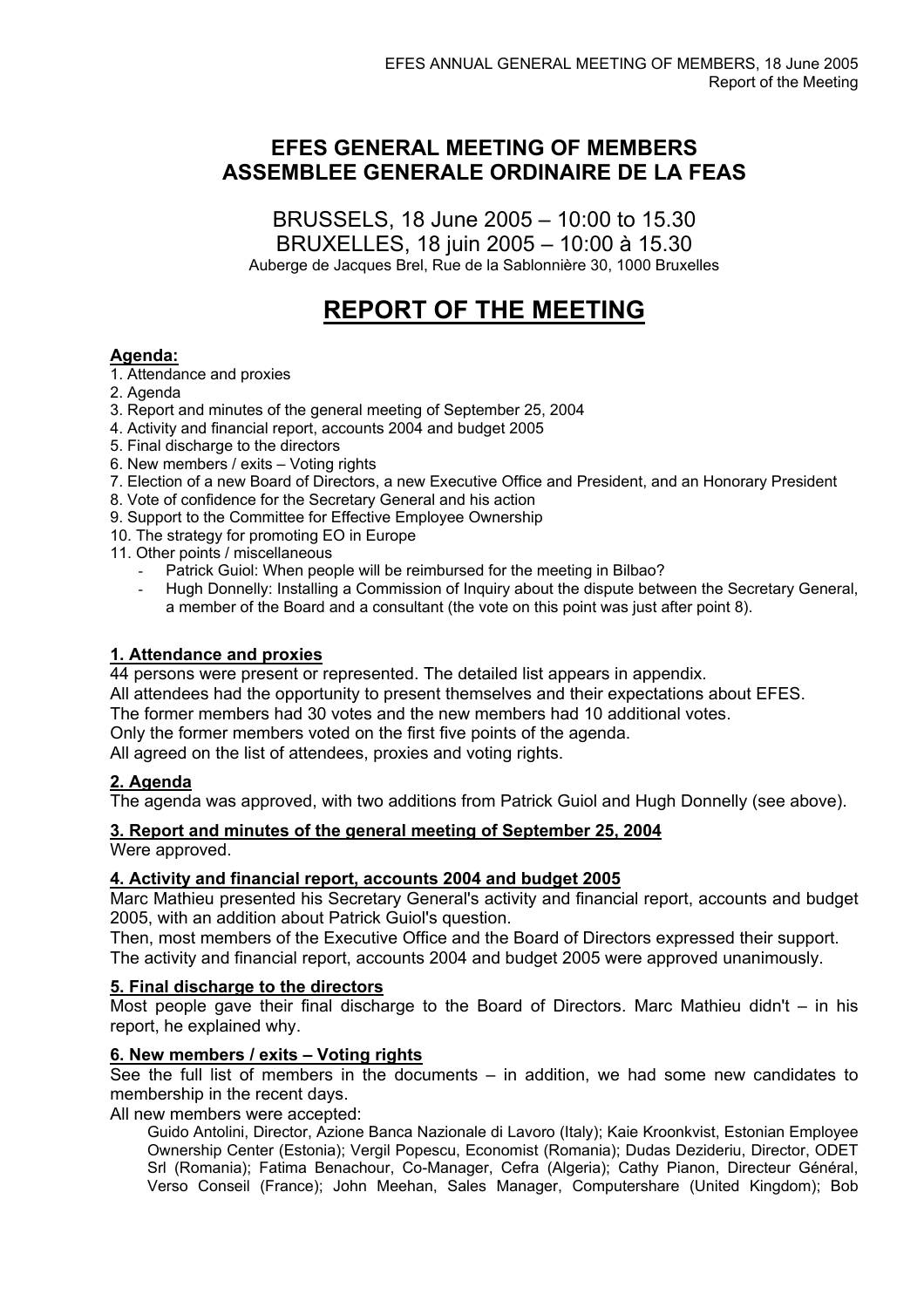Cannell, Partner, Cooperative Business Consultants (United Kingdom); Stanislaw Rudolf, Professor, University of Lodz (Poland); Barbara Blaszczyk, Professor, Center for Social and Economic Research (Poland); Tatiana Ershova, Director, Centre for Democratic Initiatives and Economic Technologies (Russia); Peter Kenyon, Partner, Kenyon Associates (United Kingdom); Gregory Cohn, Tower Hamlets Co-operative Development Agency (United Kingdom); Geoffrey Bond, Director, The RM2 Partnership Ltd (United Kingdom)**;** Erkki Laitinen - Project Manager SME Transfers, SME Association of Savo Region (Finland); Bernard Daly, ICC ESOP Trustee Ltd (Ireland); Ahn Byung-Ryong, Presidential Committee on Social Inclusion (South Korea); Phil Ainsley, Lloyds TSB Registrars (United Kingdom); Kerstin Hallik, Institute of National Development and Coordination (Estonia); Vladimir Plecko - Koncar Electrical Industries Inc (Croatia); Johanson Berenson LLP (USA)

On the other hand, some former members decided to resign and some others disappeared – it was decided to act their exclusion.

# **7. Election of a new Board of Directors, a new Executive Office and President, and an Honorary President**

All candidates to the Board of Directors were elected unanimously.

So, this is the new Board:

Pierre Vanrijkel (Belgium); Erik Maaloe (Denmark); Gorm Winther (Denmark); Gurli Jakobsen (Denmark); Janos Lukacs (Hungary); Bernard Daly (Ireland); Guido Antolini (Italy); Henk Kool (Netherlands); Cees Vos (Netherlands); Jacek Lipinski (Poland); Kris Ludwiniak (Poland); Tatiana Ershova (Russia); Zvone Zupan (Slovenia); Adrian Celaya (Spain); Javier San José (Spain); Hugh Donnelly (United Kingdom); Bob Cannell (United Kingdom).

Then, the new Board of Directors elected its Executive Office (7 people + one alternate):

Janos Lukacs, Henk Kool, Cees Vos, Adrian Celaya, Hugh Donnelly, Pierre Vanrijkel, Gorm Winther, Bernard Daly (alternate).

Finally, the Executive Office elected Cees Vos as its President, and the General Meeting of Members applauded Pierre Vanrijkel as its first Honorary President.

# **8. Vote of confidence for the Secretary General and his action**

The confidence was voted unanimously, with two abstentions (Dan Bell, Patrick Guiol).

# **8bis. Installing a Commission of Inquiry about the dispute between the Secretary General, a member of the Board and a consultant**

This proposal was rejected. Negative votes: 21; positive votes: 9; abstentions: 6.

# **9. Support to the Committee for Effective Employee Ownership**

The General Meeting had a wide discussion about this. All expressed their positive interest about the Committee for Effective Employee Ownership which was set up by some of the main American organizations. This Committee defined an interesting set of ten principles. Of course, we cannot see any set of best practices as a Bible.

# **10. The strategy for promoting EO in Europe**

EFES should now have a new deep reflection about its strategies. All members will be invited to join the conference of the IAFP in Brussels on September 28-29. IAFP is the International Association for Financial Participation and the conference is the final conference of a project for "a model plan for financial participation in the European Union".

In addition, we will take this opportunity to organize a meeting of the Executive Office, with the aim of defining a new Board strategy.

# **11. When people will be reimbursed for the meeting in Bilbao?**

See addition to Secretary General's report on this point.

*Marc Mathieu Secretary General*  22.6.2005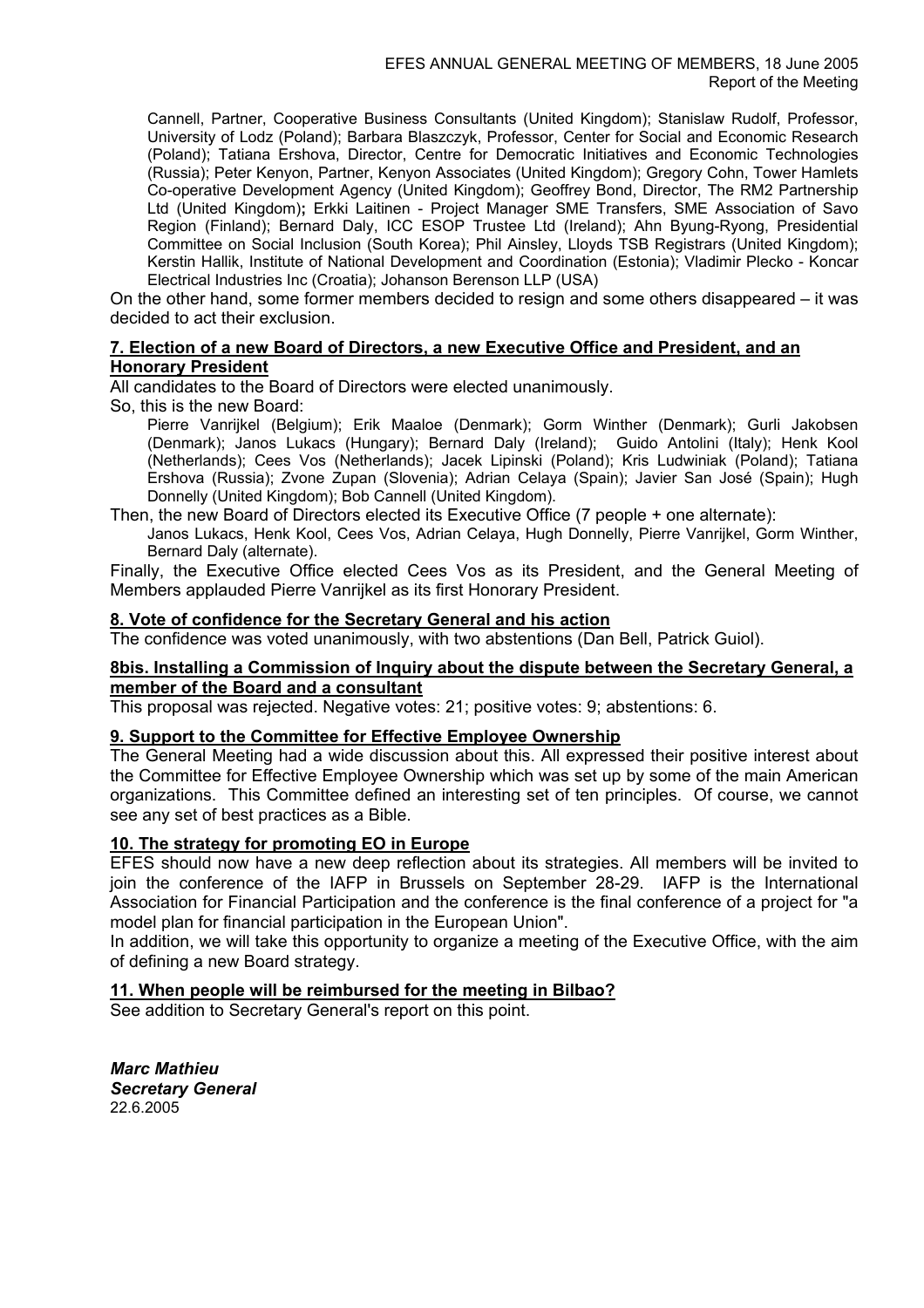EFES GENERAL MEETING 18 JUNE 2005

#### **EFES BOARD AND GENERAL MEETING OF MEMBERS – 18 JUNE 2005 – FINAL LIST OF PARTICIPANTS 1. DIRECTORS - ENTITLED / TITULAIRES**

|                  | <b>ORG/INDIV</b>        | <b>NAME / NOM</b>                      | <b>ORGANISATION</b>                     | <b>COUNTRY</b>           | ATTENDANCE / PRESENCE   VOTES |                |
|------------------|-------------------------|----------------------------------------|-----------------------------------------|--------------------------|-------------------------------|----------------|
| $\mathbf{1}$     | <b>ORG</b>              | Pierre VANRIJKEL                       | ASS. ACTIONNAIRES SALARIES ING          | <b>BELGIUM</b>           | <b>YES</b>                    | 7              |
| $\overline{2}$   | ORG                     | Zdenek SREIN                           | <b>KSLP</b>                             | CZECH R.                 | <b>YES</b>                    | 1              |
| <sub>2</sub>     | ORG                     | Jan PROCHAZKA                          | <b>KSLP</b>                             | CZECH R.                 | <b>YES</b>                    |                |
| $\overline{2}$   | ORG                     | Magdalena HUNCOVA                      | <b>KSLP</b>                             | CZECH R.                 | <b>YES</b>                    |                |
| 3                | <b>INDIV</b>            | Erik MAALOE                            | AARHUS BUSINESS SCHOOL                  | <b>DENMARK</b>           | NO (excused)                  |                |
| $\overline{4}$   | <b>INDIV</b>            | <b>Gorm WINTHER</b>                    | <b>AGIO PARTNERS</b>                    | <b>DENMARK</b>           | NO (excused)                  |                |
| 5                | ORG                     | Mahmoud SALEM                          | PUBLIC ENTERPRISE OFFICE                | <b>EGYPT</b>             | $\overline{N}$                |                |
| 6                | ORG                     | Teemu LUUKKA                           | SANOMA EMPLOYEES FUND                   | <b>FINLAND</b>           | <b>NO</b>                     |                |
| $\overline{7}$   | <b>INDIV</b>            | Patrick GUIOL                          | UNIVERSITE DE RENNES                    | <b>FRANCE</b>            | <b>YES</b>                    | 1              |
| 8                | ORG                     | Janos LUKACS                           | SHARE-PARTICIPATION FOUNDATION          | <b>HUNGARY</b>           | <b>YES</b>                    | 1              |
| 9                | ORG                     | Fabrizio GARBERI                       | <b>FIADA</b>                            | <b>ITALY</b>             | <b>NO</b>                     |                |
| 10 <sup>°</sup>  | ORG                     | Pier Paolo BARETTA                     | CISL - CONFED .ITALIANA SINDICATA LIBRE | <b>ITALY</b>             | <b>NO</b>                     |                |
| 11               | ORG                     | Henk KOOL                              | NEDERLANDS PARTICIPATIE INSTITUUT       | <b>NL</b>                | <b>YES</b>                    | 1              |
| 11               | ORG                     | Cees VOS                               | NEDERLANDS PARTICIPATIE INSTITUUT       | <b>NL</b>                | <b>YES</b>                    |                |
| 11               | ORG                     | Arie DE RUYTER                         | NEDERLANDS PARTICIPATIE INSTITUUT       | <b>NL</b>                | <b>YES</b>                    |                |
| 12 <sup>12</sup> | ORG                     | Jacek LIPINSKI                         | UWP-POLISH ASSOCIATION                  | <b>POLAND</b>            | NO PROXY Henk KOOL            | 1              |
| 12 <sup>12</sup> | ORG                     | Tomasz BOGACZ                          | <b>UWP-POLISH ASSOCIATION</b>           | <b>POLAND</b>            | <b>NO</b>                     |                |
| 13               | ORG                     | Zvone ZUPAN                            | <b>DEZAP - SLOVENIAN ASSOCIATION</b>    | <b>SLOVENIA</b>          | <b>YES</b>                    | 1              |
| 13               | ORG                     | Pavel DEMSAR                           | <b>DEZAP - SLOVENIAN ASSOCIATION</b>    | <b>SLOVENIA</b>          | <b>YES</b>                    |                |
| 13               | ORG                     | Janko PUCNIC                           | <b>DEZAP - SLOVENIAN ASSOCIATION</b>    | <b>SLOVENIA</b>          | <b>YES</b>                    |                |
| 14               | ORG                     | Gojko STANIC                           | DRUSTVO "DELNICAR" - SLOVENIAN INST.    | <b>SLOVENIA</b>          | $\overline{NO}$               |                |
| 15               | ORG                     | Adrian CELAYA                          | MONDRAGON CORP. COOPERATIVA             | <b>SPAIN</b>             | <b>YES</b>                    | 1              |
| 16               | ORG                     | Javier SAN JOSE                        | CONFESAL                                | <b>SPAIN</b>             | <b>YES</b>                    | $\overline{c}$ |
| 17 <sup>1</sup>  | ORG                     | José Maria ALGORA                      | CECOP - EUROPEAN CONFEDERATION          | <b>SPAIN</b>             | $\overline{N}$                |                |
| 18               | ORG                     | Hugh DONNELLY                          | EMPLOYEE OWNERSHIP SCOTLAND             | $\overline{\mathsf{CK}}$ | <b>YES</b>                    | 1              |
| 19               | ORG                     | David WHEATCROFT                       | <b>JOB OWNERSHIP LIMITED</b>            | UK                       | NO (excused)                  |                |
| 20 <sup>1</sup>  | <b>INDIV</b>            | Deborah Groban OLSON                   | CAPITAL OWNERSHIP GROUP                 | <b>USA</b>               | $\overline{NO}$               |                |
|                  |                         | 2. DIRECTORS - ALTERNATES / SUPPLEANTS |                                         |                          |                               |                |
| 21               | ORG                     | Janos SZANTAI                          | MRP - HUNGARIAN ASSOCIATION             | <b>HUNGARY</b>           | <b>NO</b>                     |                |
| 22               | <b>ORG</b>              | Krzystof LUDWINIAK                     | UWP-POLISH ASSOCIATION                  | <b>POLAND</b>            | NO (excused)                  |                |
| 23               | ORG                     | Patrick BURNS                          | JOB OWNERSHIP LIMITED                   | <b>UK</b>                | $\overline{NO}$               |                |
|                  | <b>3. OTHER MEMBERS</b> |                                        |                                         |                          |                               |                |
|                  | <b>INDIV</b>            | Marc MATHIEU                           |                                         | <b>BELGIUM</b>           | <b>YES</b>                    | 1              |
|                  | ORG                     | Marc MATHIEU                           | <b>EFES BELGIUM</b>                     | <b>BELGIUM</b>           | <b>YES</b>                    | 1              |
|                  | ORG                     | Marc MATHIEU                           | L'ASSOCIATIF FINANCIER                  | <b>BELGIUM</b>           | <b>YES</b>                    | 1              |
|                  | <b>INDIV</b>            | <b>Myriam BIOT</b>                     |                                         | <b>BELGIUM</b>           | <b>YES</b>                    | 1              |
|                  | <b>INDIV</b>            | Kerstin HALLIK                         | EEOC                                    | <b>ESTONIA</b>           | <b>YES</b>                    | (1)            |
|                  | <b>INDIV</b>            | Kaie KROONKVIST                        | EEOC                                    | <b>ESTONIA</b>           | <b>YES</b>                    | (1)            |
|                  | <b>INDIV</b>            | Erkki KANGAS                           |                                         | <b>FINLAND</b>           | <b>YES</b>                    | 1              |
|                  | <b>INDIV</b>            | Marco CARAMELLI                        |                                         | <b>FRANCE</b>            | <b>YES</b>                    | 1              |
|                  | <b>INDIV</b>            | Martine LAMANDE                        |                                         | <b>FRANCE</b>            | NO PROXY Marc MATHIEU         | 1              |
|                  | ORG                     | <b>Bernard DALY</b>                    | <b>ICC ESOP TRUSTEE LTD</b>             | <b>IRELAND</b>           | <b>YES</b>                    | (1)            |
|                  | <b>ORG</b>              | <b>Brendan MARTIN</b>                  | <b>ICC ESOP TRUSTEE LTD</b>             | <b>IRELAND</b>           | <b>YES</b>                    |                |
|                  | <b>INDIV</b>            | Guido ANTOLINI                         | <b>AZIONE BNL</b>                       | <b>ITALY</b>             | <b>YES</b>                    | (1)            |
|                  | <b>INDIV</b>            | Erik POUTSMA                           |                                         | <b>NL</b>                | <b>YES</b>                    | (1)            |
|                  | <b>INDIV</b>            | Stanislaw RUDOLF                       |                                         | <b>POLAND</b>            | <b>YES</b>                    | (1)            |
|                  | <b>INDIV</b>            | Barbara BLASZCZYK                      |                                         | <b>POLAND</b>            | NO PROXY Marc MATHIEU         | (1)            |
|                  | <b>INDIV</b>            | Tatiana ERSHOVA                        |                                         | <b>RUSSIA</b>            | <b>YES</b>                    | (1)            |
|                  | <b>INDIV</b>            | <b>Bob CANNELL</b>                     |                                         | UK                       | <b>YES</b>                    | $\mathbf{1}$   |
|                  | <b>INDIV</b>            | Peter KENYON                           |                                         | UK                       | NO PROXY Marc MATHIEU         | $\mathbf{1}$   |
|                  | <b>INDIV</b>            | Gregory COHN                           |                                         | UK                       | <b>YES</b>                    | (1)            |
|                  | <b>INDIV</b>            | Anthony JENSEN                         |                                         | $\overline{\mathsf{CK}}$ | <b>YES</b>                    | $\mathbf{1}$   |
|                  | <b>ORG</b>              | Phil AINSLEY                           | <b>LLOYDS TSB REGISTRARS</b>            | UK                       | NO PROXY Marc MATHIEU         | (1)            |
|                  | <b>ORG</b>              | Michael KEELING                        | EMPLOYEE OWNERSHIP FOUNDATION           | <b>USA</b>               | <b>YES</b>                    | 1              |
|                  | <b>INDIV</b>            | Dan BELL                               | OEOC                                    | <b>USA</b>               | <b>YES</b>                    | 1              |
|                  | <b>INDIV</b>            | David BINNS                            | BEYSTER INSTITUTE                       | <b>USA</b>               | NO PROXY Marc MATHIEU         | $\mathbf{1}$   |
|                  |                         |                                        |                                         |                          | <b>TOTAL</b><br><b>VOTES</b>  | 30 (40)        |
|                  | <b>4. NON MEMBERS</b>   |                                        |                                         |                          |                               |                |
|                  |                         | <b>Tiiu PAAS</b>                       |                                         | <b>ESTONIA</b>           | <b>YES</b>                    |                |
|                  |                         | Laurent BELLAMY                        |                                         | <b>FRANCE</b>            | <b>YES</b>                    |                |
|                  |                         | Chris MACKIN                           |                                         | <b>USA</b>               | <b>YES</b>                    |                |
|                  |                         |                                        |                                         |                          |                               |                |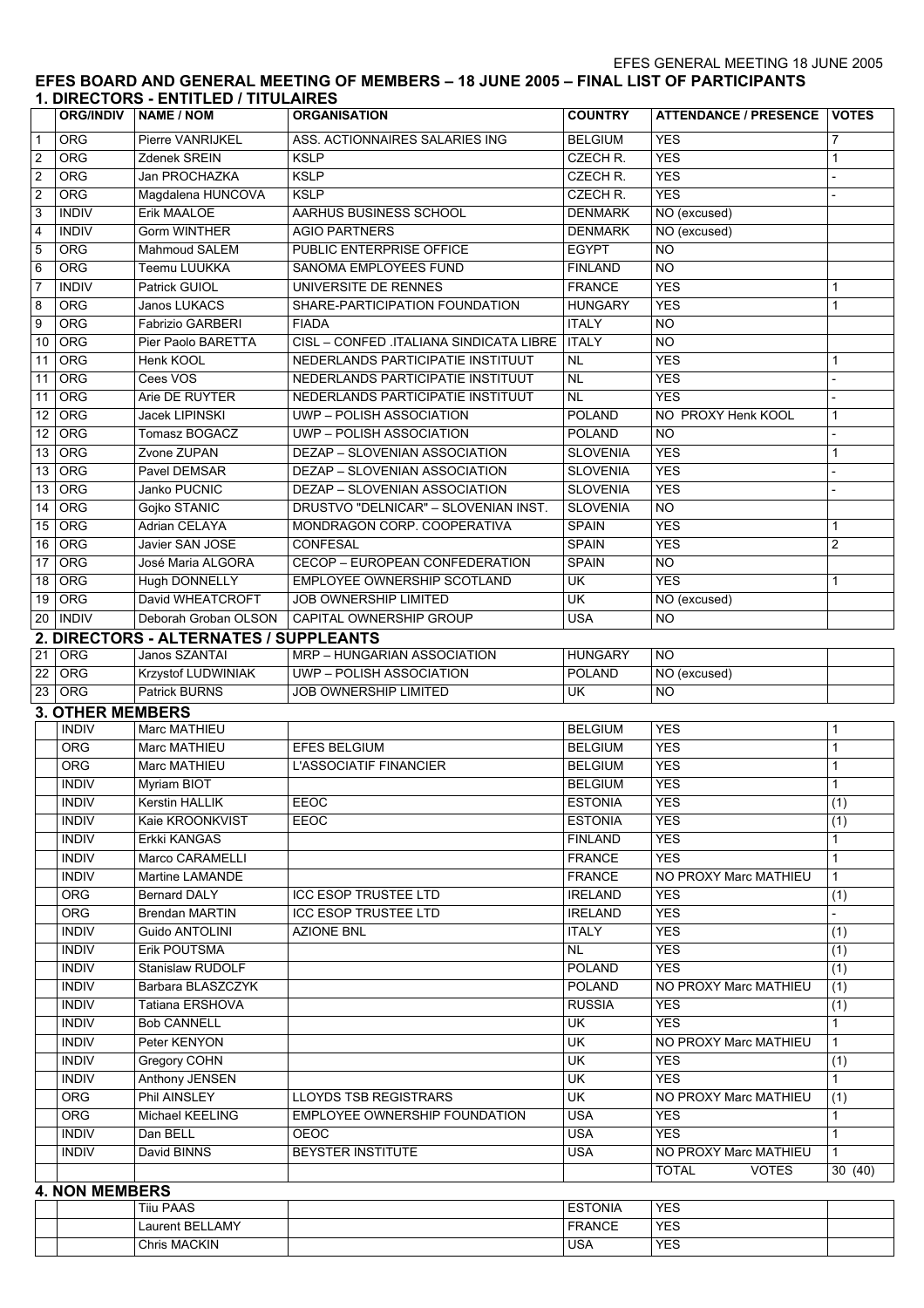# **EFES GENERAL MEETING OF MEMBERS ASSEMBLEE GENERALE ORDINAIRE DE LA FEAS**

# **BRUSSELS, 18 June 2005 – 10:00 to 15.30 BRUXELLES, 18 juin 2005 – 10:00 à 15.30**

**Auberge de Jacques Brel, Rue de la Sablonnière 30, 1000 Bruxelles** 

- **1. Attendance and proxies**
- **2. Agenda**
- **3. Report and minutes of the general meeting of September 25, 2004**
- **4. Activity and financial report, accounts 2004 and budget 2005**
- **5. Final discharge to the directors**
- **6. New members / exits Voting rights**
- **7. Election of a new Board of Directors, a new Executive Office and President**
- **8. Vote of confidence for the Secretary General and his action**
- **9. Support to the Committee for Effective Employee Ownership**
- **10. The strategy for promoting EO in Europe**
- **11. Other points / miscellaneous** 
	- **Patrick Guiol: When people will be reimbursed for the meeting in Bilbao?**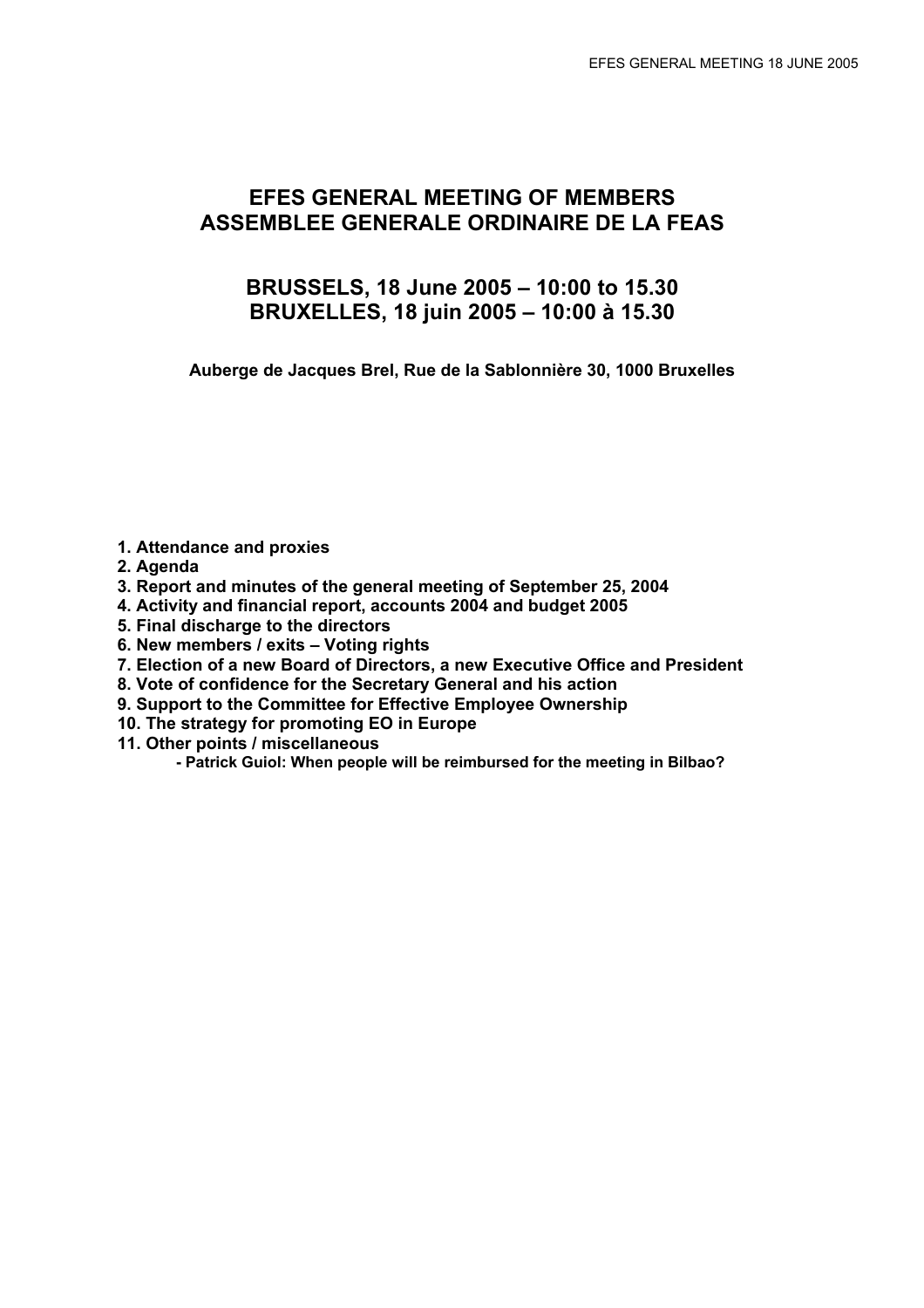# **TO ALL EFES MEMBERS / A TOUS LES MEMBRES DE LA FEAS (voir plus loin en français)**

# **Annual General Meeting of Members on June 18, 2005**

#### Dear colleagues,

Remember that EFES will hold its annual General Meeting of members in Brussels on Saturday 18 June, 2005 together with a Board Meeting. Some 70 people are expected, this is why the location will not be EFES office. Location: Auberge Jacques Brel, Rue de la Sablonnière 30, 1000-Brussels

- Time: from 10:00 to 15:30 Agenda:
- 1. Attendance and proxies
- 2. Agenda
- 3. Report and minutes of the general meeting of September 25, 2004
- 4. Activity and financial report, accounts 2004 and budget 2005
- 5. Final discharge to the directors
- 6. New members / exits Voting rights
- 7. Election of a new Board of Directors, a new Executive Office and President
- 8. Vote of confidence for the Secretary General and his action
- 9. Support to the Committee for Effective Employee Ownership
- 10. The strategy for promoting EO in Europe
- 11. Other points / miscellaneous

# Candidature to the Board of Directors:

When you are candidate, please use the attached form. We already have 12 candidates: Pierre Vanrijkel (Belgium), Erik Maaloe (Denmark), Gorm Winther (Denmark), Janos Lukacs (Hungary), Henk Kool (Netherlands), Zvone Zupan (Slovenia), Adrian Celaya (Spain), Javier San José (Spain), Hugh Donnelly (United Kingdom), Tatiana Ershova (Russia), Bernard Daly (Ireland), Cees Vos (Netherlands).

Your participation:

For practical reasons, I ask you to confirm your attendance, by using the attached participation form, or the proxy (if you are not able to attend the meeting). You can also add other points to the agenda. With best regards

# **Assemblée Générale annuelle des membres le 18 juin 2005**

#### Chers collègues,

Pour rappel, l'Assemblée Générale annuelle des membres de la FEAS se tiendra à Bruxelles samedi 18 juin 2005, ainsi qu'une réunion du conseil d'administration. Environ 70 personnes sont attendues, c'est pourquoi la réunion ne se tiendra pas au siège de la FEAS, mais dans un autre lieu.

Lieu: Auberge Jacques Brel, Rue de la Sablonnière 30, 1000 Bruxelles

Horaire: de 10:00 à 15:30

# Ordre du jour:

- 1. Présences et proxys
- 2. Agenda
- 3. Rapport et minutes de l'assemblée du 25 septembre 2005
- 4. Rapport d'activité et rapport financier, comptes 2004 et budget 2005
- 5. Décharge aux administrateurs
- 6. Nouveaux membres / sorties Droits de votes
- 7. Election d'un nouveau Conseil d'Administration, d'un nouveau Bureau Exécutif et de son Président
- 8. Vote de confiance sur la personne et l'action du Secrétaire Général
- 9. Soutien à l'action du Comité pour un Actionnariat Salarié Efficace
- 10. Stratégie pour la promotion et le développement de l'actionnariat salarié en Europe
- 11. Autres points et divers

# Candidatures au Conseil d'Administration:

Prière de communiquer les candidatures au moyen du bulletin joint. Nous avons déjà 12 candidats: Pierre Vanrijkel (Belgium), Erik Maaloe (Denmark), Gorm Winther (Denmark), Janos Lukacs (Hungary), Henk Kool (Netherlands), Zvone Zupan (Slovenia), Adrian Celaya (Spain), Javier San José (Spain), Hugh Donnelly (United Kingdom), Tatiana Ershova (Russia), Bernard Daly (Ireland), Cees Vos (Netherlands). Votre participation:

# Pour nous faciliter l'organisation pratique, je vous prie de confirmer votre participation en nous renvoyant le bulletin de participation attaché, après l'avoir complété. Vous avez aussi la possibilité de proposer d'autres points à l'agenda.

Si vous ne pouvez pas être présent à cette assemblée, nous vous invitons à participer au moyen du bulletin de procuration attaché, à nous renvoyer complété.

Très cordialement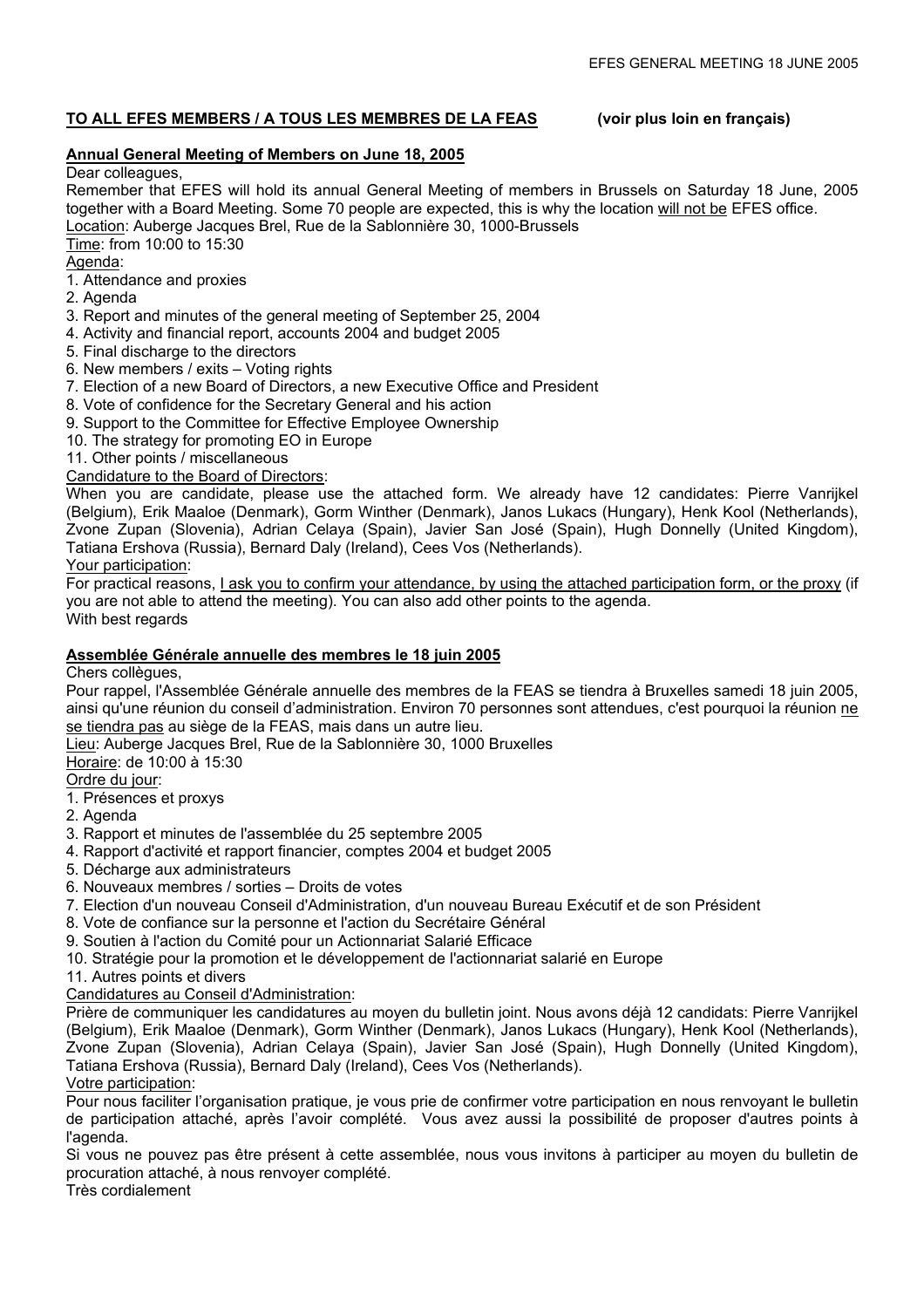# **EUROPEAN FEDERATION OF EMPLOYEE SHARE OWNERSHIP FEDERATION EUROPEENNE DE L'ACTIONNARIAT SALARIE**

# **BOARD & GENERAL MEETING, BRUSSELS, JUNE 18, 2005 CONSEIL & ASSEMBLEE GENERALE, BRUXELLES, 18 JUIN 2005**

# **SECRETARY GENERAL'S ACTIVITY AND FINANCIAL REPORT 2004**

# **ADDITION**

# **1. Patrick Guiol asks when people will be reimbursed for the meeting in Bilbao?**

The decision about this belongs to the General Meeting of members.

The question is about the reimbursement of travel and accommodation expenses for the meeting in Bilbao in November 2002.

Remember that we got a loss for our meeting in Bilbao. Then, the General Meeting of members decided to ask people to renounce to their reimbursement.

In fact, most people gave a positive answer, renouncing to their reimbursement (these renouncements are for a total amount of 11.273 Euro).

Some people did'nt give a positive answer. Therefore, EFES is still in debts for this. The total amount here is 6.587,43 Euro, on which Patrick Guiol is for 820,53 Euro.

On the other hand, EFES debts to suppliers on 31.12.2004 amounted 75.242,94 Euro, on which Associatif Financier was for 51.626,96 Euro and others suppliers for 23.615,98 Euro. Furthermore, EFES has a debt to the bank for 65.058 Euro, with my personal guarantee.

# So when could EFES reimburse Patrick Guiol?

I think that reimbursements should be done in following order:

- 1. Ordinary suppliers should be reimbursed first.
- 2. Then the bank.
- 3. Lastly, the members of the Board of Directors, which includes Patrick Guiol.

On the other hand, Patrick asked me that his membership fee could be deducted from EFES debt – I agreed.

Gurli Jakobsen is not a member of the Board, I promised to reimburse her as soon as possible, and I will do so.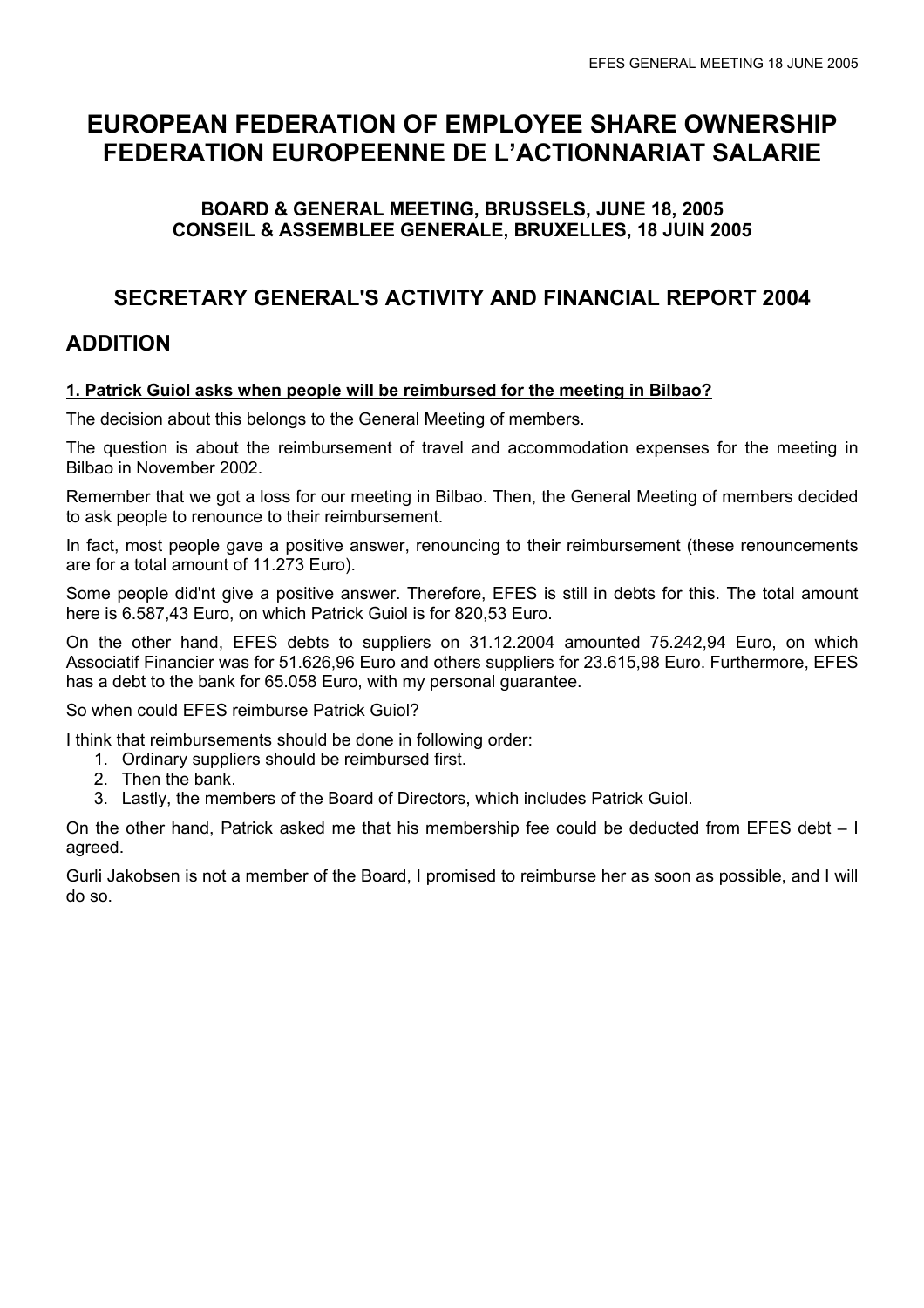# **CANDIDATES TO EFES BOARD OF DIRECTORS**

- **1. Pierre Vanrijkel (Belgium)**
- **2. Erik Maaloe (Denmark)**
- **3. Gorm Winther (Denmark)**
- **4. Gurli Jakobsen (Denmark)**
- **5. Janos Lukacs (Hungary)**
- **6. Bernard Daly (Ireland)**
- **7. Guido Antolini (Italy)**
- **8. Henk Kool (Netherlands)**
- **9. Cees Vos (Netherlands)**
- **10. Jacek Lipinski (Poland)**
- **11. Kris Ludwiniak (Poland)**
- **12. Tatiana Ershova (Russia)**
- **13. Zvone Zupan (Slovenia)**
- **14. Adrian Celaya (Spain)**
- **15. Javier San José (Spain)**
- **16. Hugh Donnelly (United Kingdom)**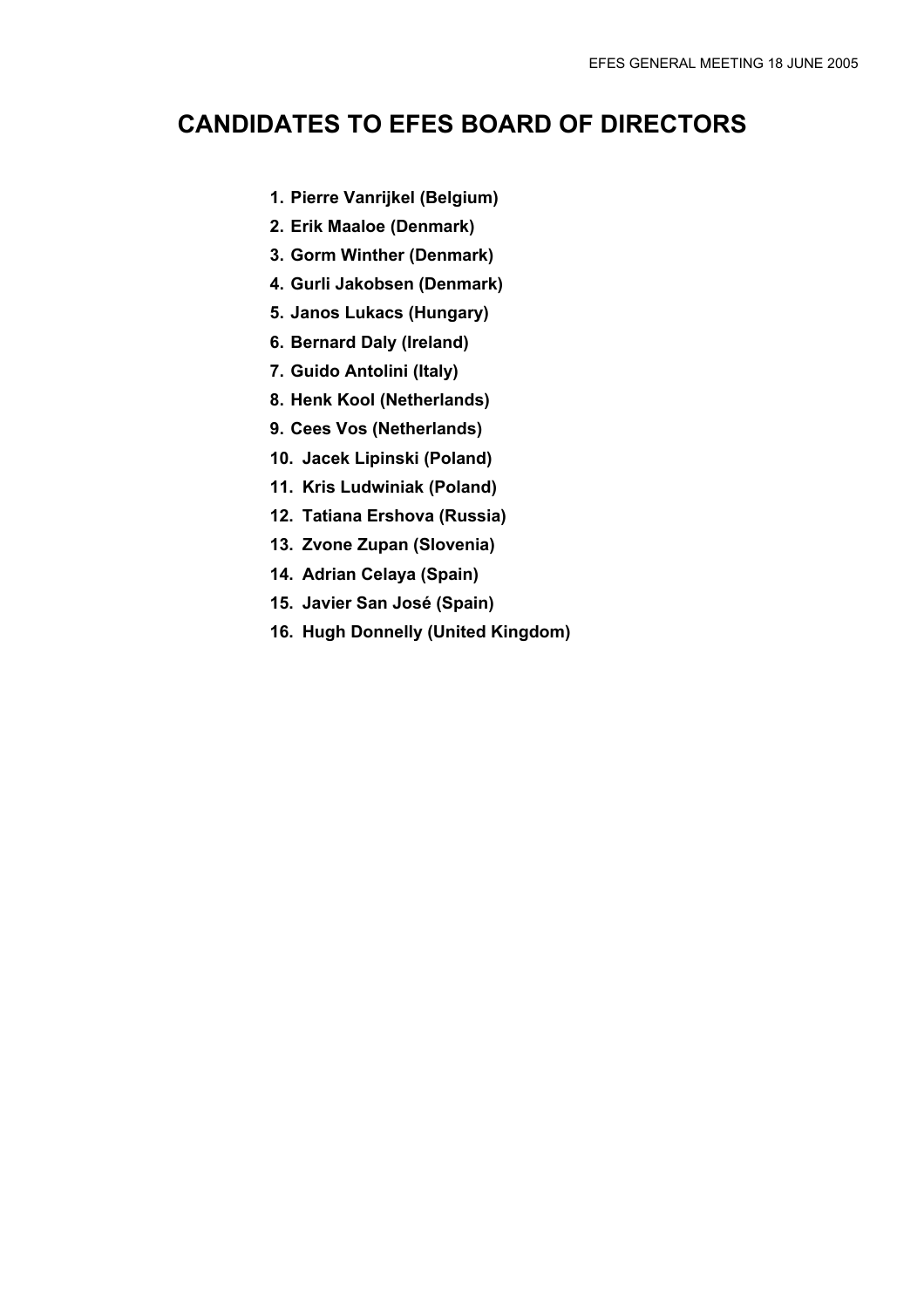#### **EFES BOARD AND GENERAL MEETING OF MEMBERS – 18 JUNE 2005 – LIST OF PARTICIPANTS 1. DIRECTORS - ENTITLED / TITULAIRES**

|                 |                         | <b>ORG/INDIV   NAME / NOM</b>                  | <b>ORGANISATION</b>                              | <b>COUNTRY</b>  | <b>ATTENDANCE / PRESENCE</b> | <b>VOTES</b> |
|-----------------|-------------------------|------------------------------------------------|--------------------------------------------------|-----------------|------------------------------|--------------|
| $\mathbf{1}$    | <b>ORG</b>              | Pierre VANRIJKEL                               | ASS. ACTIONNAIRES SALARIES ING                   | <b>BELGIUM</b>  | <b>YES</b>                   | 7            |
| $\overline{c}$  | <b>ORG</b>              | Zdenek SREIN                                   | <b>KSLP</b>                                      | CZECH R.        | <b>YES</b>                   | 1            |
| $\overline{2}$  | <b>ORG</b>              | Jan PROCHAZKA                                  | <b>KSLP</b>                                      | CZECH R.        | <b>YES</b>                   |              |
| $\overline{2}$  | <b>ORG</b>              | Magdalena HUNCOVA                              | <b>KSLP</b>                                      | CZECH R.        | <b>YES</b>                   |              |
| 3               | <b>INDIV</b>            | Erik MAALOE                                    | AARHUS BUSINESS SCHOOL                           | <b>DENMARK</b>  | $\overline{N}$               |              |
| 4               | <b>INDIV</b>            | <b>Gorm WINTHER</b>                            | <b>AGIO PARTNERS</b>                             | <b>DENMARK</b>  | <b>YES</b>                   | 1            |
| 5               | ORG                     | Mahmoud SALEM                                  | PUBLIC ENTERPRISE OFFICE                         | <b>EGYPT</b>    | $\overline{NO}$              |              |
| 6               | ORG                     | Teemu LUUKKA                                   | SANOMA EMPLOYEES FUND                            | <b>FINLAND</b>  | $\overline{N}$               |              |
| $\overline{7}$  | <b>INDIV</b>            | Patrick GUIOL                                  | UNIVERSITE DE RENNES                             | <b>FRANCE</b>   | <b>YES</b>                   | 1            |
| 8               | <b>ORG</b>              | Janos LUKACS                                   | SHARE-PARTICIPATION FOUNDATION                   | <b>HUNGARY</b>  | <b>YES</b>                   | 1            |
| 9               | ORG                     | <b>Fabrizio GARBERI</b>                        | <b>FIADA</b>                                     | <b>ITALY</b>    | $\overline{N}$               |              |
| 10              | ORG                     | Pier Paolo BARETTA                             | CISL - CONFED .ITALIANA SINDICATA LIBRE          | <b>ITALY</b>    | <b>NO</b>                    |              |
| 11              | ORG                     | Henk KOOL                                      | NEDERLANDS PARTICIPATIE INSTITUUT                | <b>NL</b>       | <b>YES</b>                   | 1            |
| 11              | ORG                     | Cees VOS                                       | NEDERLANDS PARTICIPATIE INSTITUUT                | <b>NL</b>       | <b>YES</b>                   |              |
| 11              | <b>ORG</b>              | Arie DE RUYTER                                 | NEDERLANDS PARTICIPATIE INSTITUUT                | <b>NL</b>       | <b>YES</b>                   |              |
| $\overline{12}$ | ORG                     | Jacek LIPINSKI                                 | <b>UWP-POLISH ASSOCIATION</b>                    | <b>POLAND</b>   | NO ???                       | 1            |
| $\overline{12}$ | ORG                     | Tomasz BOGACZ                                  | <b>UWP-POLISH ASSOCIATION</b>                    | <b>POLAND</b>   | <b>NO</b>                    |              |
| 13              | ORG                     | Zvone ZUPAN                                    | <b>DEZAP - SLOVENIAN ASSOCIATION</b>             | <b>SLOVENIA</b> | <b>YES</b>                   | 1            |
| 13              | ORG                     | Pavel DEMSAR                                   | DEZAP - SLOVENIAN ASSOCIATION                    | <b>SLOVENIA</b> | <b>YES</b>                   |              |
| 13              | <b>ORG</b>              | Janko PUCNIC                                   | <b>DEZAP - SLOVENIAN ASSOCIATION</b>             | <b>SLOVENIA</b> | <b>YES</b>                   |              |
| 14              | ORG                     | Gojko STANIC                                   | DRUSTVO "DELNICAR" - SLOVENIAN INST.             | <b>SLOVENIA</b> | $\overline{NO}$              |              |
| 15              | ORG                     | Adrian CELAYA                                  | MONDRAGON CORP. COOPERATIVA                      | <b>SPAIN</b>    | <b>YES</b>                   | 1            |
| 16              | ORG                     | Javier SAN JOSE                                | <b>CONFESAL</b>                                  | <b>SPAIN</b>    | <b>YES</b>                   | 1            |
| 17              | ORG                     | José Maria ALGORA                              | <b>CECOP - EUROPEAN CONFEDERATION</b>            | <b>SPAIN</b>    | <b>NO</b>                    |              |
| 18              | ORG                     | Hugh DONNELLY                                  | EMPLOYEE OWNERSHIP SCOTLAND                      | UK              | <b>NO</b>                    |              |
| 19              | ORG                     | David WHEATCROFT                               | <b>JOB OWNERSHIP LIMITED</b>                     | <b>UK</b>       | <b>NO</b>                    |              |
| 20              | <b>INDIV</b>            | Deborah Groban OLSON                           | CAPITAL OWNERSHIP GROUP                          | <b>USA</b>      | NO                           |              |
|                 |                         | 2. DIRECTORS - ALTERNATES / SUPPLEANTS         |                                                  |                 |                              |              |
| 21              | <b>ORG</b>              | Janos SZANTAI                                  | MRP - HUNGARIAN ASSOCIATION                      | <b>HUNGARY</b>  | <b>NO</b>                    |              |
| 22              | ORG                     | Krzystof LUDWINIAK                             | UWP - POLISH ASSOCIATION                         | <b>POLAND</b>   | NO ???                       |              |
| 23              | ORG                     | Patrick BURNS                                  | JOB OWNERSHIP LIMITED                            | UK              | N <sub>O</sub>               |              |
|                 |                         | 3. EXECUTIVE DIRECTORS - ENTITLED / TITULAIRES |                                                  |                 |                              |              |
| $\vert$ 1       |                         | <b>Fabrizio GARBERI</b>                        | FIADA - FEDERAZIONE ITALIANA                     | <b>ITALY</b>    | <b>NO</b>                    |              |
| $\overline{2}$  |                         | Henk KOOL                                      | NEDERLANDS PARTICIPATIE INSTITUUT                | <b>NL</b>       | <b>YES</b>                   |              |
| 3               |                         | Janos LUKACS                                   | SHARE-PARTICIPATION FOUNDATION                   | <b>HUNGARY</b>  | <b>YES</b>                   |              |
| $\overline{4}$  |                         | Javier SAN JOSE                                | <b>CONFESAL - ASLE</b>                           | <b>SPAIN</b>    | <b>YES</b>                   |              |
| $\overline{5}$  |                         | Pierre VANRIJKEL                               | ASS. ACTIONNAIRES SALARIES BBL/ING               | <b>BELGIUM</b>  | <b>YES</b>                   |              |
| 6               |                         | David WHEATCROFT                               | JOB OWNERSHIP LIMITED                            | UK              | NO.                          |              |
|                 |                         |                                                | 4. EXECUTIVE DIRECTORS - ALTERNATES / SUPPLEANTS |                 |                              |              |
| $\overline{7}$  |                         | Adrian CELAYA                                  | MONDRAGON CORP. COOPERATIVA                      | <b>SPAIN</b>    | <b>YES</b>                   |              |
| 8               |                         | Hugh DONNELLY                                  | EMPLOYEE OWNERSHIP SCOTLAND                      | UK              | <b>NO</b>                    |              |
| 9               |                         | Patrick GUIOL                                  | UNIVERSITE DE RENNES                             | <b>FRANCE</b>   | <b>YES</b>                   |              |
| 10              |                         | Gorm WINTHER                                   | <b>AGIO PARTNERS</b>                             | <b>DENMARK</b>  | <b>YES</b>                   |              |
|                 | <b>5. OTHER MEMBERS</b> |                                                |                                                  |                 |                              |              |
|                 | <b>INDIV</b>            | Marc MATHIEU                                   |                                                  | <b>BELGIUM</b>  | <b>YES</b>                   | 1            |
|                 | <b>ORG</b>              | Marc MATHIEU                                   | <b>EFES BELGIUM</b>                              | <b>BELGIUM</b>  | <b>YES</b>                   | 1            |
|                 | <b>ORG</b>              | Marc MATHIEU                                   | <b>L'ASSOCIATIF FINANCIER</b>                    | <b>BELGIUM</b>  | <b>YES</b>                   | 1            |
|                 | <b>INDIV</b>            | Myriam BIOT                                    |                                                  | <b>BELGIUM</b>  | <b>YES</b>                   | 1            |
|                 | <b>INDIV</b>            | Gurli JAKOBSEN                                 | LO                                               | <b>DENMARK</b>  | <b>YES</b>                   | 1            |
|                 | <b>INDIV</b>            | Olaf KLASEN                                    | EEOC                                             | <b>ESTONIA</b>  | <b>YES</b>                   | 1            |
|                 | <b>INDIV</b>            | Kerstin HALLIK                                 | EEOC                                             | <b>ESTONIA</b>  | <b>YES</b>                   | (1)          |
|                 | <b>INDIV</b>            | Kaie LEJEUNE                                   | EEOC                                             | <b>ESTONIA</b>  | <b>YES</b>                   | (1)          |
|                 | <b>INDIV</b>            | Erkki KANGAS                                   |                                                  | <b>FINLAND</b>  | <b>YES</b>                   | 1            |
|                 | <b>INDIV</b>            | Erkki LAITINEN                                 |                                                  | <b>FINLAND</b>  | <b>YES</b>                   | (1)          |
|                 | <b>INDIV</b>            | Pierre-Jean COULON                             |                                                  | <b>FRANCE</b>   | <b>YES</b>                   | 1            |
|                 | <b>INDIV</b>            | Marco CARAMELLI                                |                                                  | <b>FRANCE</b>   | <b>YES</b>                   | $\mathbf{1}$ |
|                 | <b>INDIV</b>            | Martine LAMANDE                                |                                                  | <b>FRANCE</b>   | YES + PROXY M. MATHIEU       | $\mathbf{1}$ |
|                 | <b>ORG</b>              | Nelly VOYEUX                                   | <b>FAS FRANCE</b>                                | <b>FRANCE</b>   | <b>YES</b>                   | 1            |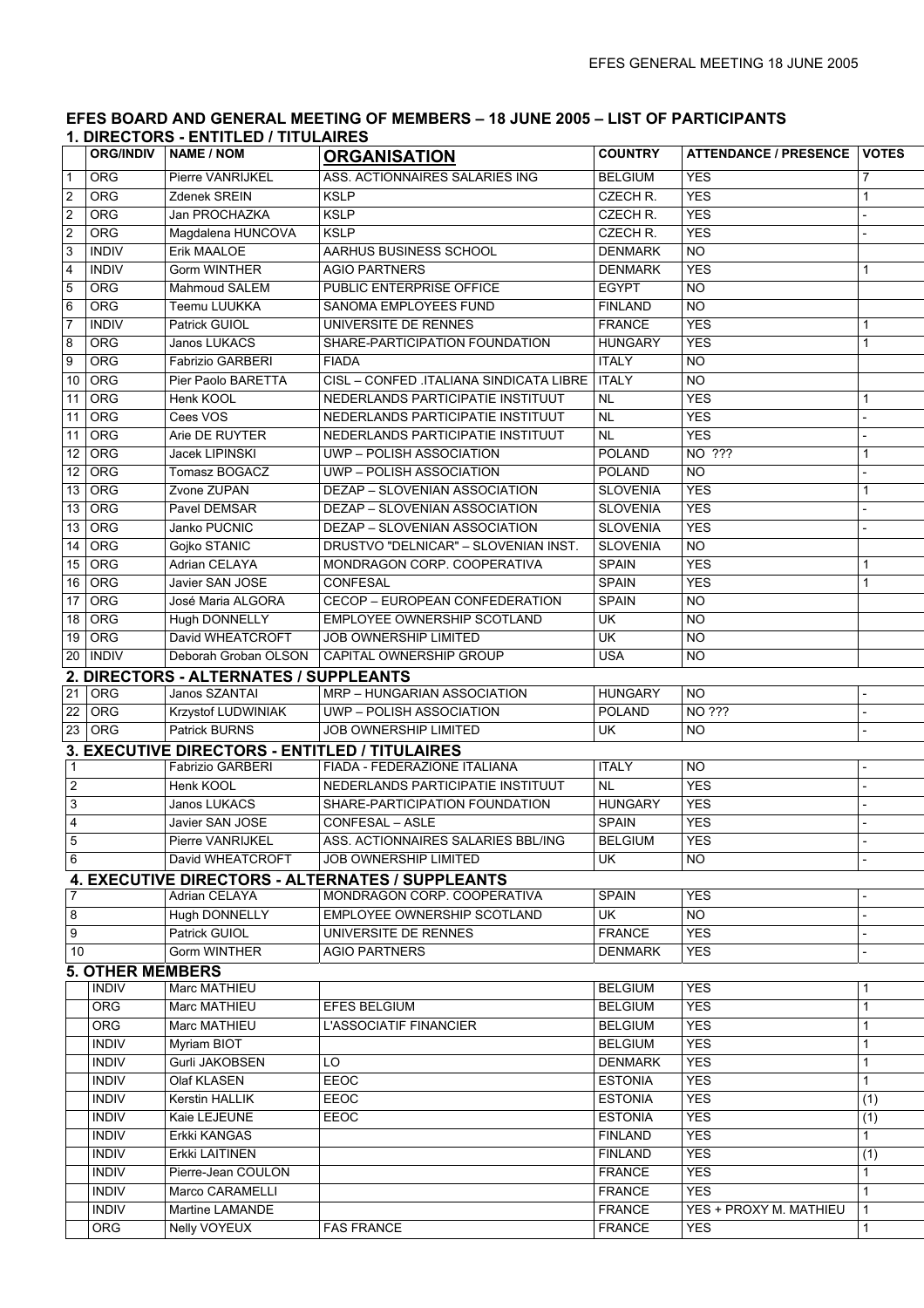| <b>ORG</b>            | Pierre LIRET           | CGSCOP                               | <b>FRANCE</b>                     | <b>YES</b>                   | 1            |
|-----------------------|------------------------|--------------------------------------|-----------------------------------|------------------------------|--------------|
| <b>INDIV</b>          | Markus SCHOLAND        |                                      | <b>GERMANY</b>                    | <b>YES</b>                   | $\mathbf{1}$ |
| <b>ORG</b>            | <b>Bernard DALY</b>    | <b>ICC ESOP TRUSTEE LTD</b>          | <b>IRELAND</b>                    | <b>YES</b>                   | (1)          |
| <b>ORG</b>            | <b>Brendan MARTIN</b>  | <b>ICC ESOP TRUSTEE LTD</b>          | <b>IRELAND</b>                    | <b>YES</b>                   |              |
| <b>INDIV</b>          | Guido ANTOLINI         | <b>AZIONE BNL</b>                    | <b>ITALY</b>                      | <b>YES</b>                   | (1)          |
| <b>INDIV</b>          | Stanislaw RUDOLF       |                                      | <b>POLAND</b>                     | <b>YES</b>                   | (1)          |
| <b>INDIV</b>          | Barbara BLASZCZYK      |                                      | POLAND                            | NO PROXY Marc MATHIEU        | (1)          |
| <b>INDIV</b>          | Dudas DEZIDERIU        |                                      | <b>ROMANIA</b>                    | <b>YES</b>                   | (1)          |
| <b>INDIV</b>          | Tatiana ERSHOVA        |                                      | <b>RUSSIA</b>                     | <b>YES</b>                   | (1)          |
| <b>ORG</b>            | José HERNANDEZ         | <b>ASLE</b>                          | <b>SPAIN</b>                      | <b>YES</b>                   | 1            |
| ORG                   | Ana YOLDI              | <b>ASLE</b>                          | <b>SPAIN</b>                      | <b>YES</b>                   |              |
| <b>ORG</b>            | Ana IRAZABAL           | <b>ASLE</b>                          | <b>SPAIN</b>                      | <b>YES</b>                   |              |
| ORG                   | Juan CRUZ ZOZAYA       | <b>ASLE</b>                          | <b>SPAIN</b>                      | <b>YES</b>                   |              |
| <b>INDIV</b>          | Peter KENYON           |                                      | $\overline{\mathsf{U}\mathsf{K}}$ | NO PROXY Marc MATHIEU        | $\mathbf{1}$ |
| <b>INDIV</b>          | Gregory COHN           |                                      | $\overline{\mathsf{U}}$ K         | <b>YES</b>                   | (1)          |
| <b>INDIV</b>          | <b>Anthony JENSEN</b>  |                                      | $\overline{\mathsf{U}}$           | <b>YES</b>                   | 1            |
| <b>ORG</b>            | <b>Phil AINSLEY</b>    | <b>LLOYDS TSB REGISTRARS</b>         | UK                                | NO PROXY Marc MATHIEU        | (1)          |
| <b>ORG</b>            | Michael KEELING        | <b>EMPLOYEE OWNERSHIP FOUNDATION</b> | <b>USA</b>                        | <b>YES</b>                   | 1            |
| <b>INDIV</b>          | Dan BELL               | <b>OEOC</b>                          | <b>USA</b>                        | <b>YES</b>                   | $\mathbf{1}$ |
| <b>INDIV</b>          | David BINNS            | <b>BEYSTER INSTITUTE</b>             | <b>USA</b>                        | NO PROXY Marc MATHIEU        | $\mathbf{1}$ |
|                       |                        |                                      |                                   |                              |              |
|                       |                        |                                      |                                   | <b>TOTAL</b><br><b>VOTES</b> | 35(46)       |
| <b>6. NON MEMBERS</b> |                        |                                      |                                   |                              |              |
|                       | Raissa LIHHUSHA        |                                      | <b>ESTONIA</b>                    | <b>YES</b>                   |              |
|                       | Viktoria SOOSAAR       |                                      | <b>ESTONIA</b>                    | <b>YES</b>                   |              |
|                       | Heino LUIK             |                                      | <b>ESTONIA</b>                    | <b>YES</b>                   |              |
|                       | <b>Tiju PAAS</b>       |                                      | <b>ESTONIA</b>                    | <b>YES</b>                   |              |
|                       | Kaie KROONKVIST        |                                      | <b>ESTONIA</b>                    | <b>YES</b>                   |              |
|                       | <b>Laurent BELLAMY</b> |                                      | <b>FRANCE</b>                     | <b>YES</b>                   |              |
|                       | Rita FATIGUSO          |                                      | <b>ITALY</b>                      | <b>YES</b>                   |              |
|                       | Corey ROSEN            |                                      | <b>USA</b>                        | <b>YES</b>                   |              |
|                       | <b>Chris MACKIN</b>    |                                      | <b>USA</b>                        | <b>YES</b>                   |              |
|                       | <b>Bill McINTYRE</b>   |                                      | <b>USA</b>                        | <b>YES</b>                   |              |
|                       |                        |                                      |                                   |                              |              |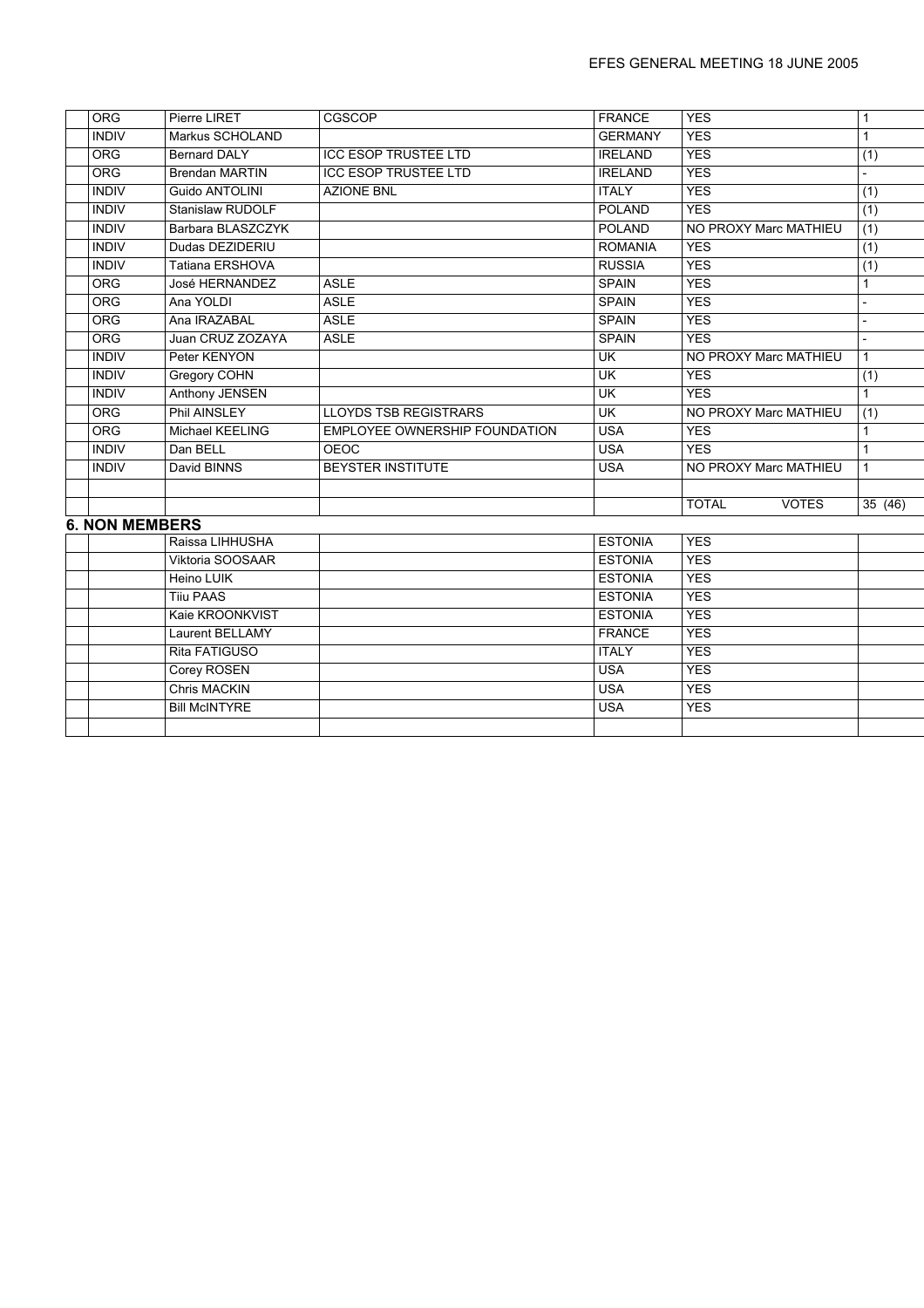# **EUROPEAN FEDERATION OF EMPLOYEE SHARE OWNERSHIP FEDERATION EUROPEENNE DE L'ACTIONNARIAT SALARIE**

# **BOARD & GENERAL MEETING, BRUSSELS, JUNE 18, 2005 CONSEIL & ASSEMBLEE GENERALE, BRUXELLES, 18 JUIN 2005**

# **SECRETARY GENERAL'S ACTIVITY AND FINANCIAL REPORT 2004**

# **1. SECRETARY GENERAL'S ACTIVITY REPORT AND COMMENTS**

# **1. Introduction and main activities**

EFES was in a very difficult situation in year 2003, in relation with the Fourth European Meeting in Bilbao (November 2002) – the European Commission managing its grant in a chaotic way. In year 2003, EFES incurred a high financial loss.

Since then, we took right decisions, we stopped with losses, and EFES was recovering.

So, year 2004 was much better then 2003. We were mainly busy with two European projects.

- SCOPE 2 was led by CECOP (the European Confederation of Workers' Cooperatives), EFES being one of the many partners. SCOPE 2 was for strengthening coops and participative enterprises in the CEECs.
- EOLE project was our  $8<sup>th</sup>$  European project and it looks successful.

Since the beginning, we considered EOLE, employee ownership education and training as EFES third priority.

# 1. Exchanging information and connecting people

EFES first priority was to organize the exchanges of information between all people in Europe, being interested or involved in employee ownership.

This first priority is now on the right way. We get and we disseminate a lot of information about employee ownership in Europe and in the world, and we are able to connect people quite easily, everywhere in Europe.

This activity is mainly developed through internet connections – the website and EFES secretariat. It is a low cost activity – it takes just an hour from time to time. Sometimes, we are also travelling, for instance being invited in Estonia some weeks ago.

You can have a good idea about this, looking at appendix "EFES activities in 2004 through page "What's new" on the website".

# 2. Lobbying and convincing the EU institutions and governments

EFES second priority was to convince the European institutions and all governments of the European Union that employee ownership should be actively promoted and developed, not just as an ideological gadget but as a useful tool for economic and social progress.

EFES launched a call to the new European Commission, the new European Parliament and to all governments of the European Union: "Employee ownership for the Lisbon Strategy" – the Lisbon Strategy being supposed to put the European Union at the top of all regions in the world, "*to become the most competitive and dynamic knowledge-based economy in the world, capable of sustainable economic growth with more and better jobs and greater social cohesion*".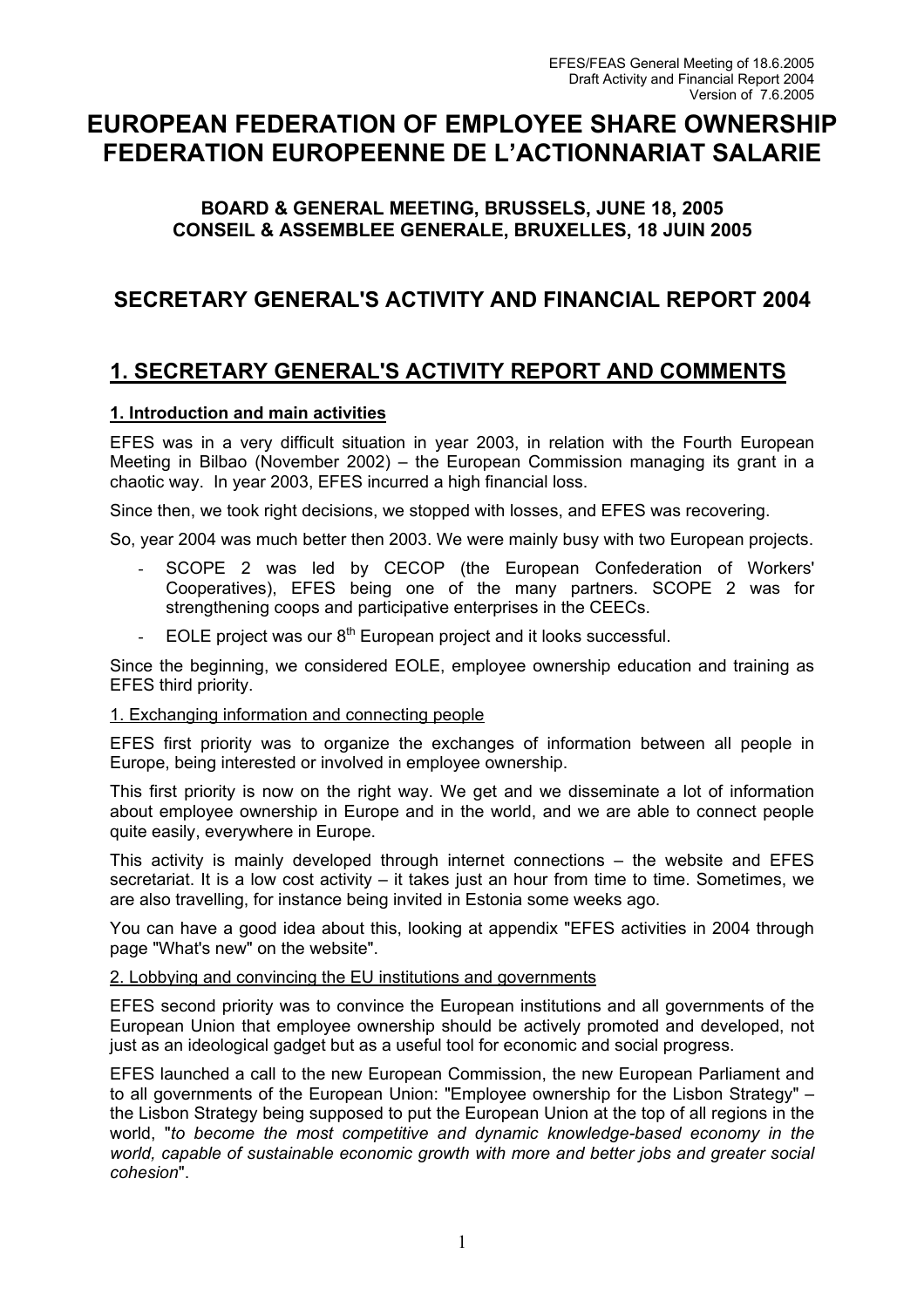Clearly, our progress in this way looks quite small.

And it takes a lot of time and energy.

A lot of time and energy should be available for this in EFES team in Brussels. Furthermore, employee ownership organizations in the countries should act in the same direction, so that Brussels and the countries could join their efforts. Clearly, we are far from there.

Several times, during the last few months, I pointed that I feel in Brussels like in a desert.

# 3. Employee ownership learning and education

With EOLE project, we gathered a lot of information and useful tools. These can easily be adapted and used at country level, by all. EOLE database can be used in that way, quite effectively.

On the other hand, it is much more clear now that employee ownership success is largely due to better training and education about business management and corporate governance.

So, EOLE tools should be a main way for promoting and developing employee ownership in Europe. It should be a main task for EFES in the coming years.

# **2. Committee for Effective Employee Ownership**

Recently, our American colleagues have set up the Committee for Effective Employee Ownership. They defined 10 principles for effective employee ownership.

A detailed presentation will be given to the Fifth European Meeting on June 16.

I think that these principles for effective employee ownership are good for Europe as well, and that they are perfectly in line with EFES basis principles (cfr EFES Mission, on EFES website).

I think it should be better for all if EFES could join this American initiative.

This is why I suggest that EFES could bring its support to this initiative.

# **3. EFES members and organisation**

In 2004, EFES had 154 members, on which 79 organisations or companies and 75 individuals. In 2004, membership fees were invoiced for 43.246 Euro, but incomes were really round 30.000 Euro.

The General Meeting of 30.4.2004 admitted 15 new members; since then, 18 new persons are candidate for membership. On the other hand, we have to recognize that 22 members should be considered as having disappeared or they died, or they are resigning (3 people).

So we are in progress, but it is still not much.

Most lobbying organisations in Brussels have at least 2-3 employees, which means an annual budget of some 200.000 Euro.

We are still far from there.

On the other hand, when developing European projects, as for instance EOLE, we engage a lot of money (for instance, EOLE budget is 190.000 Euro), and we take high risks. You currently lose some tenths thousand Euro when carrying out a European project .

Is this reasonable, when membership fees are no more than 30-40.000 Euro?

I definitely think that it is not.

Recently, our colleagues of CECOP had a deep reflection on this point, considering that European projects management becomes more difficult and incurs higher financial risks. As a conclusion, it was decided that members fees should be increased to some 250.000 Euro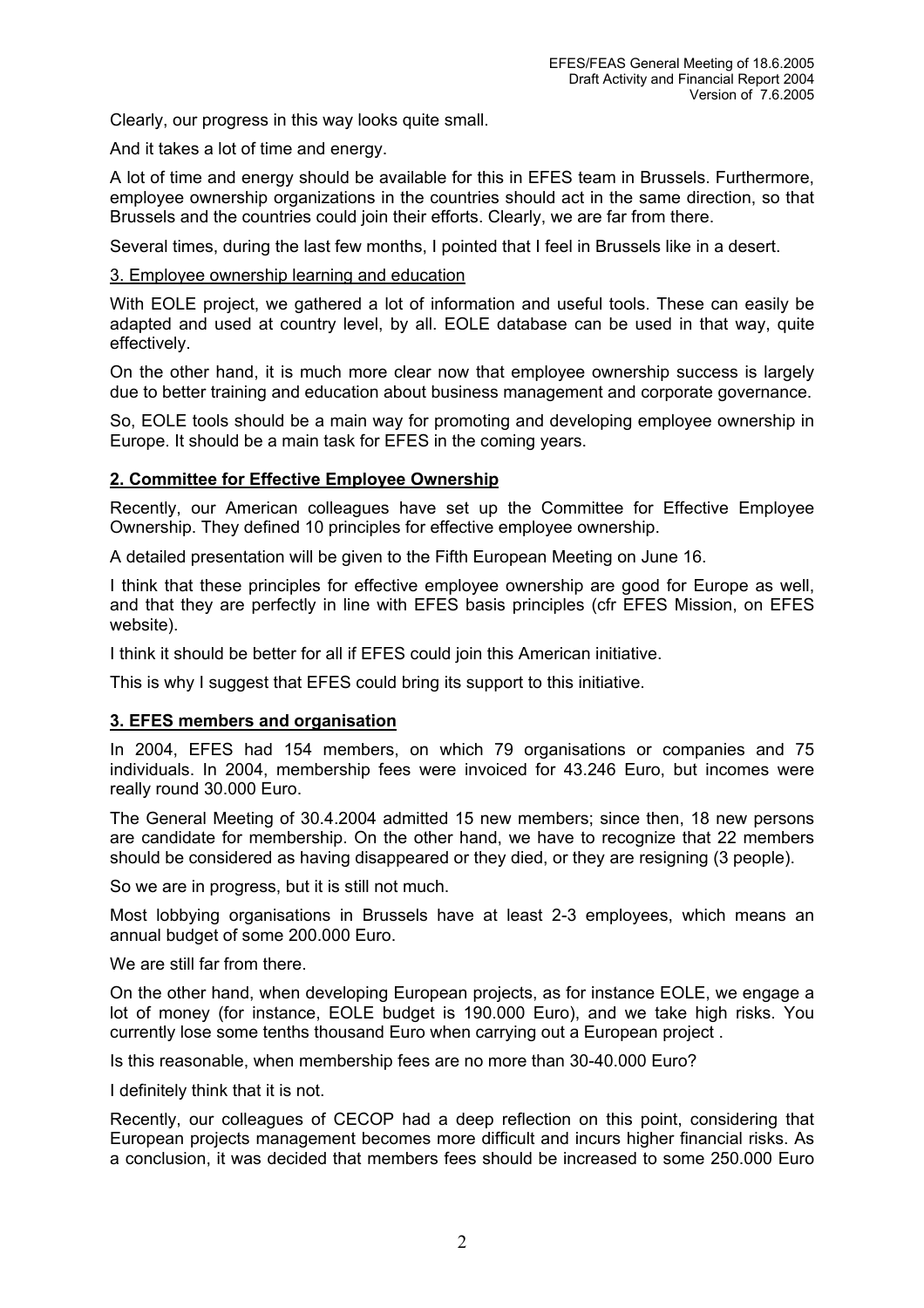(the membership fee for a CECOP member organisation being usually 15.000 Euro – while it is only 500 Euro in EFES).

EFES began in 1997-1998, it is now 7-8 years old.

We are now going to elect a new Board of Directors for a new 2-years term.

It is now evident for me that EFES internal organization works wrong and that it should be changed.

Relations between the Secretary General and the Board of Directors are not well balanced.

Compared to the Board of Directors, Secretary General's involvement, risks and responsibilities are much too high. Compared to the Secretary General, Board's involvement, risks and responsibilities are too low.

Some members of the Board seems to consider that they (or in the best case, the Board of Directors) have just to decide – and I, the Secretary General, have just to pay. Of course, this is unreasonable.

In the same way, a member of the Board, David Wheatcroft decided to intervene in a dispute which opposed the Secretary General and one of EFES consultants, Mrs Bucur. Doing so, David decided to act separately from his Board of Directors and secretly (secretly !), to intervene in EFES daily management, fighting his Chief Executive Officer (whom we call in EFES the Secretary General). You can find my three-pages report about this issue in appendix (while my full report, with all documents is available if you want – just ask me).

From the member of a Board of Directors, these were not just mistakes, it was a fault – even with the best intentions. I think that David Wheatcroft made the demonstration that he has no place in a Board of Directors. Fortunately, he is not candidate for re-election.

This is why, this time, I will not vote for the final discharge to the Board of Directors.

On the other hand, it is a fact that, in present conditions, the Secretary General bears risks for tenths thousands Euro, while a single Director, risking no more than 50 Euro or in the best case 500 Euro, can put the whole thing in danger. Again, this is unreasonable.

Seeing all this, I think that, after the end of EOLE project, we should take the time to have a new deep reflection about EFES, its position, its objectives and its organization. Furthermore, the Belgian law about international not-for-profit associations like EFES was changed, and we have to adapt our statute on several points. This should be done in 2006.

Finally, David Wheatcroft put in doubt my personal honesty and fairness. This is highly unusual from the member of a Board of Directors, about his CEO. This is why I will ask from the General Meeting of members a clear vote of confidence about me and my action, as EFES Secretary General.

# **4. Election of the new Board of Directors, Executive Office and President of the Executive Office**

Generally speaking and considering the last few years, I think that the EFES Board of Directors gathered most right people from most employee ownership organisations across Europe.

Unfortunately, the Board gathered more than 25 people (entitled  $+$  alternates  $=$  28 people), which was clearly too much (see the list of EFES Board of Directors in appendix). Many people did never take part to the meetings. Furthermore, organizing meetings was too difficult and too expensive.

When being in place, the Board of Directors has to elect 7 people which are its Executive Office. Finally, the Executive Office elects its President.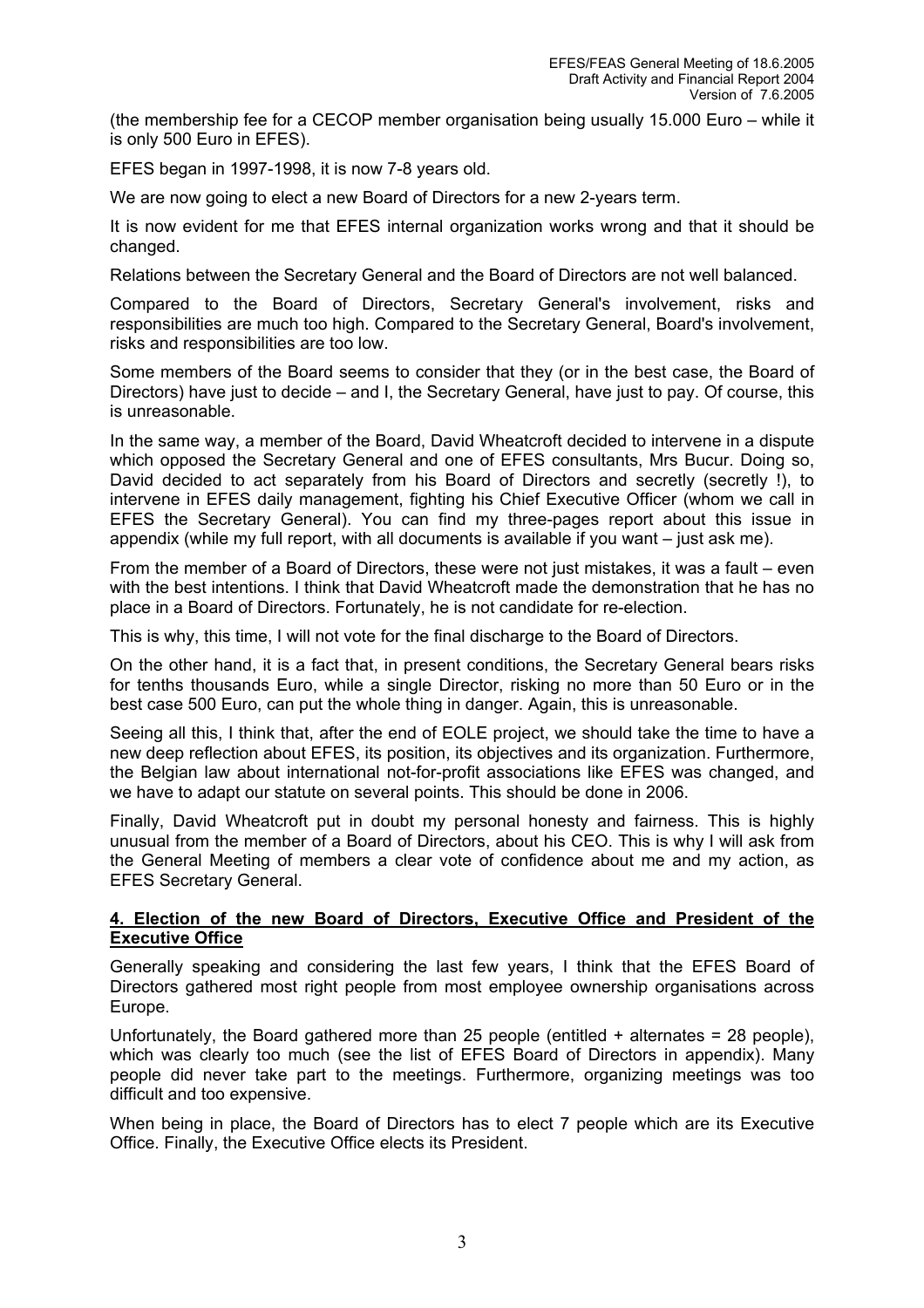During past years, EFES Executive Office had numerous meetings, mostly through the Internet (chat meetings). EFES ExOff clearly gathered the most involved people, most of them being present in most meetings.

Finally, President Pierre Vanrijkel, who was elected in Warsaw in November 1999, was the best President we could hope. He was continuously present and supporting all efforts. However, Pierre was now President for two two-years terms and maybe it is time now for rotation.

Of course, Pierre is still candidate for re-election to the Board of Directors and to the Executive Office. I think that we have to thank him warmly for his past action and we should nominate him as EFES first Honorary President.

For the next Board of Directors, we have 12 candidates (until now, June 2).

9 candidates were already members of the former Board, and they were clearly the most involved people:

- Pierre Vanrijkel (Belgium).
- Erik Maaloe (Denmark).
- Gorm Winther (Denmark),
- Janos Lukacs (Hungary),
- Henk Kool (Netherlands),
- Zvone Zupan (Slovenia),
- Adrian Celaya (Spain),
- Javier San José (Spain),
- Hugh Donnelly (United Kingdom).

3 new people are also candidates:

- Tatiana Ershova (Russia),
- Bernard Daly (Ireland),
- Cees Vos (Netherlands).

I think that all these candidates are very good and all of them could be elected for the new Board.

Finally, Pierre Vanrijkel and I think that Cees Vos (Netherlands) could be an excellent new President for EFES.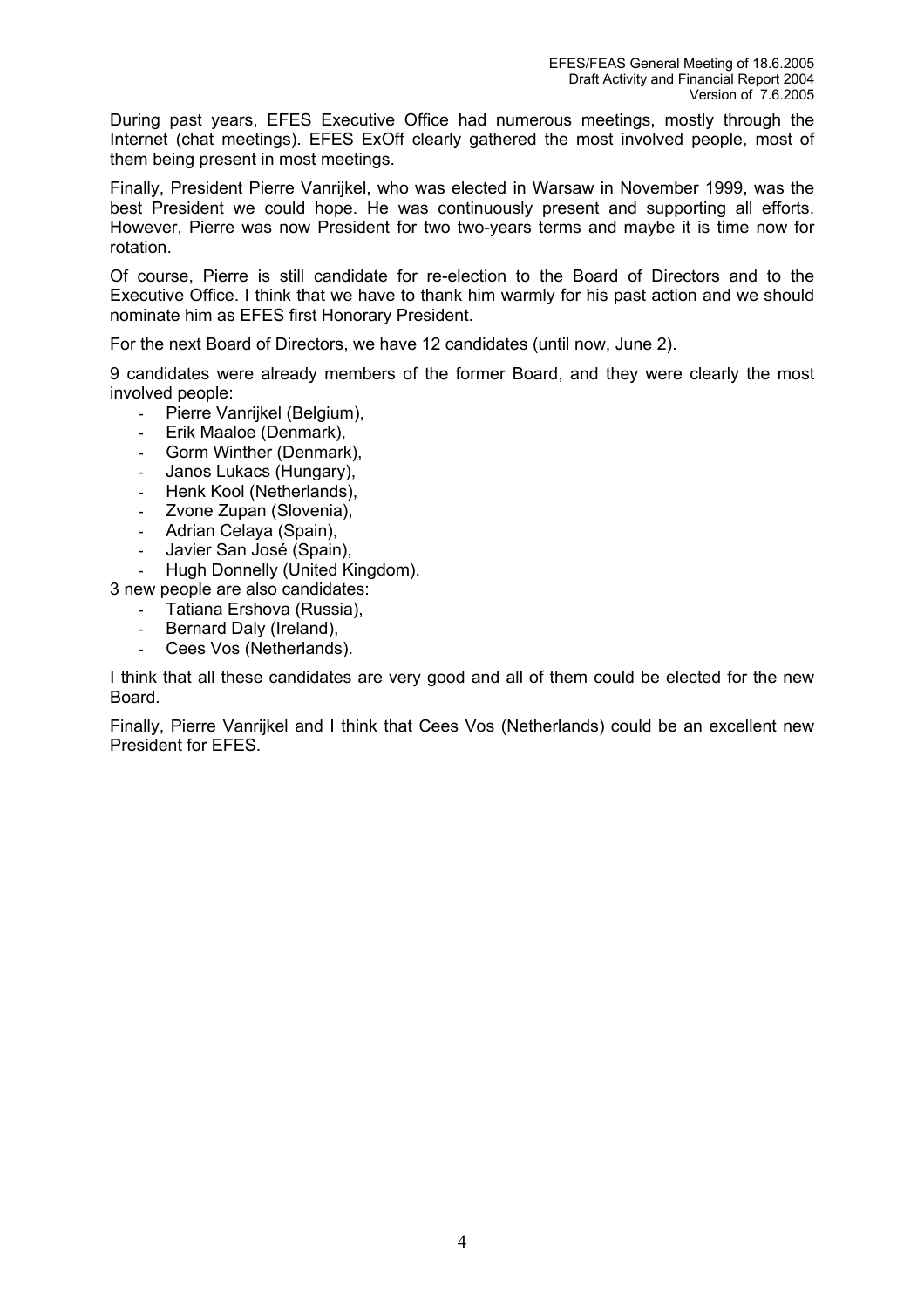# **2. ACCOUNTS 2004 AND BUDGET 2005**

All accounts and budget are detailed in 5 tables (see in appendix):

- 1. Result2004EN = operating account 2004
- 2. Analytical2004EN = operating accounts 2001-2004, and comparison with budget 2004
- 3. Balance2004EN = balance sheet on 31.12.2004
- 4. Balance0104EN = balance sheets 2001-2004
- 5. Budget2005EN = budget 2005 by project

# **1. Summary**

Operating account and balance for year 2004 and proposal for budget 2005 were sent to the members of EFES Executive Office on May 10,2005. These had still to be controlled by the external auditor.

Year 2004 was better than expected. We were expecting an operating result of 26.500 Euro in budget 2004, and it was really 40.960 Euro, before reductions in values and depreciation. This difference is mainly due to the fact that secretariat general expenses were lower than expected.

This way, the biggest part of the loss of year 2003 (49.091 Euro) was recovered.

On the other hand, it is proposed to act reductions in values for 20.950 Euro (unrecoverable members fees to receive) and depreciation for 20.010 Euro (depreciation on starting costs). Therefore, the result of year 2004 will be zero.

# **2. Audit and certification of accounts**

Unfortunately, our former external auditor died in 2004, and we had to ask for a new one. Her report is in appendix 4. It is in French. She confirms EFES balance and accounts for year 2004 and she makes some remarks that EFES Board should examine in the future.

# **3. Operating account 2004 (see Result2004EN)**

Year 2004 was better than expected. We were expecting an operating result of 26.500 Euro in budget 2004, and it was really 40.960 Euro, before reductions in values and depreciation. This difference is mainly due to the fact that secretariat general expenses were lower than expected.

This way, the biggest part of the loss of year 2003 (49.091 Euro) was recovered.

On the other hand, it is proposed to act reductions in values for 20.950 Euro (unrecoverable members fees to receive) and depreciation for 20.010 Euro (depreciation on starting costs). Therefore, the result of year 2004 will be zero.

In 2004, membership fees were invoiced for 43.246 Euro. The General Meeting of 30.4.2004 admitted 15 new members; since than, 17 new person are candidate for membership.

On the other hand, Secretariat General expenses were much lower than the 40.900 Euro expected in budget 2004 (it was really 8.703 Euro). Our biggest attention went to the EOLE project, while we paid lower attention to European lobbying.

It was asked to EFES members to abandon their right to reimbursement for their travel and accommodation expenses for the Fourth European Meeting in Bilbao in 2002; hence the "reduction debts Bilbao – P7" of 11.273 Euro.

About reduction in values on members fees: Looking at the balance, you can see that 40.110 Euros are still to receive, while 20.950 Euro have to be considered as doubtful. It means that 22 members have to be considered as having disappeared.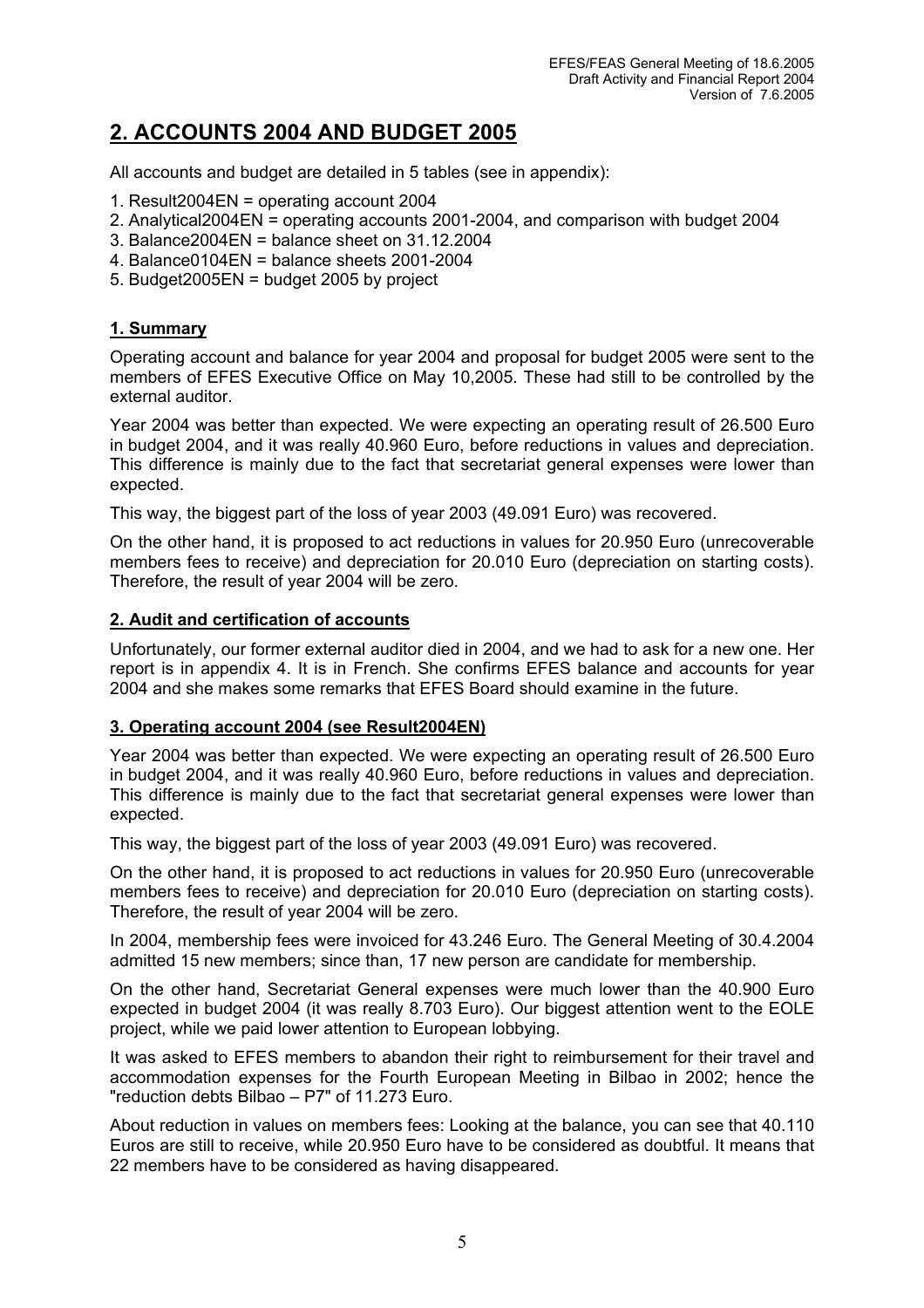Finally, for the first time, we are able to act a depreciation of 20.010 Euro on starting costs (see balance: starting costs were initially 102.736 Euro).

# **4. Operating account 2004 in comparison with budget (see Analytical2004EN)**

The main differences are:

A bit more in grants (11.237 Euro) – but this doesn't have much sense, most of the grant for EOLE project (convention CEE VS/2004/0190-P11) having to be an income for year 2005.

Lower in project management (-22.445 Euro), higher in publication and dissemination expenses (11.158 Euro).

# **5. Balance sheet on 31.12.2004 (see Balance2004EN)**

# **6. Balance sheets of years 2001 to 2004 (see Balance0104EN)**

Fixed assets: Starting costs = 102.736 Euro. This is a decision that the General Meeting of members took in 2001, after clear discussion. In 1999-2000, EFES lost some 100.000 Euro, and it was decided to consider these losses as "starting costs" for EFES, the balance appearing as Capital: Contribution EFES BELGIUM (93.073 Euro) and UNIA POLAND (9.663 Euro). In French "contribution" = "apports". It means that, when EFES could make profits in the future, it might be decided that these contributions could be reimbursed.

This year, we can make a first provision for depreciation of 20.010 Euro (even if, as a not-forprofit association, we don't have any legal obligation about this).

Receivable on conventions: convention Coceta is still to receive, and most of convention CECOP was received in 2005.

Membership fees to receive. It is a fact that several members are not paying their fee directly. When EFES takes accommodation and travel expenses in charge, we reimburse these people, after deduction of their fees. This is why it makes sense to keep these "membership fees to receive" on balance sheet. Every year, we make a review of these membership fees to receive, and we eliminate those which seems to be unrecoverable. It is proposed to act reduction of value of 20.950 Euro, being considered as doubtful (see operating account).

EFES Belgium. EFES Belgium's debt was 30.716 Euro on 31.12.2002. It was zero on 31.12.2003 and it was 31.966 Euro again on 31.12.2004. This debt is to be considered in parallel with EFES Belgium's contribution of 93.073 Euro.

Capital: see above.

Debts: Bank credit. 65.058 Euro, a bit lower than in 2003. Practically speaking, members and directors of a "not-for-profit association" as EFES are responsible for their membership fee, and no more. I give a detailed explanation on this elsewhere. As a consequence, banks usually ask for strong personal guarantees, when opening a credit line to such associations. EFES bank credit is a permanent credit line. So there is no expiration date. Of course, one day, the bank will ask for some reimbursement. In the worst case, EFES being not able to reimburse, the Bank would first ask me, being personally guarantor for this credit.

Debts: Associatif Financier and other suppliers.

- My Belgian association "Associatif Financier"  $-1$  explained the relationship between EFES and Associatif Financier elsewhere.
- Loan given by Confesal (5.000 Euro) was reimbursed in 2005.
- Loan given by Association ING is still to be reimbursed.
- Others suppliers are due for current projects (EOLE, CECOP Scope 2) or for expenses still to be reimbursed to some EFES members (…).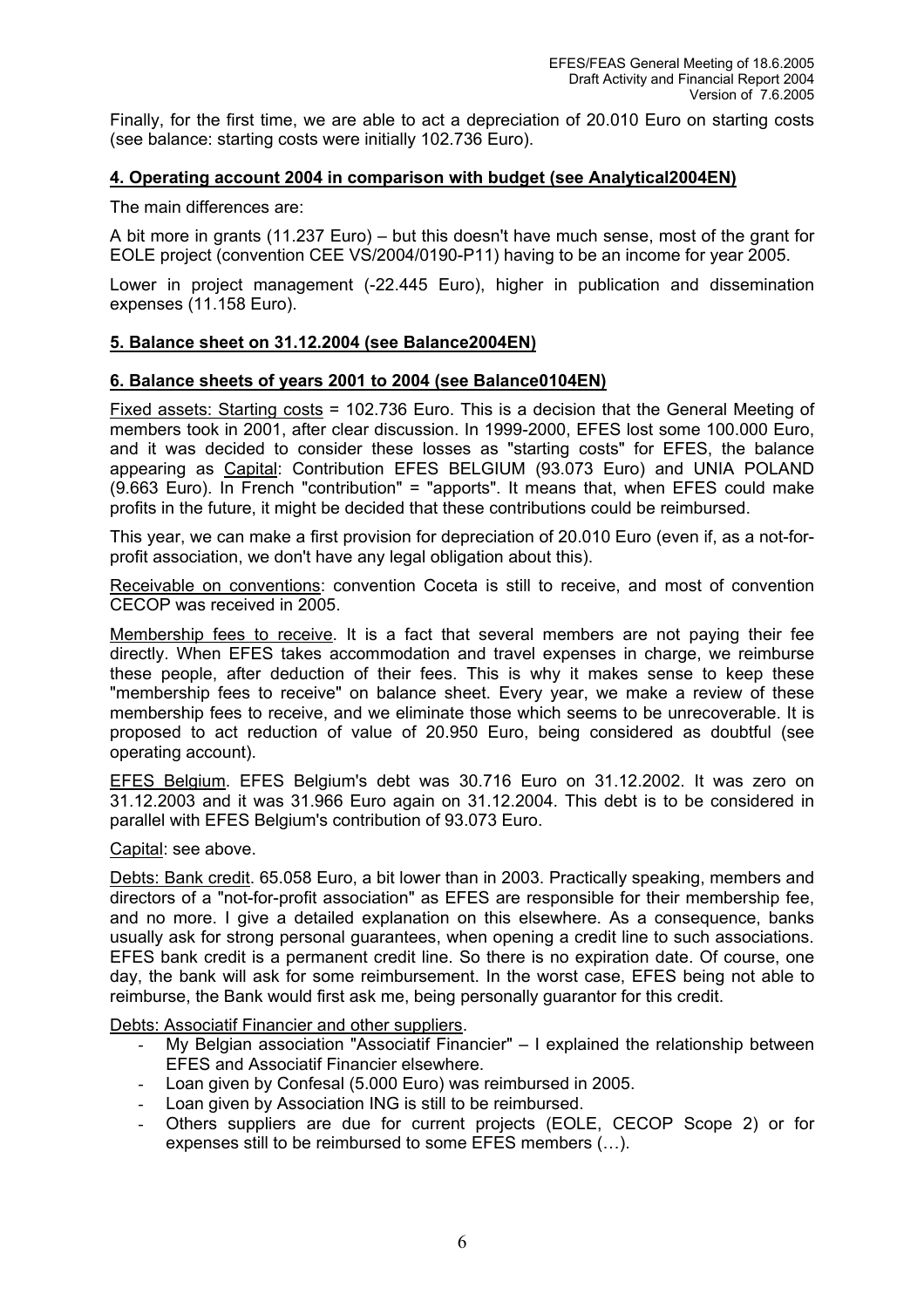# **6. Budget 2005 (see Budget2005EN)**

Budget 2005 is based on the assumption that we have to continue in the same way that we decided in our General Meeting of May 16, 2003:

1. Maintaining a small reasonable secretariat in Brussels, expenses (26.755) being covered by membership fees (40.900).

This will allow us to maintain our continuous flow of information about employee ownership in Europe and in the world, to continue our work to connect people, while our lobbying presence in the European institutions is at its minimum.

In the present situation, I don't think that membership could be dramatically increased (nor decreased).

- 2. Being partners in projects managed by other organisations. For instance SCOPE2, led by CECOP. Let's being open to all propositions. This is a way to develop our activities at lower risk.
- 3. Working with the European Commission DG EMPL only at low risk. I hope that EOLE project could be completed in good conditions.

*Marc Mathieu Secretary General* 

# **Appendix:**

- 1. EFES activities in 2004, through page "What's new" on the website
- 2. List of EFES Board of Directors, Executive Office and President (2003-2004)
- 3. Three-pages report on Bucur's issue
- 4. Reports of the external auditor on accounts 2004.
- 5. About responsibilities and risks of EFES members and Directors (May 27, 2005)
- 6. Tables of EFES accounts 2004 and budget 2005
- 7. List of members
- 8. Report of General Meeting of September 25, 2004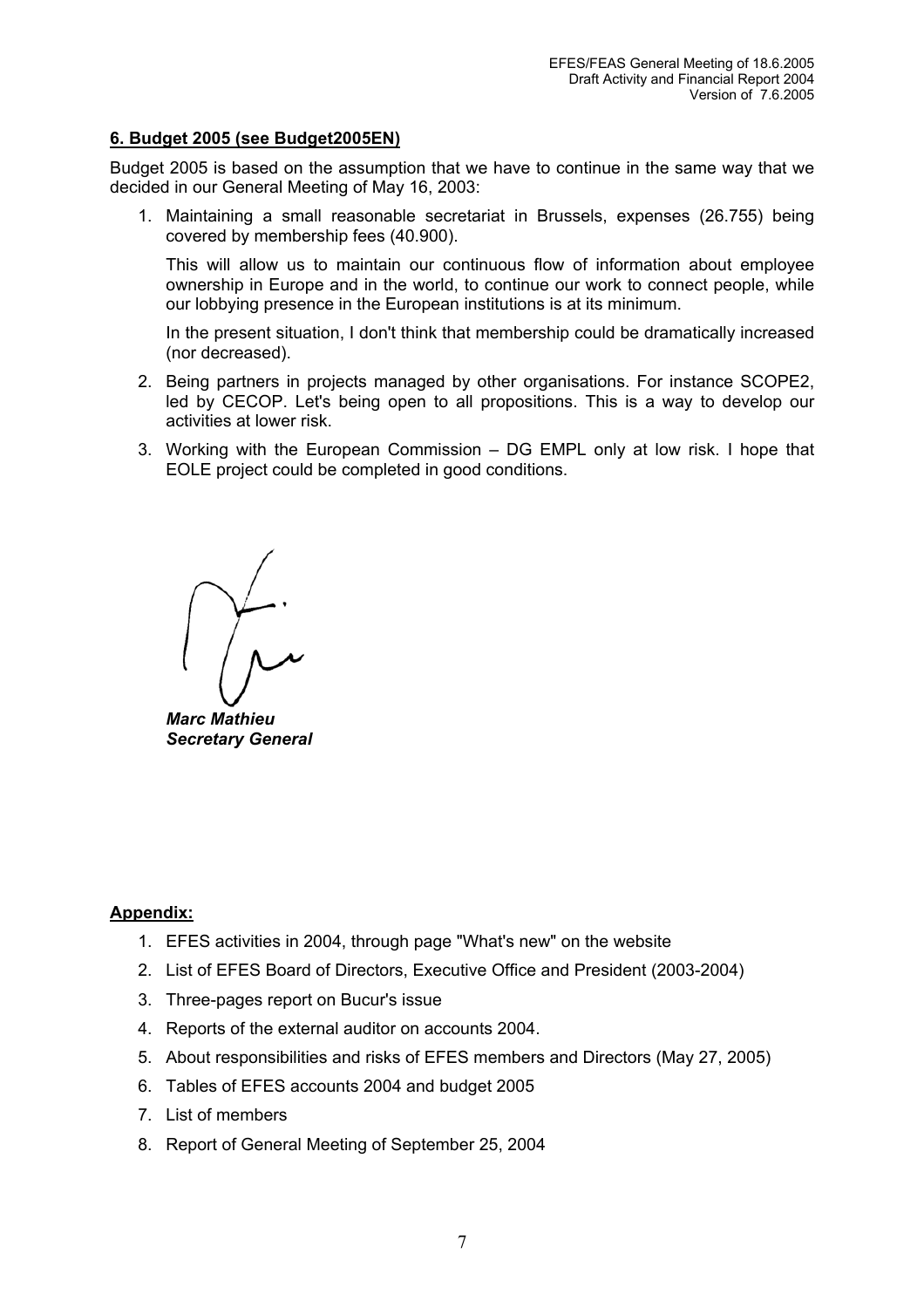# Appendix 1

# **NEW ON EFES WEBSITE IN 2004-2005**

# **Day after day, all news on the web about employee ownership**

| 17.05.2005: The Australian Government has introduced a "getting started" kit to promote employee share ownership                                                          |
|---------------------------------------------------------------------------------------------------------------------------------------------------------------------------|
| 21.04.2005: Get the programme of the Fifth European Meeting and all practical info (pdf)                                                                                  |
| 20.04.2005: next election to EFES Board of Directors: candidates                                                                                                          |
| 12.04.2005: Government of British Columbia (Canada) developed its own Employee Share Ownership Program                                                                    |
| 05.04.2005: 150 participants are already registered for the European Meeting in June (see details)                                                                        |
| 31.03.2005: Funny picture of EFES members in March 2005                                                                                                                   |
| 14.03.2005: Facts about employee ownership in the Czech Republic, by Dr. Zdenek Srein, KSLP                                                                               |
| 12.03.2005: your travel and accommodation expenses will be covered by EFES, thanks to our sponsors                                                                        |
| for the Fifth European Meeting of Employee Ownership, on June 16-17 in Brussels                                                                                           |
| 05.03.2005: USA - The ESOP Association Urges President's Advisory Panel to Promote the Ownership Society Through                                                          |
| <b>Employee Ownership</b>                                                                                                                                                 |
| 28.02.2005: Committee for Effective Employee Ownership, the full document (49 pages, pdf)                                                                                 |
| 24.02.2005: Question by Mrs Catherine Stihler, Member of the European Parliament, and answer by the European                                                              |
| <b>Commission</b>                                                                                                                                                         |
| 23.02.2005: thanks to our sponsors, EFES will be able to cover your travel and accommodation expenses                                                                     |
| for the Fifth European Meeting of Employee Ownership, on June 16-17 in Brussels                                                                                           |
| 18.02.2005: Committee for Effective Employee Ownership: practical guidelines for employee ownership                                                                       |
| 09.02.2005: a new organisation in Australia, the Employee Ownership Group and its EO Policy Flier (pdf)                                                                   |
| 26.01.2005: first draft programme of the Fifth European Meeting of Employee Ownership on June 16-17, 2005                                                                 |
| 13.01.2005: access to EOLE database                                                                                                                                       |
| 12.01.2005: we have now 132 training and education programmes in our database EOLE                                                                                        |
| 29.12.2004: we have now 86 training and education programmes in our database EOLE                                                                                         |
| 23.12.2004: the Fifth European Meeting of Employee Ownership will gather 350 people in Brussels on June 16-17, 2005                                                       |
| about EOLE (Employee Ownership Learning & Education)                                                                                                                      |
| 01.12.2004: A New Approach to the Problem of the Relation Between the Trade Unions and Cooperatives, by Zvi Galor                                                         |
| 30.11.2004: Het Groot Nederlands Participatieboek, Utrecht op 15 december 2004                                                                                            |
| 30.11.2004: Tullis Russel's business game to learn how an employee ownership company works (video - 3.36")                                                                |
|                                                                                                                                                                           |
| 26.11.2004: new EOLE website is now open on www.eole-efes.net for Employee Ownership Learning & Education                                                                 |
| 22.11.2004: we were in London for a meeting about our EOLE Project                                                                                                        |
| 16.11.2004: new link to British Business Succession www.business-succession.coop (UK)                                                                                     |
| 10.11.2004: new link to The Union of Co-operative Enterprises www.cooperatives-uk.coop                                                                                    |
| 28.10.2004: Report of EFES extraordinary General Meeting of members of September 25                                                                                       |
| 08.10.2004: Pictures of EFES Board & General Meeting in Brussels on September 25, 2004                                                                                    |
| 05.10.2004: Zamestnanecká participace - milióny pracovních míst v EU? pripravila Eva Krtková                                                                              |
| 17.09.2004: Report of the High Level Experts Group for the European Commission (de Foucauld)                                                                              |
| 04.09.2004: Both US Presidential candidates Kerry and Bush miss golden opportunity in ownership debate                                                                    |
| 03.09.2004: Research on Employee Buyouts granted in UK                                                                                                                    |
| 31.08.2004: SAIC makes \$4 million gift to The Beyster Institute at the Rady School of Management                                                                         |
| 21.07.2004: kick-off worshop of EOLE project on September 24                                                                                                              |
| 21.07.2004: an extraordinary general meeting of EFES members will be held in Brussels on September 25                                                                     |
| 15.07.2004: EO Learning & Education Programmes Database Form 1                                                                                                            |
| 15.07.2004: meeting with Belgian and Spanish trade unions in Brussels about employee buyouts                                                                              |
| 08.07.2004: EFES BELGIUM encourages transfers of businesses through employee ownership                                                                                    |
| 06.07.2004: Llamamiento de la FEAA al Parlamento Europeo y a la Comision                                                                                                  |
| 02.07.2004: new project: "Defining European Programmes for Employee Ownership Learning and Education"                                                                     |
| 02.07.2004: new page update: EFES current and next activities                                                                                                             |
| 02.07.2004: EFES call to the new European Parliament and Commission                                                                                                       |
| 18.06.2004: our privilege offer for two main books for employee ownership and participation                                                                               |
| 15.06.2004: Robert Oakeshott's new book; Robert is Britain's leading expert on employee ownership; a must                                                                 |
| 09.06.2004: Bertie Ahern, chairing the EU as Irish Prime Minister, answers to EFES call                                                                                   |
| 11.06.2004: new ESOP expert within EFES members: Johanson Berenson LLP                                                                                                    |
| 03.06.2004: Pat Cox, President of the European Parliament answers to EFES call<br>01.06.2004: FOR THE NEXT RENEWAL OF THE EUROPEAN PARLIAMENT AND THE EUROPEAN COMMISSION |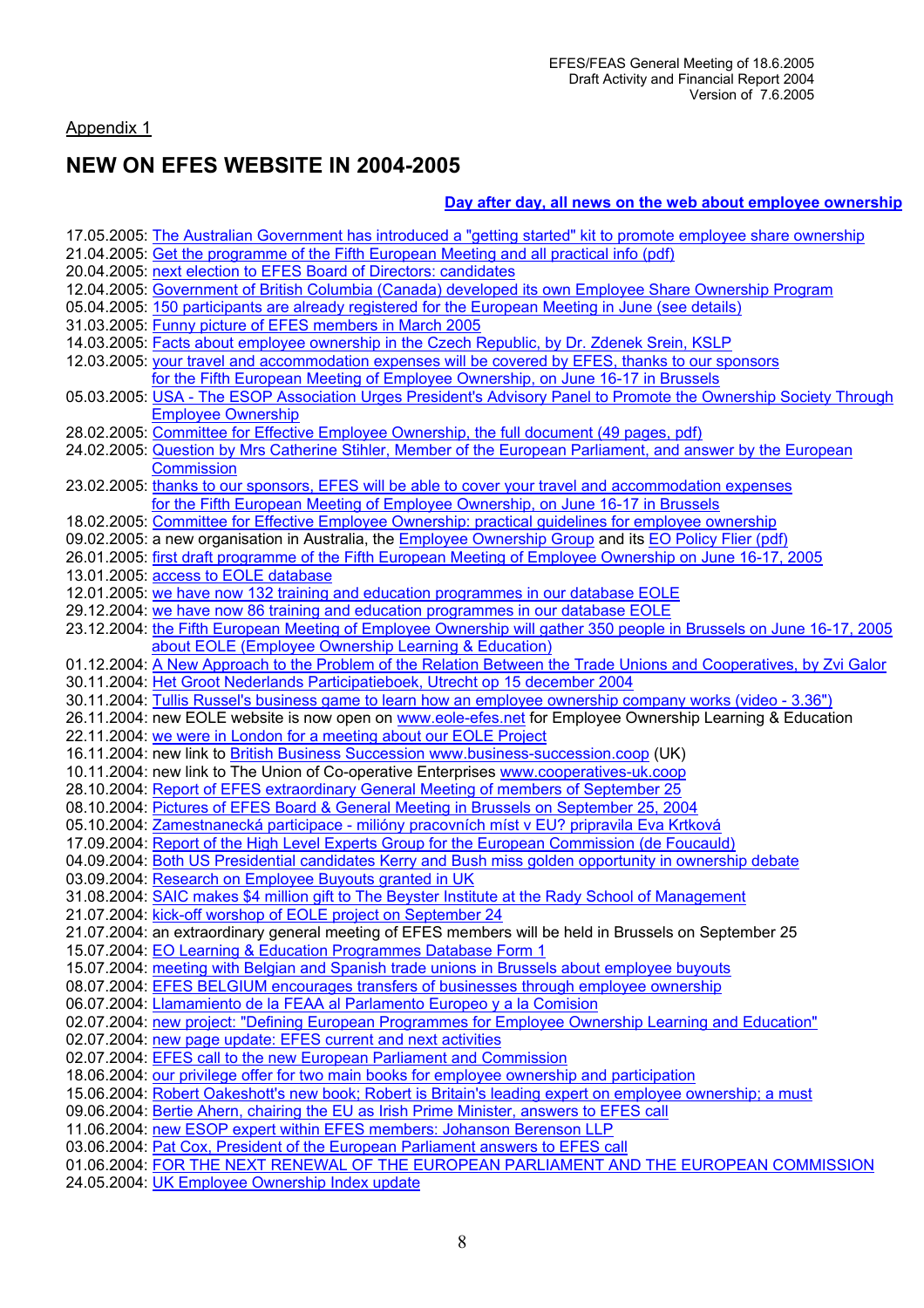#### EFES/FEAS General Meeting of 18.6.2005 Draft Activity and Financial Report 2004 Version of 7.6.2005

- 14.05.2004: employee ownership in the next European multiannual programme for Enterprise 2006-2010
- 12.05.2004: "Dee" Thomas was awarded for her unmatched commitment to the employee ownership world
- 06.05.2004: EFES General Meeting of members on April 30 in Paris
- 06.05.2004: EFES and IAFP held a common meeting in Paris on April 27
- 25.04.2004: in France, research on the impact of employee ownership on public health
- 23.04.2004: Yrittajapolvenvaihdos
- 23.04.2004: Reactivación de empresas por los empleados en Ohio y el Ohio Employee Ownership Center
- 22.04.2004: Fabrice Pourceau will leave EFES secretariat on May 1, going to work for the College of Europe
- 21.04.2004: Slovene organizations call on for the Government of Slovenia to bring into force the EU legislation on employee ownership
- 19.04.2004: Australian Government's Employee Share Ownership Project, very good website



02.02.2004: the Ford Foundation presented its prestigious award to our friend John Logue, Director of the OEOC. 24.03.2004: Scottish Government's Consultation Paper for a Co-operative Dvelopment Agency 23.03.2004: presentation of the Ohio Employee Ownership Center by Jacquelyn Yates, for a press conference in Belgium on March 26 19.03.2004: letter to all European Governments, for the next renewal of the European Commission 12.03.2004: how transfers of businesses to employee owners are organized in the Ohio 10.03.2004: look at the education and learning programmes of The Co-operative College on www.co-op.ac.uk 04.03.2004: we invite you to a main European conference on employee financial participation in Paris 28-29 April 2004 26.02.2004: new Action Plan for Entrepreneurship of the European Commission, available in 11 languages 26.02.2004: Australian Government plans to double employee share ownership (see our daily news on the web) 24.02.2004: day after day, all news on the web about employee ownership 20.02.2004: Ryszard Stocki's proposal for "Competency Standards for Participative Management Education". 17.02.2004: employee buy outs, how it works, see on Baxi Partnership (UK) 13.02.2004: EFES Secretariat got the visit of 2 Polish students, Maja Bobruk and Ola Michalik 02.02.2004: new website for Mondragon Corporación Cooperativa, in Engliqh, French, German, Spanish and Basque 30.01.2004: EFES Belgium organizes its first breakfast meeting of employee ownership in Brussels 30.01.2004: the French Federation suggests a rating for companies about their employee shareownership (in French, pdf) 29.01.2004: new website for CONFESAL newspaper on the Spanish employee owned companies "Economia Social" 28.01.2004: a cross-cultural study of the attitudinal effects of employee stock ownership plans (Marco Caramellli) 22.01.2004: Conference on employee financial participation in Europe, Paris, April 28-29, 2004 17.01.2004: project SCOPE2 has its own website www.scope.coop 12.01.2004: Recherche sur les facteurs de succès des plans d'actionnariat salarié (Marco Caramellli) 07.01.2004: Employee ownership continues to be widely growing in the US. 23.3% of all employees working for for-profit companies report owning stock in their companies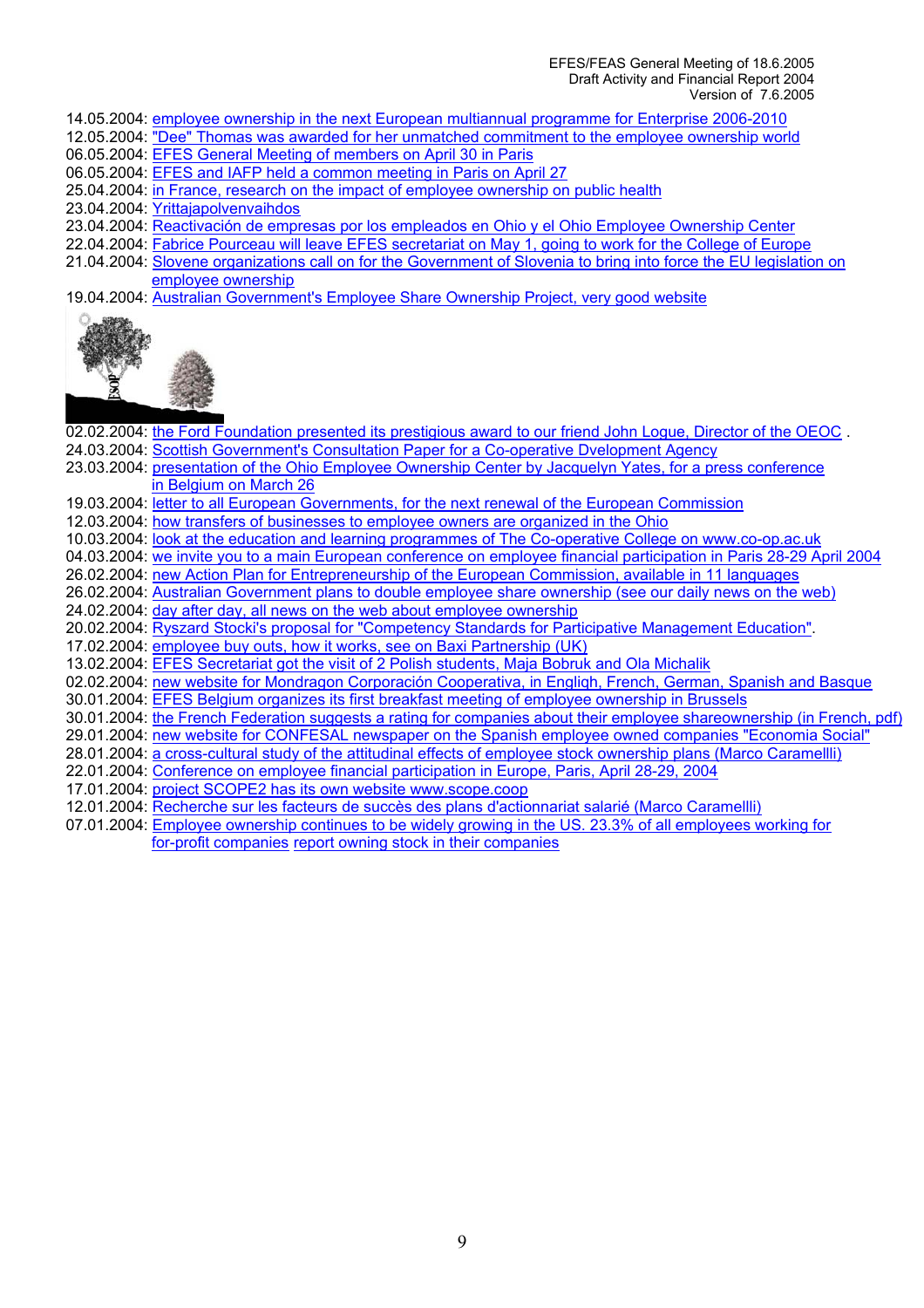# Appendix 2 **EFES BOARD OF DIRECTORS (YEARS 2003-2004)**

This is the Board of Directors which was elected in Bilbao in November 2002. Some people are representing their organisation (ORG), others are individuals (INDIV).

# **ENTITLED / TITULAIRES**

|                | ORG /<br><b>INDIV</b> | <b>NAME / NOM</b>             | ORGANISATION                                                                      | <b>COUNTRY</b><br><b>PAYS</b> |
|----------------|-----------------------|-------------------------------|-----------------------------------------------------------------------------------|-------------------------------|
| 11             | <b>ORG</b>            | Pierre VANRIJKEL              | ASSOCIATION DES ACTIONNAIRES SALARIES DE LA BBL                                   | <b>BE</b>                     |
| $\overline{2}$ | <b>INDIV</b>          | Zdenek SREIN                  | <b>KSLP</b>                                                                       | CZ                            |
| $\overline{3}$ | <b>INDIV</b>          | <b>Erik MAALOE</b>            | AARHUS BUSINESS SCHOOL                                                            | <b>DK</b>                     |
| 4              | <b>INDIV</b>          | Gorm WINTHER                  | <b>AGIO PARTNERS</b>                                                              | <b>DK</b>                     |
| $\overline{5}$ | <b>ORG</b>            | Mahmoud SALEM                 | <b>PUBLIC ENTERPRISE OFFICE</b>                                                   | EG                            |
| $\overline{6}$ | <b>ORG</b>            | Teemu LUUKKA                  | SANOMA EMPLOYEES FUND                                                             | FL                            |
| $\overline{7}$ | <b>INDIV</b>          | <b>Patrick GUIOL</b>          | UNIVERSITE DE RENNES                                                              | <b>FR</b>                     |
| $\overline{8}$ | <b>ORG</b>            | Agnès FOURCADE                | <b>FAS - FEDERATION DES ASSOCIATIONS D'ACTIONNAIRES SALARIES</b><br>(resigned !!) | FR.                           |
| $\overline{9}$ | <b>ORG</b>            | Jean-Claude MOTHIE            | <b>FAS - FEDERATION DES ASSOCIATIONS D'ACTIONNAIRES SALARIES</b><br>(resigned !!) | <b>FR</b>                     |
| 10             | <b>ORG</b>            | Janos LUKACS                  | SHARE-PARTICIPATION FOUNDATION                                                    | HU                            |
| 111            | <b>ORG</b>            | <b>Fabrizio GARBERI</b>       | FIADA – FEDERAZIONE ITALIANA DELL ASSOCIAZIONE DEI DIPENDENTI AZIONISTI           | IΤ                            |
| $ 12\rangle$   | <b>ORG</b>            | Pier Paolo BARETTA            | ICISL – CONFEDERAZIONE ITALIANA DA SINDICATA LIBRE                                | ΙT                            |
| 13             | <b>ORG</b>            | Henk KOOL                     | NEDERLANDS PARTICIPATIE INSTITUUT                                                 | <b>NL</b>                     |
| 14             | <b>ORG</b>            | Jacek LIPINSKI                | UWP - POLISH ASSOCIATION FOR EMPLOYEE SHARE OWNERSHIP                             | PL                            |
| 15             | <b>ORG</b>            | Tomasz BOGACZ                 | UWP – POLISH ASSOCIATION FOR EMPLOYEE SHARE OWNERSHIP                             | PL                            |
| 16             | <b>ORG</b>            | Zvone ZUPAN                   | DEZAP - SLOVENIAN ASSOCIATION FORE EMPLOYEE SHARE OWNERSHIP                       | SL                            |
| 17             | <b>ORG</b>            | Gojko STANIC                  | DRUSTVO "DELNICAR" – SLOVENIAN INSTITUTE FOR SHARE OWNERSHIP                      | <b>SL</b>                     |
| 18             | <b>ORG</b>            | Adrian CELAYA                 | MONDRAGON CORPORACION COOPERATIVA                                                 | ES                            |
| 19             | <b>ORG</b>            | Javier SAN JOSE               | CONFESAL – ASLE                                                                   | <b>ES</b>                     |
| 20             | <b>ORG</b>            | José Maria ALGORA             | CECOP – EUROPEAN CONFEDERATION OF WORKERS' COOPERATIVES                           | <b>ES</b>                     |
| 21             | <b>INDIV</b>          | Hugh DONNELLY                 | <b>EMPLOYEE OWNERSHIP SCOTLAND</b>                                                | UK                            |
| 22             | <b>ORG</b>            | David WHEATCROFT              | <b>JOB OWNERSHIP LIMITED</b>                                                      | UK                            |
| 23             | <b>INDIV</b>          | Deborah OLSON                 | <b>CAPITAL OWNERSHIP GROUP</b>                                                    | US                            |
|                |                       | <b>ALTERNATE / SUPPLEANTS</b> |                                                                                   |                               |
|                | $24$ ORG              | Vincent DUTFOY                | FAS - FEDERATION DES ASSOCIATIONS D'ACTIONNAIRES SALARIES<br>(resigned !!)        | <b>FR</b>                     |

| <b>24 IORG</b> | Nincent DUTFOY             | FAS - FEDERATION DES ASSOCIATIONS D'ACTIONNAIRES SALARIES        | (resigned !!) FR  |     |
|----------------|----------------------------|------------------------------------------------------------------|-------------------|-----|
| <b>25 ORG</b>  | Serge CIMMATI              | <b>FAS - FEDERATION DES ASSOCIATIONS D'ACTIONNAIRES SALARIES</b> | $(resigned!!)$ FR |     |
| <b>26 ORG</b>  | <b>Janos SZANTAI</b>       | MRP – HUNGARIAN ASSOCIATION FOR FMPLOYEE SHARE OWNERSHIP         |                   | HU  |
| <b>27 ORG</b>  | <b>Krzysztof LUDWINIAK</b> | UWP – POLISH ASSOCIATION FOR EMPLOYEE SHARE OWNERSHIP            |                   | PL  |
| <b>28 ORG</b>  | <b>Patrick BURNS</b>       | LIOB OWNERSHIP I IMITED                                          |                   | ΙUΚ |

# **EXECUTIVE OFFICE AND PRESIDENT ENTITLED / TITULAIRES**

|                | <b>Fabrizio GARBERI</b>       | FIADA - FEDERAZIONE ITALIANA DELL ASSOCIAZIONI DEI DIPENDENTI AZIONISTI    | ıτ        |
|----------------|-------------------------------|----------------------------------------------------------------------------|-----------|
| $\overline{2}$ | Henk KOOL                     | NEDERLANDS PARTICIPATIE INSTITUUT                                          | NL        |
| 3              | Janos LUKACS                  | SHARE-PARTICIPATION FOUNDATION                                             | HU        |
| $\overline{4}$ | Jean-Claude MOTHIE            | FAS - FEDERATION DES ASSOCIATIONS D'ACTIONNAIRES SALARIES<br>(resigned !!) | FR.       |
| 5              | Javier SAN JOSE               | CONFESAL - ASLE                                                            | ES        |
| 6              | <b>Pierre VANRIJKEL</b>       | ASSOCIATION DES ACTIONNAIRES SALARIES DE LA BBL                            | <b>BE</b> |
|                | David WHEATCROFT              | JOB OWNERSHIP LIMITED                                                      | UK        |
|                | <b>ALTERNATE / SUPPLEANTS</b> |                                                                            |           |
| 8              | Adrian CELAYA                 | MONDRAGON CORPORACION COOPERATIVA                                          | ES        |
| $\overline{9}$ | Serge CIMMATI                 | FAS - FEDERATION DES ASSOCIATIONS D'ACTIONNAIRES SALARIES                  | FR.       |
|                | 10 Hugh DONNELLY              | EMPLOYEE OWNERSHIP SCOTLAND                                                | UK        |

11 Patrick GUIOL CONVERSITE DE RENNES<br>12 Gorm WINTHER AGIO PARTNERS FRAGE AGENCY AGENCY AGENCY AGENCY AGENCY AGENCY AGENCY AGENCY AGENCY AGENCY AGE 12 Gorm WINTHER AGIO PARTNERS

President : Pierre VANRIJKEL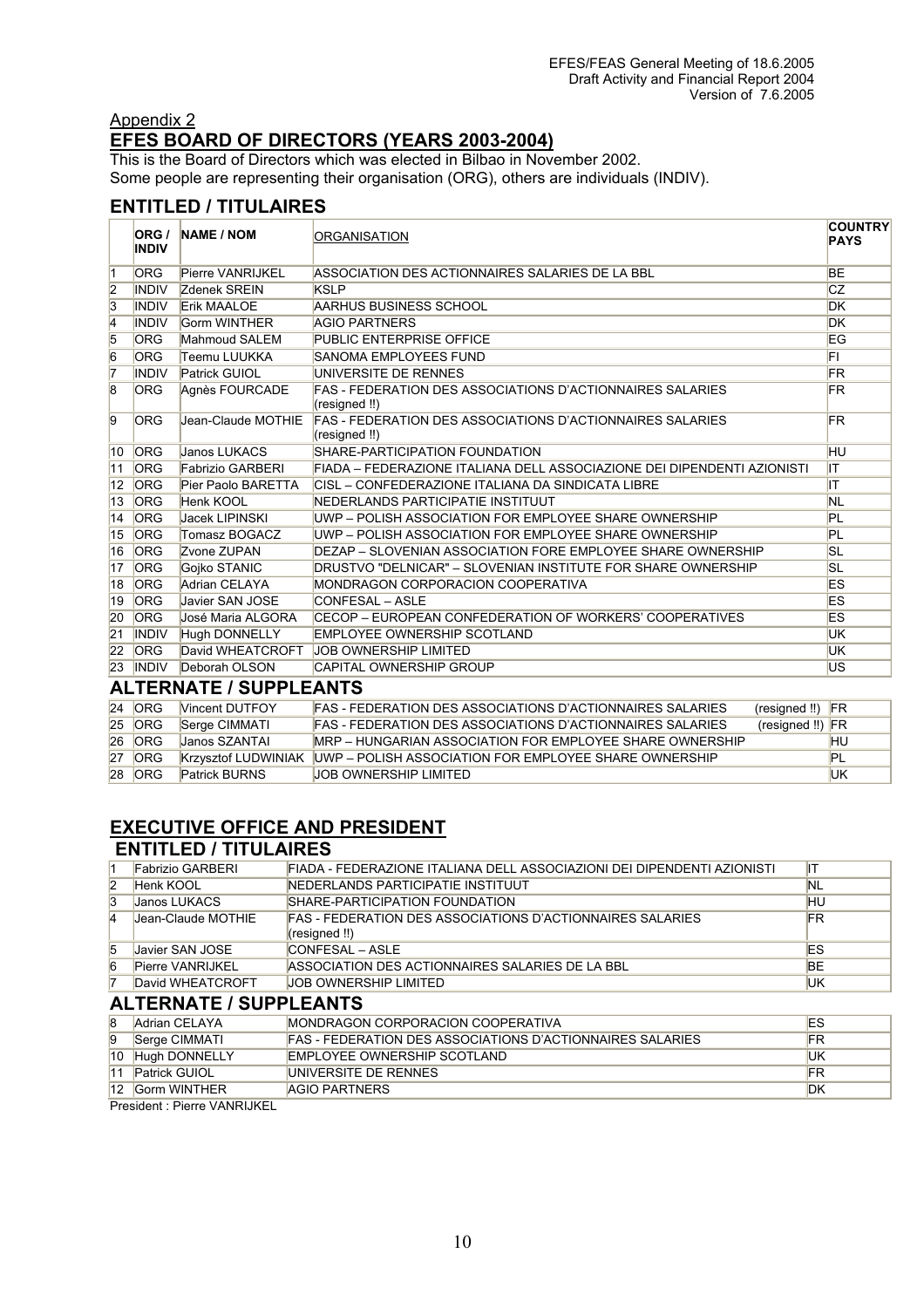Appendix 3:

# **REPORT TO EFES BOARD'S COMMISSION ABOUT BUCUR ISSUE**

#### **I ask the Commission to confirm that:**

- 1. Marc Mathieu managed the work, the relation and the stop with Mrs Bucur honestly and fairly.
- 2. Mrs Bucur was never committed as Project Manager for EOLE project.
- 3. When claiming for unpaid work, Mrs Bucur didn't tell the truth. In fact, all work she did for EFES was duly invoiced and paid.
- 4. Mrs Bucur's invoice 10 of 10.11.2004 to EFES, for 4.290,08 Euro, is a false invoice and it was protested by Marc Mathieu regularly. If Mrs Bucur would maintain her invoice, she should be denounced for forgery and use of forgeries.
- 5. David Wheatcroft decided to act separately from EFES Board of Directors. This was regrettable.

#### **Demonstration:**

See below

#### **1. I managed the work, the relation and the stop with Mrs Bucur honestly and fairly.**

#### **Demonstration:**

I had a first evaluation meeting with Mrs Bucur on July 19, 2004. The second one was at the end of August 2004, the third one at the end of September, and the last one was on November 3.

During these 4 meetings, we made a contradictory evaluation of Mrs Bucur's work. She gave her agreement on these evaluations, and her organisation ArtEnvie invoiced the agreed amounts to EFES. At the end of September and on November 3, I asked Myriam Biot to be present as a witness, because Myriam was the person who introduced Mrs Bucur to me and because Myriam considered Mrs Bucur as her friend, so I was sure that my witness was neutral.

1. First evaluation meeting on July 19: We agreed on the amount of round 600 Euro (see the 697,50 Euro in Mrs Bucur's description work in July 2004). This is why EFES paid 600 Euro to Mrs Bucur on 19.7.2004, as an "advance" on an invoice which should be invoiced at the beginning of September (remember that the official starting date of EOLE project was September 1).

2. Second evaluation meeting, at the end of August: We agreed on an evaluation of round 400 Euro (see the 426,25 Euro in Mrs Bucur's description work in August 2004.

Following these two evaluation meetings, I authorized Mrs Bucur to invoice her Invoice number 5 of 2.9.2004 to EFES for 3.100 Euro (justification: "management of EOLE project"), paid for 600 Euro on 19.7.2004 (advance) and for 2.500 Euro on 3.9.2004 (saldo). In this invoice, her work for July and August amounted 1.123,75 Euro and the rest of some 2.000 Euro was for her work before July 2004. These 2.000 Euro were for Mrs Bucur's part in preparing EOLE application form. Of course, Mrs Bucur didn't work alone on this application. Fabrice Pourceau and I worked also on this application.

3. Third evaluation meeting, at the end of September, Myriam Biot being present: I made a negative evaluation about Mrs Bucur's work, and I authorized her to invoice 1.157 Euro. Hence her Invoice 7 of 2.10.2004 to EFES for 1.157 Euro (justification: "management of EOLE project"), paid for 657 Euro on 18.10.2004 and for 500 Euro on 8.4.2005 (saldo).

4. Last evaluation meeting on November 3, Myriam Biot being present: My evaluation was definitely negative, I authorized Mrs Bucur to invoice 1.000 Euro. Hence her Invoice 9 of 3.11.2004 to EFES for 1.000 Euro (justification: "management of EOLE project"), paid on 8.4.2005.

As a conclusion: Mrs Bucur's work was evaluated contradictory, with her agreement, she invoiced regularly what was decided with her agreement, and it was duly paid.

# **2. I didn't commit Mrs Bucur as EOLE Project Manager.**

#### **Demonstration:**

2.1. This is the message I sent to the members of EFES Executive Office and other people involved in Bucur Issue, on November 18, 2005, in contradiction with Mrs Bucur's letter of November 11:

"It seems that some people need clarification about EOLE Project and my role. Here it is: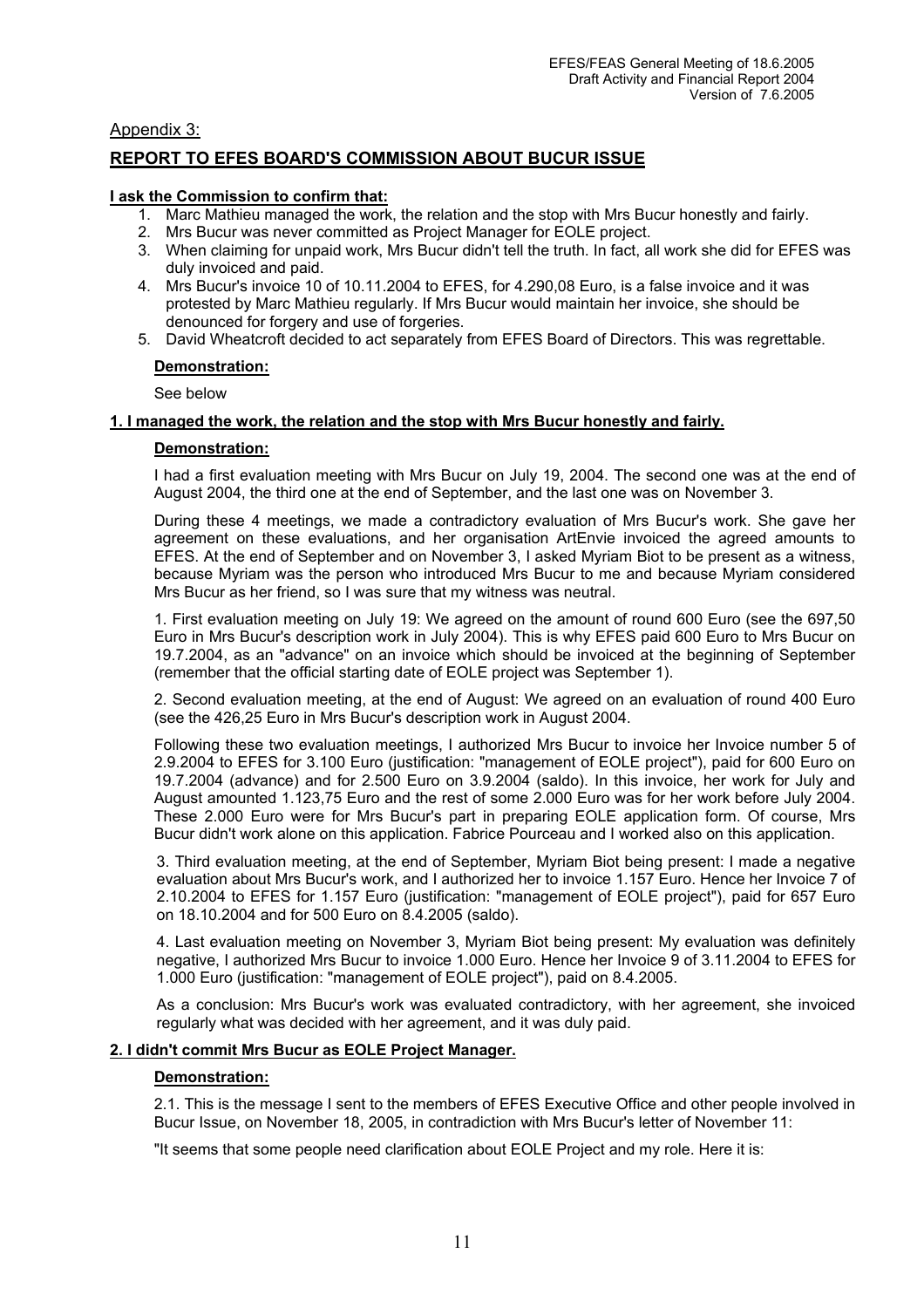1. I am in charge of the management of EOLE Project. I am the only people in charge of this management. And I am fully in charge of this management. By contract with the European Commission, I am mentioned as the Legal Representative of EFES for the project and also as the Project Manager. The contract does not mention anyone else.

2. I gave a mission about the project to Angelica Bucur as well as to some other people. I made a negative evaluation about Angelica's work and I decided to stop the mission I gave her before. This doesn't change anything else in the project. I continue to manage the project and the project continues as usual – that's all.

3. At the origin, Myriam Biot was the person who introduced Angelica Bucur to me. This is why I asked Myriam to be present to the evaluation meetings I held with Angelica, after the end of September and after the end of October, as a neutral witness. I confirm that my evaluation was negative. Nor the quality neither the quantity of work were what I expect. Furthermore, Angelica was caught red-handed lying and falsifying. This is why I informed Angelica on November 3 that I stopped her mission immediately. (…)

5. Angelica sent an e-mail message to some people, with the copy of a letter to President Pierre Vanrijkel. In this letter, Angelica affirms that she was the Project Manager, arguing of e-mails, etc. It is a fact that I am appointed as the Project Manager in the contract with the European Commission.

6. Angelica affirms she was my employee. I never promised anything in this sense and it was never question of appointing Angelica as an employee. It is a fact that Angelica's association "Artenvie" invoiced EFES for the work, as a service supplier.

7. Angelica declares that EFES owes amounts to her, for year 2003 and for July-August 2004. It is a fact that she never invoiced anything of that: she now announces an invoice dated November 5, 2004 this is just fantasy.

8. I am not going to comment other points – I think this is enough."

#### 2.2. Addition about EOLE Project Manager:

You can see in appendix the copy of the contract with the European Commission, page 1. You can see that the Project Manager is: Marc Mathieu.

At this time, Mrs Bucur said and, still now, David Wheatcroft continues to affirm that I committed Mrs Bucur as EOLE Project Manager. This was just impossible. I was not authorized and I didn't. By contract with the European Commission I was designed as the Project Manager. Of course, I was unable to commit anybody else. It was by contract, black on white. Just the idea that somebody else could be committed as Project Manager is simply crazy. Should that be changed, the whole contract should be changed, of course not unilaterally, but well with the European Commission's agreement.

# **3-4. Mrs Bucur's Invoice number 10 is a false invoice.**

#### **Demonstration:**

By letter sent to President Pierre Vanrijkel on November 15, Mrs Bucur claimed for unpaid work, attaching an invoice 10 of 10.11.2004 for 4.290,08 Euro. I protested this invoice by registered letter of 19.11.2004 (see otherwise), saying that: "la justification de cette facture est parfaitement fantaisiste" (the justification of this invoice is pure fantasy).

I informed the members of EFES Executive Office and other people in my message of November 18 (see above), as following: "7. Angelica declares that EFES owes amounts to her, for year 2003 and for July-August 2004. It is a fact that she never invoiced anything of that: she now announces an invoice dated November 5, 2004 (*comment: in fact, it was really November 10*) - this is just fantasy."

It was very difficult to get from Mrs Bucur a clear, detailed description of her supposed work for this invoice. We all know the story. Finally, thanks to David Wheatcroft, we got a two-pages description, as following (see my note "Demonstration that Mrs Bucur lies" in appendix):

| 1. Invoice number 5 of November 24, 2002:        | 1.660,08 Euro |
|--------------------------------------------------|---------------|
| 2. Unpaid work in July-August 2004:              | 1.123,75 Euro |
| 3. Invoice number 7 of 2.10.2004 (unpaid saldo): | 507,00 Euro   |
| 4. Invoice number 9 of 3.11.2004:                | 1.000,00 Euro |
| <b>TOTAL</b>                                     | 4.290,08 Euro |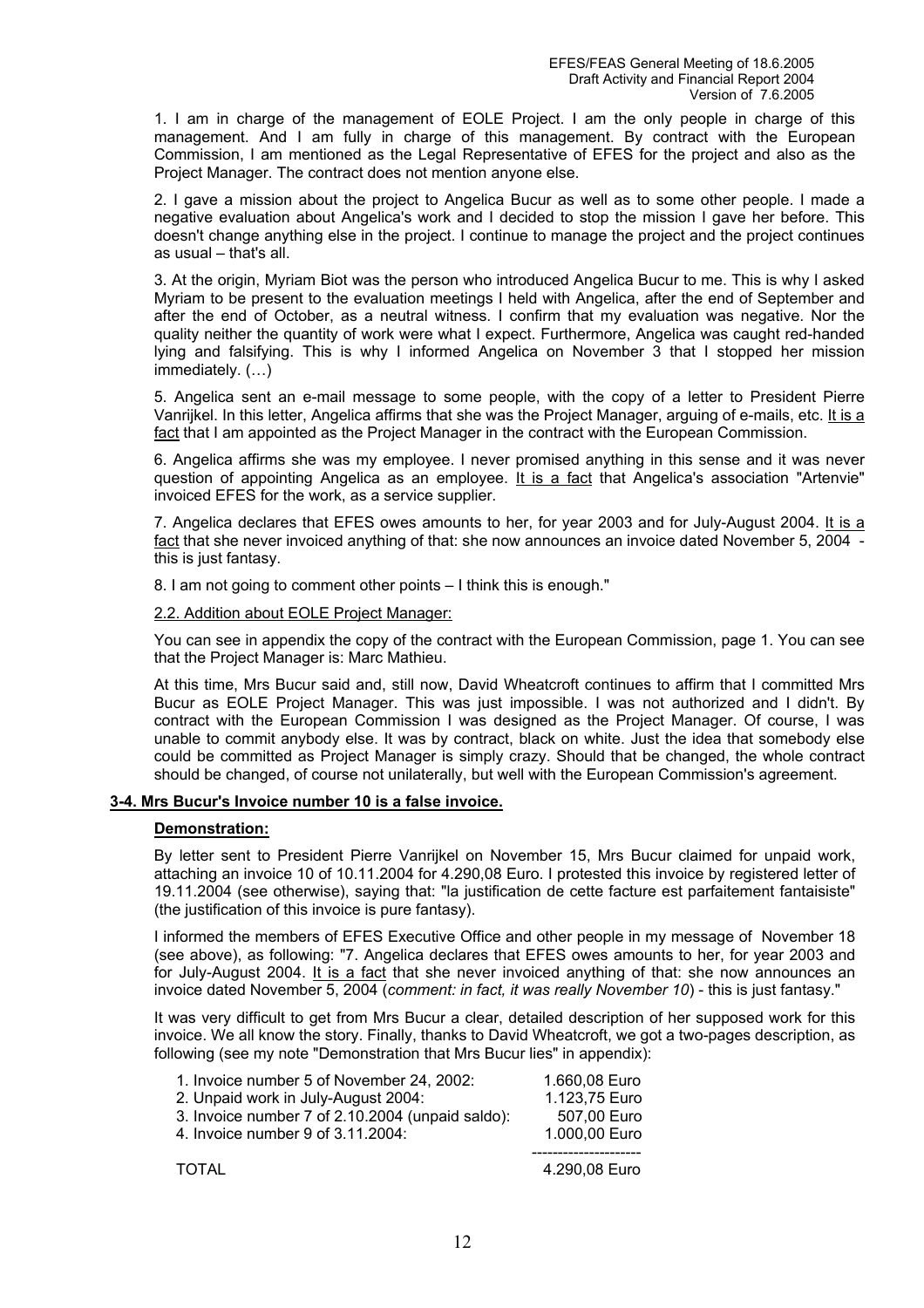In my note "Demonstration that Mrs Bucur lies", I made the demonstration that part 3 and part 4 are just double invoicing. You can see above that part 2 was included in Invoice 5 of 2.9.2004 for 3.100 Euro; so it is also just double invoicing. Finally, in the best case, part 1 was already invoiced to EFES BELGIUM (which is another organisation !!) and it has no place here (in fact, the supposed Invoice number 5 of November 24, 2002 would also be a false invoice if it existed – I don't make the demonstration here, I think that lying once is enough).

As a conclusion, invoice 10 was a false invoice. Mrs Bucur sent it to Pierre Vanrijkel and I protested it. Of course, I kept a photocopy of this invoice, but the original is well in Mrs Bucur's hands, and not in mine.

It seems that Mrs Bucur didn't take the risk to send her invoice again, considering that she could be sentenced for forgery and use of forgeries, and for attempt to extort.

### **5. David Wheatcroft decided to act separately from EFES Board. It was a fault.**

#### **Demonstration:**

David Wheatcroft recognized and justified that he acted separately from EFES Board of Directors. See his message of Saturday 21 May 2005 (see appendix).

Of course, I am sure that David had the best intentions in the world, and that he was just duped by Mrs Bucur. Unfortunately, doing this, David accumulated mistakes and even faults. This is not the right behaviour for the member of a Board of Directors.

I don't want to go farther on this point.

On the other hand, Mrs Bucur made much noise and she launched a lot of wrong information and assumptions. David relayed these wrong information and assumptions through tenths of messages, assumptions and questions. From Mrs Bucur, the aim was to make things unclear. From David, I can just remember the old proverb: "one innocent can ask more questions than ten wise men could answer". I am not going to correct all these wrong information or to answer all these questions. I think the evidence of Mrs Bucur's lying should be enough.

Just for fun: Mrs Bucur convinced David that "she was the one who secured 80% funding from the EU (a fantastic feat, usually it is 50/50)" (see David's email message in appendix). In fact, you can look at all grant agreements of year 2004 on page:

http://europa.eu.int/comm/employment\_social/calls/results/2004/appr\_proj\_01\_en.pdf

You can see there that 78 projects were agreed, EOLE project being number 24. Last column shows the grant percentages; you can see that on 78 projects, 64 projects will get 75-80% grants, while 5 projects will get 95% grants, and only 4 projects will get round 50% grants. You can now understand which is really Mrs Bucur's feat.

With best regards

*Marc Mathieu Secretary General*  June 1, 2005

# **Appendixes:**

- 1. Note "Demonstration that Mrs Bucur lies", dated May 18, 2005, including all invoices and bank statements, and Mrs Bucur's two-pages justification about her invoice of 4.290,08 Euro.
- 2. Photocopy of Mrs Bucur's false invoice number 10 of 10.11.2004 for 4.290,08 Euro.
- 3. Grant Application with the European Commission, page 1, designing Marc Mathieu as EOLE Project Manager.
- 4. David Wheatcroft's message in response to Pierre Vanrijkel on Saturday 21 May 2005.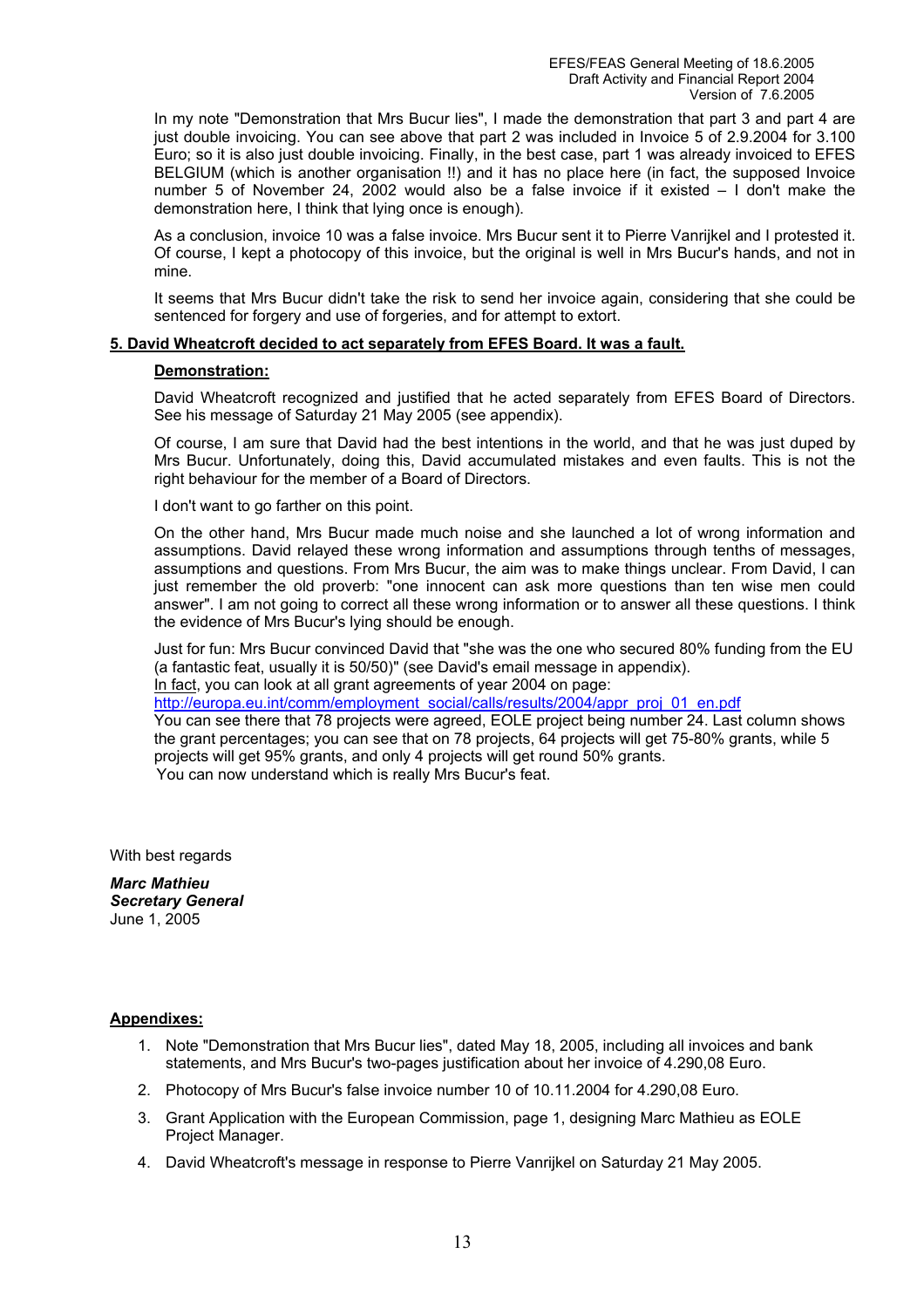# **RAPPORT DU REVISEUR D'ENTREPRISES**

# **SUR LES COMPTES ANNUELS CLOTURES LE 31 DECEMBRE 2004 DE L'AISBL FEDERATION EUROPEENNE DE L'ACTIONNARIAT SALARIE**

J'ai l'honneur de faire rapport sur l'exécution de la mission conventionnelle de révision qui m'a été confiée par le conseil d'administration en date du 25 mars 2005.

J'ai procédé à la révision des comptes annuels (bilan après répartition et compte de résultats) établis sous la responsabilité du conseil d'administration de l'association, pour l'exercice se clôturant le 31 décembre 2004, dont le total du bilan s'élève à 221.487 € et dont le compte de résultats se solde par un bénéfice de l'exercice de 0 € (après l'affectation du résultat positif de 20.010 € à l'amortissement des frais de démarrage).

# **Attestation sans réserve du bilan et abstention sur le résultat et l'information comparative**

Mes contrôles ont été réalisés en conformité avec les normes de l'Institut des Reviseurs d'Entreprises. Ces normes professionnelles requièrent que ma révision soit organisée et exécutée de manière à obtenir une assurance raisonnable que les comptes annuels ne comportent pas d'inexactitudes significatives compte tenu des dispositions légales et réglementaires applicables en Belgique aux comptes annuels des associations internationales sans but lucratif.

Conformément à ces normes, j'ai tenu compte de l'organisation de l'association en matière administrative et comptable ainsi que de ses dispositifs de contrôle interne. Les responsables de l'association ont répondu avec clarté à mes demandes d'explications et d'informations. J'ai examiné par sondages la justification des montants figurant dans les comptes annuels. J'ai évalué le bien-fondé des règles d'évaluation et des estimations comptables significatives faites par l'association internationale, ainsi que la présentation des comptes annuels dans leur ensemble. J'estime que ces travaux fournissent une base raisonnable à l'expression de mon opinion.

Etant donné que cette mission de révision est la première que j'effectue au sein de votre association, je ne suis pas en mesure d'émettre une opinion sur les comptes comparatifs de l'exercice antérieur. Pour la même raison, il ne m'est pas possible de me prononcer sur l'image fidèle des éléments de résultats de l'exercice qui pourraient être influencés par des éléments relatifs à un exercice antérieur.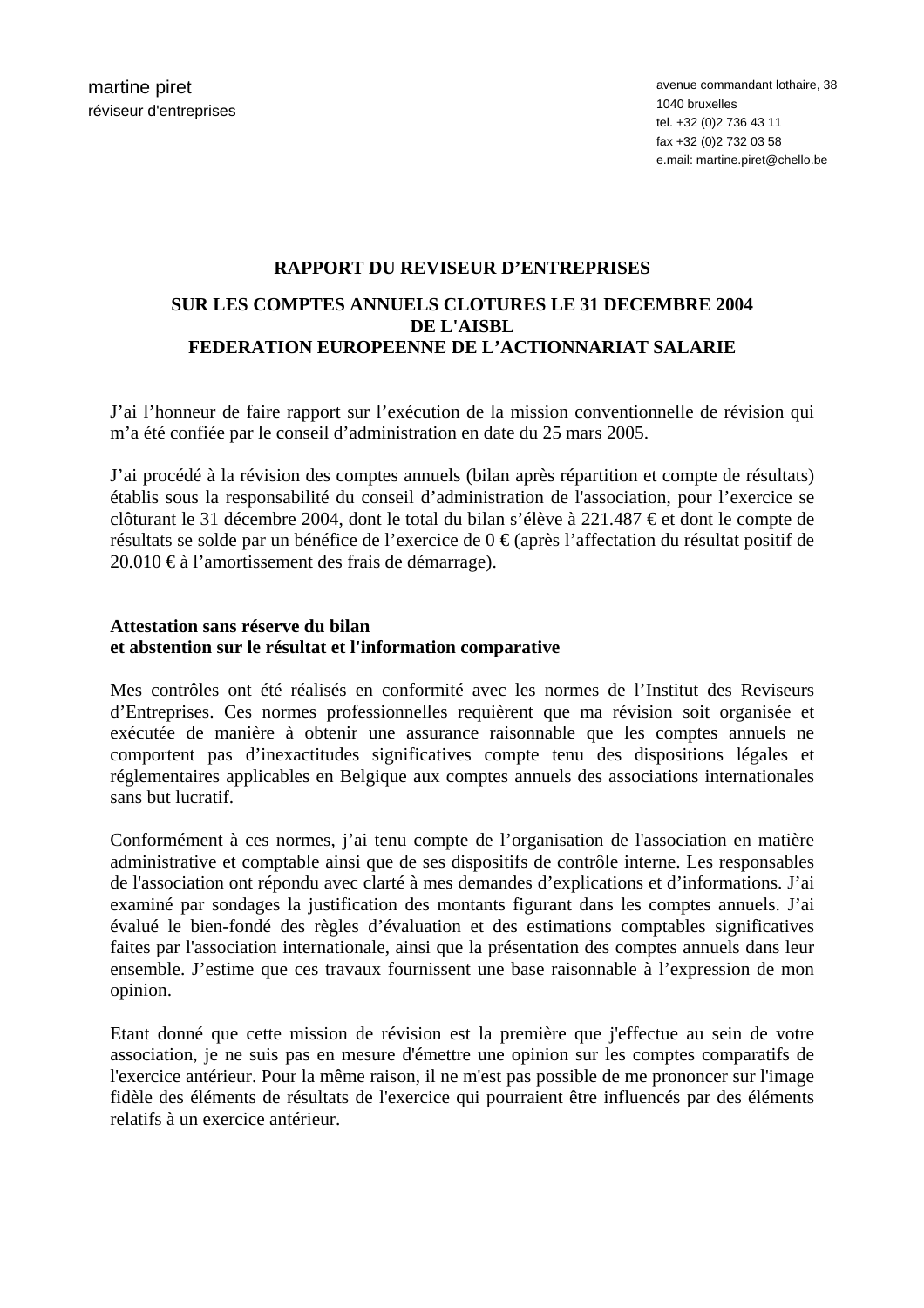A mon avis, compte tenu des dispositions légales qui le régissent, le bilan clôturé au 31 décembre 2004 donne une image fidèle du patrimoine et de la situation financière de l'association.

Toutefois, sans remettre en cause l'attestation sans réserve exprimée ci-dessus, j'attire l'attention sur le fait que, si les comptes de l'association ont été établis avec un soin raisonnable et qu'ils ne risquent pas d'induire significativement en erreur ceux qui pourraient avoir à utiliser cette information, ils ne respectent pas toutes les règles usuelles de présentation des schémas comptables en Belgique, ni le critère de permanence des règles d'évaluation appliquées lors de l'exercice précédent pour établir les comptes annuels.

# **Attestations et informations complémentaires**

Je complète mon rapport par les attestations et informations complémentaires suivantes qui ne sont pas de nature à modifier la portée de l'attestation des comptes annuels :

- On trouve dans les fonds propres au passif du bilan un compte « Apports Unia Wlasnosci » qui a été réduit en 2004 du montant de trois années de cotisations impayées par le membre. Soit il s'agit réellement d'apports pour constituer le fonds social de départ, et il ne devrait pas être réduit en compensation d'une créance, sans une décision exceptionnelle de l'assemblée générale; soit il s'agit de dettes à long terme, dont il est convenu qu'elles seront remboursées au membre dès que les résultats le permettent, mais dans ce cas elles doivent figurer dans un compte de dettes plutôt que dans les fonds propres.
- La loi du 2 mai 2002 sur les associations sans but lucratif, les associations internationales et les fondations entre en vigueur le  $1<sup>er</sup>$  janvier 2006 pour votre association internationale, lui laissant le choix :
	- de se soumettre aux exigences de la loi du 17 juillet 1975 relative à la comptabilité des entreprises, ce qui est dans la ligne de vos comptes annuels actuels,
	- ou de choisir la comptabilité simplifiée autorisée pour les petites associations, ce qui réduirait vos comptes annuels à leur plus simple expression en supprimant le volet bilan (actif/passif), pour ne conserver que le volet « recettes/dépenses de trésorerie », avec en fin d'année un inventaire complet du patrimoine. Cette dernière formule exclut d'incorporer tout élément de charge non décaissée ou de produit non encaissé.

Il faut souligner que, mis à part quelques aspects formels d'importance non négligeable, la comptabilité est tenue et les comptes annuels sont d'ores et déjà établis conformément aux dispositions légales et réglementaires applicables en Belgique aux entreprises.

- Les manquements constatés sont relatifs aux aspects suivants :
	- Les règles d'évaluation appliquées pour l'élaboration des états financiers ont été modifiées par rapport à l'exercice précédent : pour la première fois depuis la constitution de l'association, un amortissement a été pratiqué sur les frais de démarrage, et ceci en raison du résultat bénéficiaire; cet amortissement, fixé en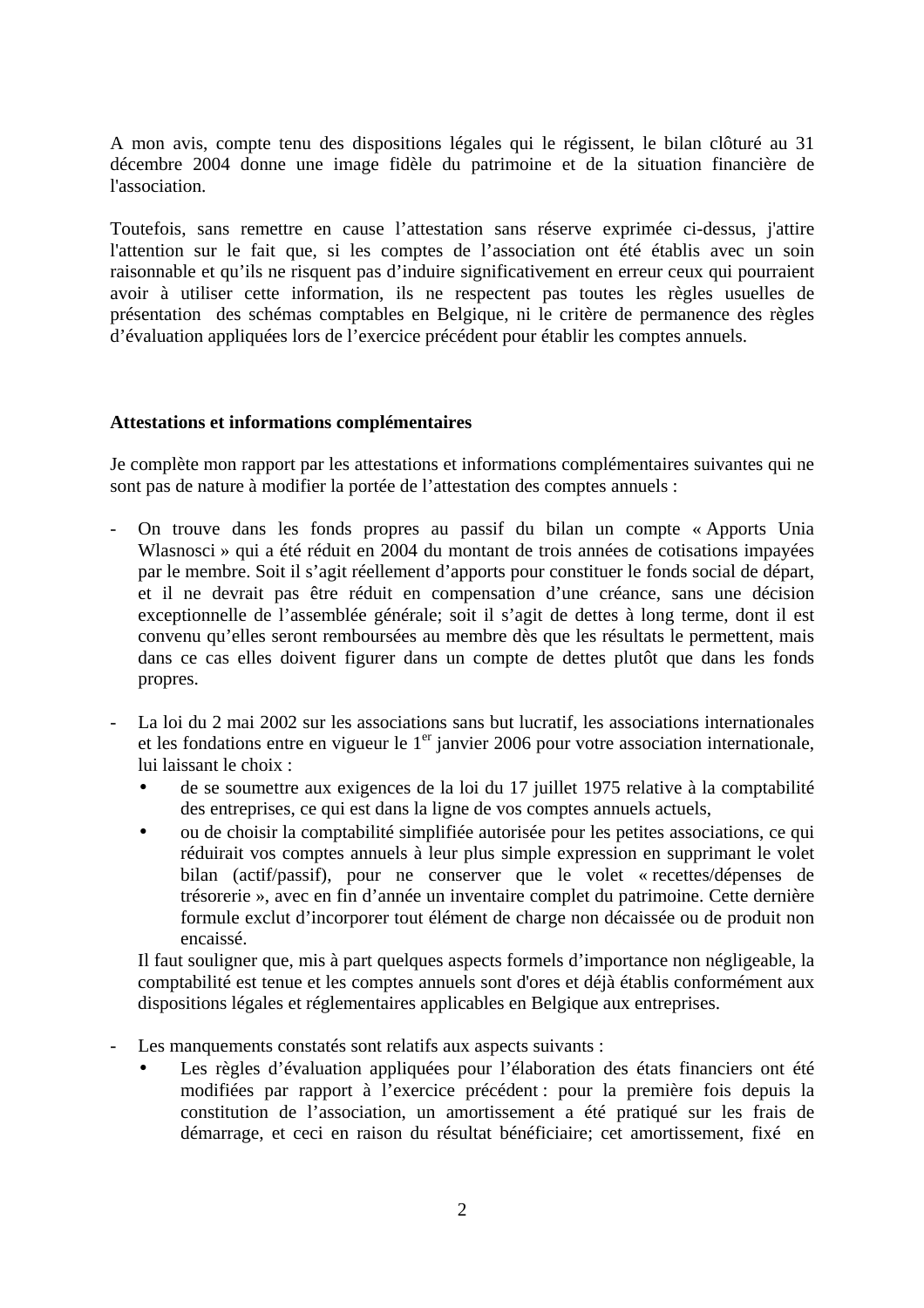fonction de la durée de vie utile des frais de démarrage, devrait être pratiqué chaque année, que le résultat soit positif ou pas.

- Les règles d'évaluation comptable doivent d'ailleurs être consignées par écrit et arrêtées par le conseil d'administration, de manière à garantir de manière formelle la permanence des règles de comptabilisation, qui doivent rester identiques d'un exercice à l'autre.
- Les cotisations sont actées en produits dans les comptes sur base de l'appel de paiement adressé aux membres, avec en contrepartie un montant de créances assez important. Cela entraîne une surévaluation des produits affichés chaque année par rapport aux produits réels.

En compensation, il a été acté lors de cet exercice des réductions de valeur sur ces cotisations pour un montant (proche de 50 % des cotisations de 2004) englobant jusqu'à trois années de cotisations de membres restés sourds à l'appel, dont l'année 2004 elle-même. L'objectif de transparence poursuivi par la nouvelle législation, ainsi que les critères de prudence, de sincérité et de bonne foi, commanderont dorénavant que les cotisations ne soient actées dans les produits que lorsqu'elles sont certaines et réelles.

• Dans le même ordre d'idées, tous les produits et charges concernant l'exercice devront être incorporés dans les comptes, même s'ils se concrétisent par un écrit portant une date postérieure au 31 décembre, ou s'ils sont portés à la connaissance de l'organe de gestion après la fin de l'exercice. Ce n'est pas toujours le cas actuellement, car ces règles ne sont pas acceptées systématiquement. On peut citer pour 2004 la facture à recevoir pour le coût de la révision des comptes (1.694 €), ou l'ajustement de la facture « vente » au partenaire COCETA pour sa participation au projet commun (réduction de la créance estimée à 5.400 €), qui sont omis.

Fait à Bruxelles, le 7 juin 2005,

 Martine PIRET, réviseur d'entreprises.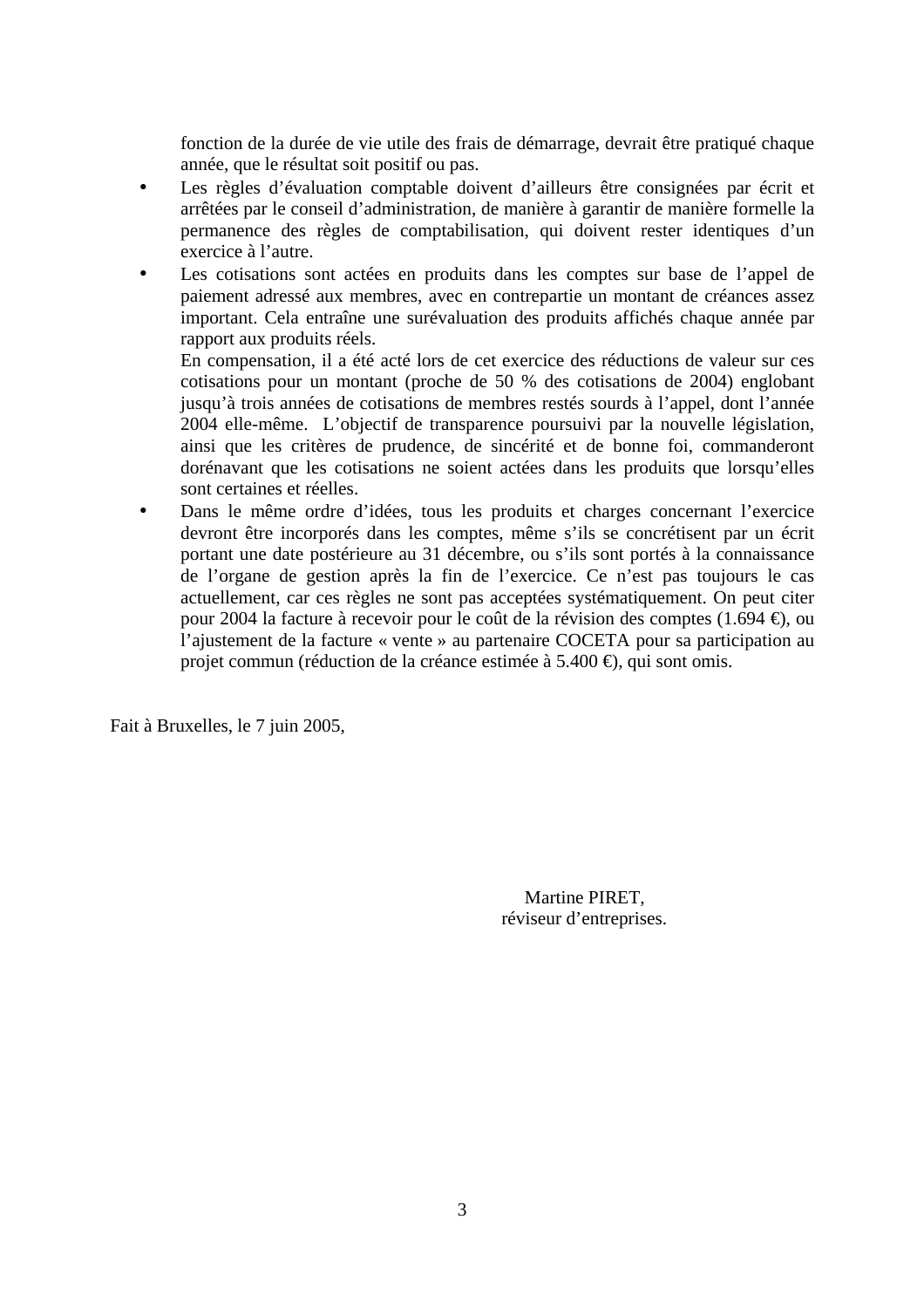Appendix 5

May 27, 2005

# **MESSAGE ABOUT RESPONSIBILITIES AND RISKS FOR EFES MEMBERS AND FOR EFES DIRECTORS**

# **1. What rules EFES?**

EFES is an international association with a scientific and educational object. It is ruled in accordance to its statutes and with the Belgian law of  $25<sup>th</sup>$  October 1919 granting legal status to international associations.

As a Director, you have to read the statutes carefully, you have to know and you have to respect and to apply the statutes. This is one of your main obligations. Didn't you ? – it's a fault and you engage your personal responsibility (see below).

The fact is that a lot of EFES Directors doesn't know what are their obligations, what is in the statutes, and some of them making proposals which are in complete contradiction with the statutes. This is what we could see through some recent debates.

# **2. What are your responsibilities and risks as a member?**

Your risk is very low. Your maximum risk is that the Board can charge an annual membership fee. You know what it is.

# **3. What are your responsibilities and risks as a member of the Board of Directors?**

Your risk as a Director is much lower than in a limited or other company.

As a Director, you have to act in accordance with the order (the committment, the proxy) you got from the General Meeting of members. If you do so, you don't have any individual commitment or risk.

If you don't act in accordance with the order (the committment, the proxy) you got, than you make a fault and, of course, you are personnaly responsible for your own faults.

Following this, after having acted in accordance with the order you got, you have to report. This is why the Board has to report before the General Meeting of members, which gave its order or committment. This is why it is important for a Director that the final accounts get the approval from the General Meeting of members.

Finally, when the General Meeting votes the final discharge to the Directors, you are free; no more responsibility, no more risk. This is why it is important for a Director to get the final discharge from the General Meeting of members.

You understand that your risk as a Director is normally very low. The main point is to act in accordance with the order you got and to avoid any fault in your commission or office.

This point appears in the following article of the statutes:

# Article 43. Responsibility

The Directors are not undertaking any personal obligations by reason of their function and are only responsible for the performance of their office.

# In French:<br>Article 43. Responsabilité.

Les administrateurs ne contractent, en raison de leur fonction, aucune obligation personnelle et ne sont responsables que de l'exécution de leur mandat.

Nota bene: "traduttore tradittore" (Italian), means that translation = betrayal. The French text prevails. I am not sure that "the performance of their office" is the best wording. It means that as a Director, you got a proxy from the General Meeting (in French "mandat").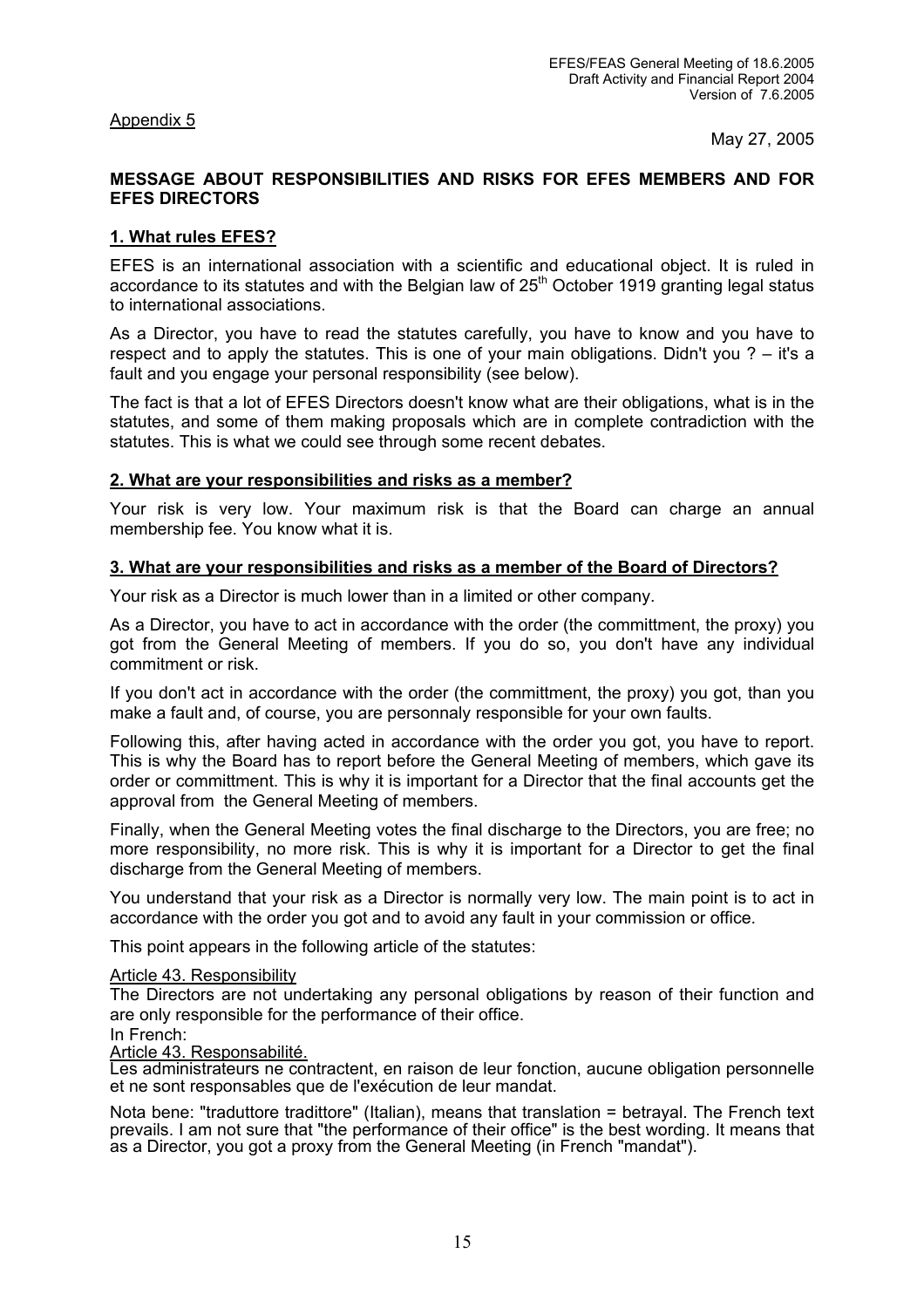# **4. Now, what is a fault?**

Some faults are easily understandable: you kill an other Director; you steal something from EFES. These are clear faults.

Some faults are a bit more difficult to understand: in place of doing what the General Meeting ordered, your board make something completely different. This could be not in accordance to what the General Meeting ordered, it could be considered as a fault.

Let's have some examples:

Some Directors ask for something that the General Meeting didn't ordered. They use a lot of time and energy for this, and the Board meetings make a large place to this, in place of doing what the General Meeting ordered. It could be considered as a fault.

Some Directors use the Board and the Board meetings for their own problem and interest, in place of just acting in accordance with the proxy they got from the General Meeting. It could be considered as a fault.

Some Directors use confidential information they got into Board meetings, and some damages follow for EFES. It would be a fault.

Finally, there is a fault which is a bit difficult to understand for many people: when you accept to be committed as a Director, it means that you should be able to act as a Director. You should be able to manage an organisation. It is your commitment. When you accept a proxy, you are supposed to be able to act as the proxy holder.

Let's take some examples:

Mr X insisted to be Member of the Board and the Executive, and he never takes part to meetings and to activities. This is a clear fault. He was committed to act as a Director and he doesn't.

Some people are Members of the Board and when they have a look to the accounts, they say that they are unable to understand such things. It is a fault. You accept to be a Director, you are supposed to be able.

Some people are Members of the Board, they got some main management document (for instance: the Mission, the General Meeting decisions, the annual report, the accounts, the website, the report from the previous meeting, etc), and they apologize because they didn't read it, or it becomes evident that they didn't. It could be considered as a fault.

# **5. Now, what could be the consequence of a Director or a Board fault?**

The fault should be recognized. It should be recognized that there is a link between this fault and some damage. That means that someone would have a damage, and calling for compensation.

Who could have a damage, and calling for compensation, as a consequence of a Director's or a Board's fault?

Maybe members, being not Directors? – the risk seems very low.

Maybe some Directors against others? - the risk seems low.

Maybe third parties? - the risk seems low.

Maybe I could? - this is probably the highest risk. This is why I didn't vote the final discharge to the Board, seeing how the last General Meeting ran. Even being the highest, is this risk high? Obviously, it is not.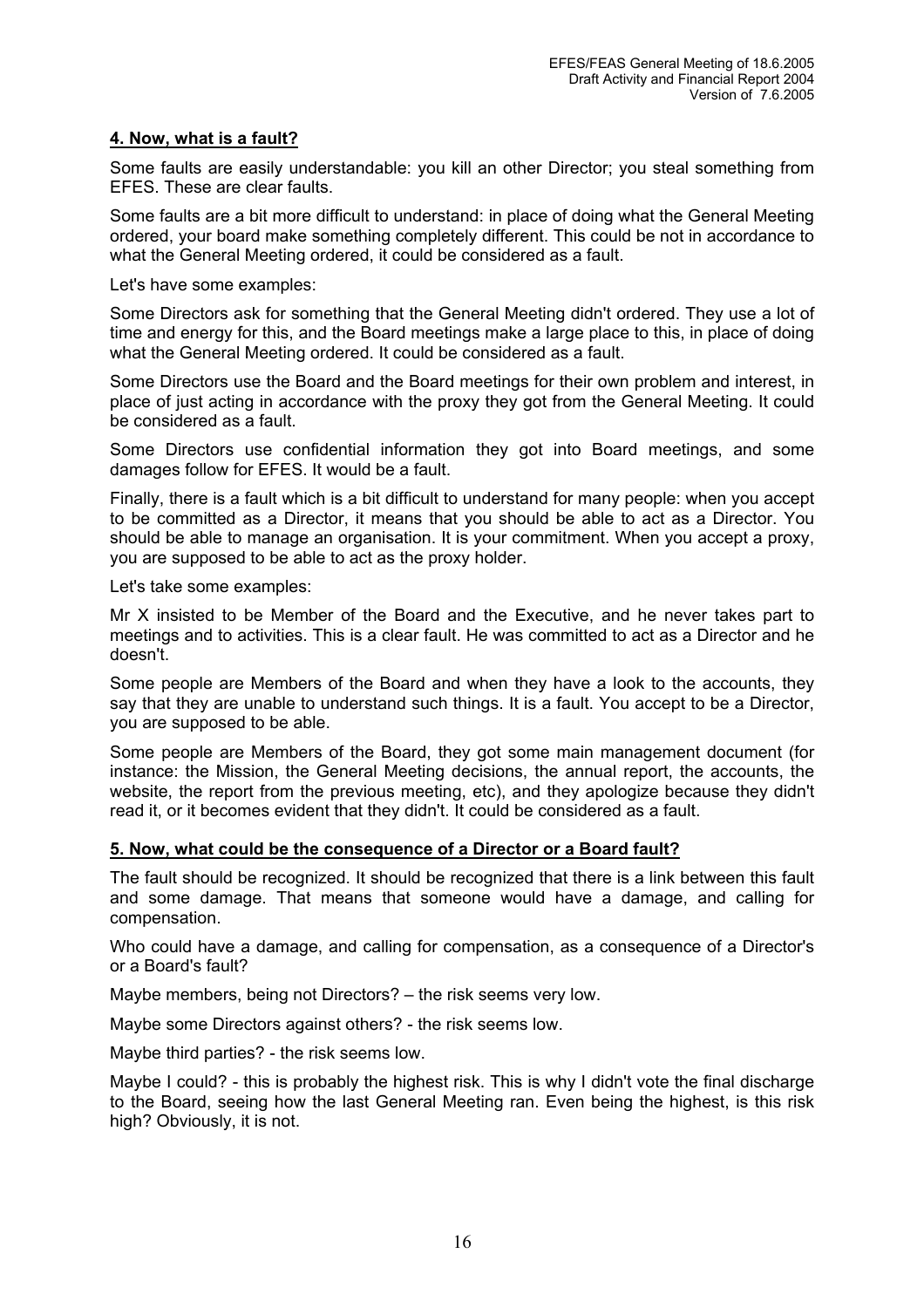# **6. Respect for EFES rule**

When an organisation runs good, rules are not so important. When things are going bad or wrong, rules are of the highest importance.

Directors have to respect the rule and they are in charge of this respect. It is a part of their commitment from the General Meeting of members. No respect for the rule should be a big fault.

Accounts approval or an audit are questions to be decided by a General Meeting of members. Nobody else.

This is the place where all EFES members are taking part. Not just some of them.

Article 21 of the statutes describes the powers of the General Meeting of members:

# Article 21. Powers of the General Meeting

The General Meeting possesses the powers explicitly granted to it by the law or by these bylaws. The powers listed below are especially reserved to its competence:

The General Meeting elects and may dismiss at any time the members of the Board of Directors. It fixes the yearly action plan, votes the budget, approves the accounts of the year. It appoints the auditor(s) in-charge of the auditing of the accounts. It decides on the admission of new members, the exclusion of a member, the category to which a member should belong. It fixes the members' subscriptions and the terms of their payment. … in French:

Article 21. Pouvoirs de l'assemblée générale.

L'assemblée générale possède les pouvoirs qui lui sont expressément attribués par la loi ou par les présents statuts. Les pouvoirs énoncés ci-après sont notamment réservés à sa compétence :

L'assemblée générale élit et peut révoquer à tout moment les membres du conseil d'administration. Elle arrête le plan d'action annuel, elle vote le budget, et elle approuve les comptes de l'exercice. Elle désigne le ou les commissaires chargé de vérifier les comptes. Elle se prononce sur l'admission des nouveaux membres, l'exclusion d'un membre, la catégorie dans laquelle un membre doit être classé. Elle fixe les cotisations des membres et les modalités de leur règlement. …

*Marc Mathieu Secretary general*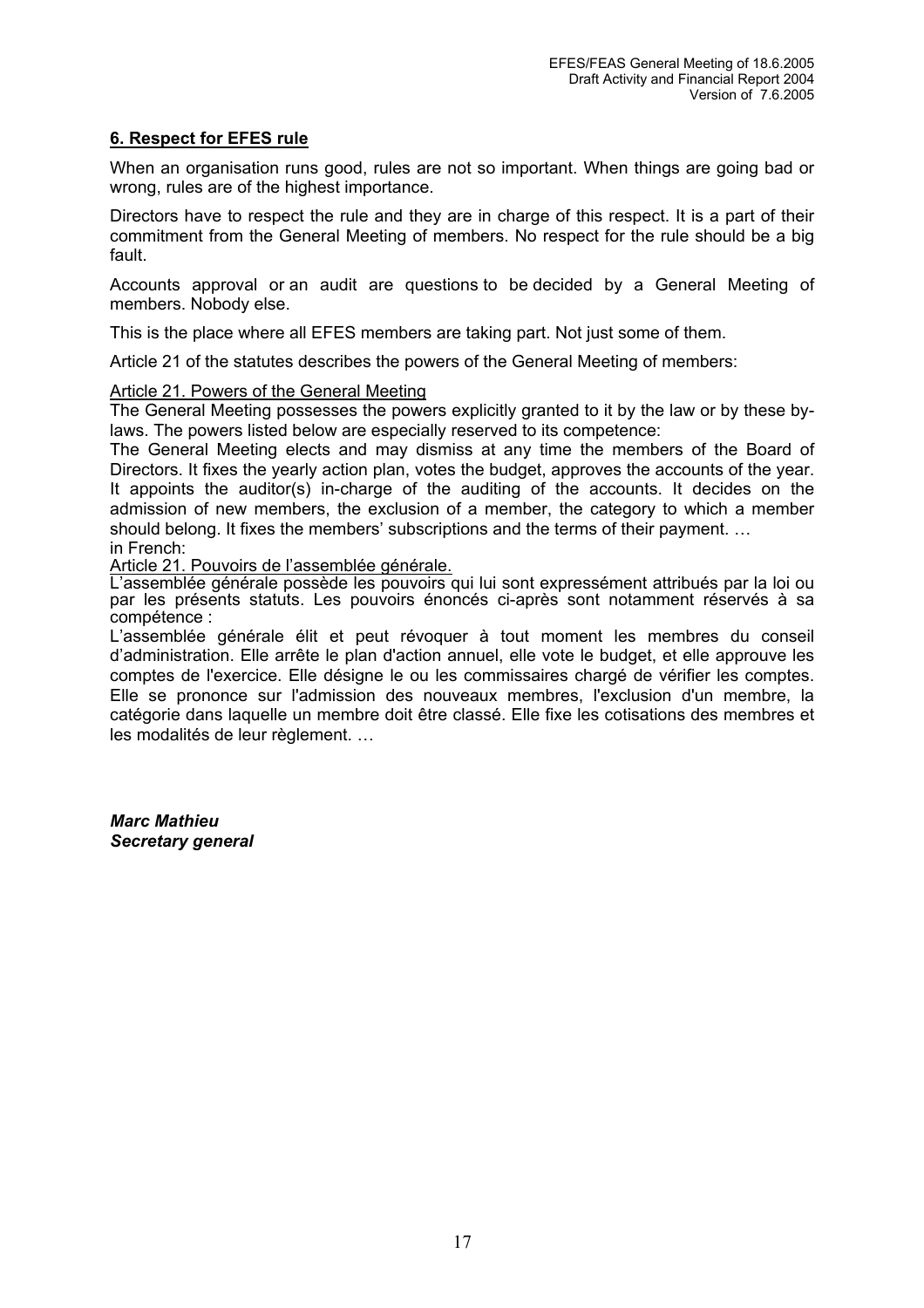#### EFES/FEAS General Meeting of 18.6.2005 Draft Activity and Financial Report 2004 Version of 7.6.2005

| Le 15 avril 2005                       | <b>EFES / FEAS AISBL</b> |                                                           |           |
|----------------------------------------|--------------------------|-----------------------------------------------------------|-----------|
|                                        |                          |                                                           |           |
| Avenue Voltaire, 135                   |                          | (provisory before approval by general meeting of members) |           |
| 1030 Bruxelles                         |                          |                                                           |           |
| Operating account on 31 december 2004  |                          |                                                           |           |
|                                        |                          |                                                           |           |
| <b>EXPENSES</b>                        |                          | <b>INCOMES</b>                                            |           |
| <b>Management projects</b>             |                          | 43.160 € Financial Contributions                          | 43.709€   |
| Head management                        |                          | 10.600 € Membership fees                                  | 43.246 €  |
| Management projects                    |                          | 14.955 € Reports and documentation                        | 63€       |
| Coordination projects                  |                          | 6.600 € Participations                                    | 400€      |
| Accounting                             | 3.275€                   |                                                           |           |
| Secretariat                            | 2.200€                   |                                                           |           |
| Experts                                | 5.530€                   |                                                           |           |
|                                        |                          |                                                           |           |
| Travel/accommodation/subsistence       |                          | 9.290 € Conventions                                       | 63.608€   |
| Travel                                 |                          | 4.138 € Convention CEE VS/2004/0190-P11                   | 35.884 €  |
| Accommodation                          |                          | 5.153 € Convention Cecop Scope 2                          | 27.724 €  |
|                                        |                          |                                                           |           |
| Various services                       | 12.733 €                 |                                                           |           |
| Dissemination                          | 11.398€                  |                                                           |           |
| Reports                                | 710€                     |                                                           |           |
| Translation                            | 624€                     |                                                           |           |
|                                        |                          | <b>Reimbursment expenses</b>                              | 12.838€   |
|                                        |                          | Reimbursment expenses                                     | 1.565€    |
| <b>Costs of services</b>               |                          | 7.258 € Reduction debts Bilbao - P7                       | 11.273 €  |
| Honoraries                             | 726€                     |                                                           |           |
| Development project (Scope 2)          | 6.532€                   |                                                           |           |
|                                        |                          | <b>Various operating incomes</b>                          | 1.375€    |
| <b>Administration</b>                  | 8.128€                   |                                                           |           |
| Documentation                          | 30€                      |                                                           |           |
| Websites                               | 641€                     |                                                           |           |
| Phone, fax                             | 684€                     |                                                           |           |
| Office supplies                        | 1.037€                   |                                                           |           |
| Representation                         | 232€                     |                                                           |           |
| Fees                                   | 100€                     |                                                           |           |
| <b>Bank costs</b>                      | 5.404 €                  |                                                           |           |
| <b>Reductions in values</b>            | 40.960€                  |                                                           |           |
| Dot Reduction Values on Fees to receiv | 20.950€                  |                                                           |           |
| Dot Depreciation on Starting costs     | 20.010€                  |                                                           |           |
| <b>Result of the year</b>              | 0€                       |                                                           |           |
|                                        |                          |                                                           |           |
| <b>Total</b>                           | 121.530 € Total          |                                                           | 121.530 € |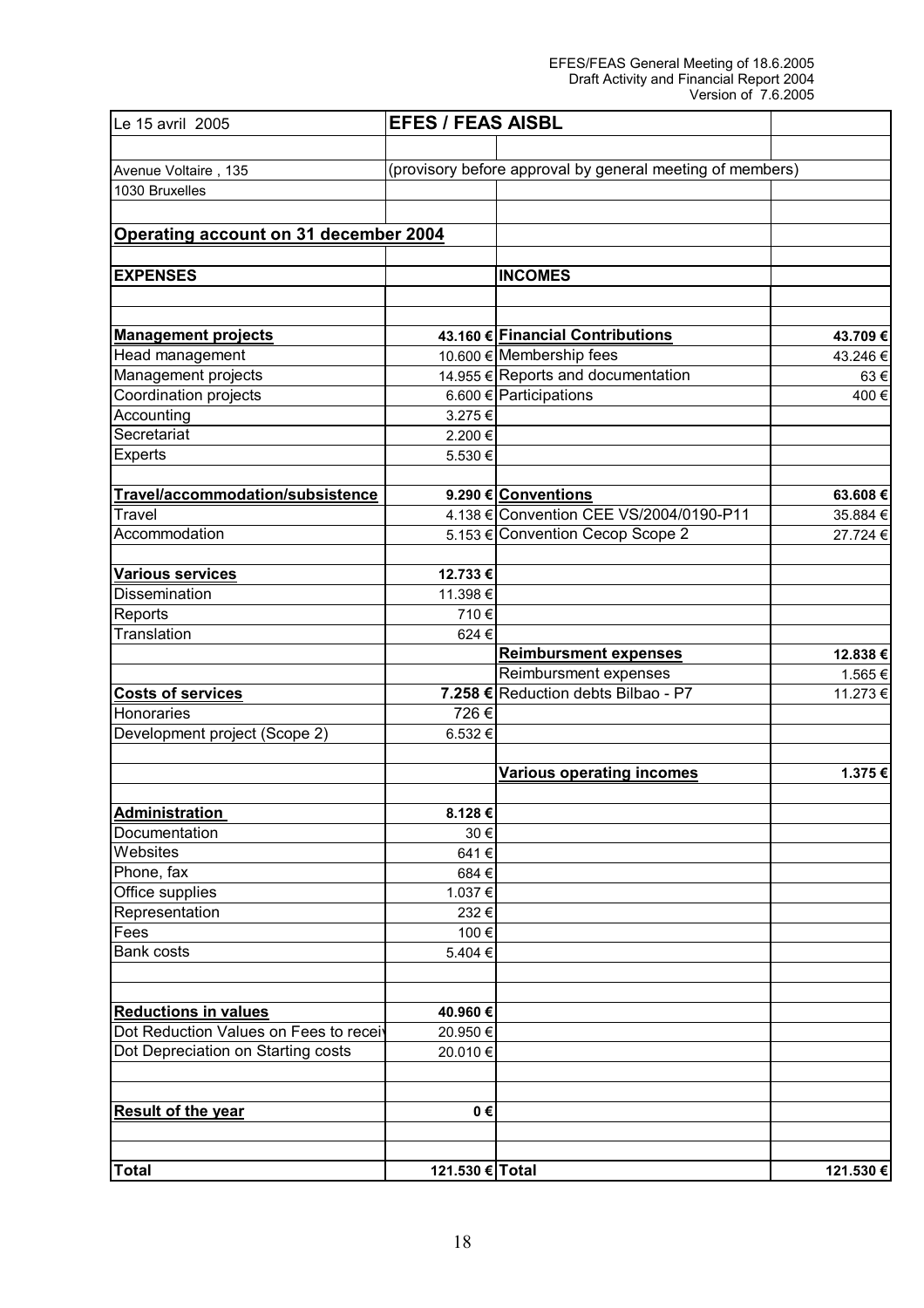#### EFES/FEAS General Meeting of 18.6.2005 Draft Activity and Financial Report 2004 Version of 7.6.2005

| 9.5.2005                          | <b>EFES / FEAS AISBL</b> |                                                           |               |
|-----------------------------------|--------------------------|-----------------------------------------------------------|---------------|
| Avenue Voltaire, 135              |                          |                                                           |               |
| 1030 Bruxelles                    |                          | (provisory before approval by general meeting of members) |               |
|                                   |                          |                                                           |               |
| Balance sheet on 31 december 2004 |                          |                                                           |               |
| <b>ASSETS</b>                     |                          | <b>LIABILITIES</b>                                        |               |
|                                   |                          |                                                           |               |
| <b>Fixed assets</b>               | 82.726 € Capital         |                                                           | 33.743€       |
| Starting costs                    |                          | 102.736 € Result of the year                              | $0 \in$       |
| Depreciation                      |                          | -20.010 $\in$ Result of former years                      | $-67.743 \in$ |
|                                   |                          | <b>Contribution EFES BELGIUM</b>                          | 93.073€       |
|                                   |                          | <b>Contribution UNIA WLASNOSCI</b>                        | 8.413€        |
| <b>Receivable</b>                 | 134.501 € Debts          |                                                           | 152.850€      |
| <b>Convention Coceta</b>          |                          | 11.599 € Bank credit                                      | 65.058€       |
| Convention CECOP Scope 2          |                          | 25.999 € Associatif financier                             | 51.627€       |
| Associatif financier              |                          | 1.638 € Loan given by Confesal                            | 5.000€        |
| Members fees                      |                          | 40.110 € Loan given by Association ING                    | 7.500 €       |
| <b>Marc Mathieu</b>               |                          | 2.238 € Other suppliers                                   | 23.616€       |
| <b>EFES BELGIUM</b>               | 31.966 € Various         |                                                           | 49€           |
| <b>Doubtful (members fees)</b>    | 20.950€                  |                                                           |               |
| <b>Financial</b>                  | 3.603€                   |                                                           |               |
| <b>Bank CBC</b>                   |                          | 3.603 € Income of next years                              | 13.944 €      |
|                                   |                          | Convention Cecop Scope 2                                  | 4.065€        |
|                                   |                          | Convention CE VS/2004/0190-P11                            | 9.880€        |
|                                   |                          |                                                           |               |
| Cash                              |                          | 657 € Reduction Values on Fees to receiv                  | 20.950€       |
| <b>Total</b>                      | 221.487 € Total          |                                                           | 221.487€      |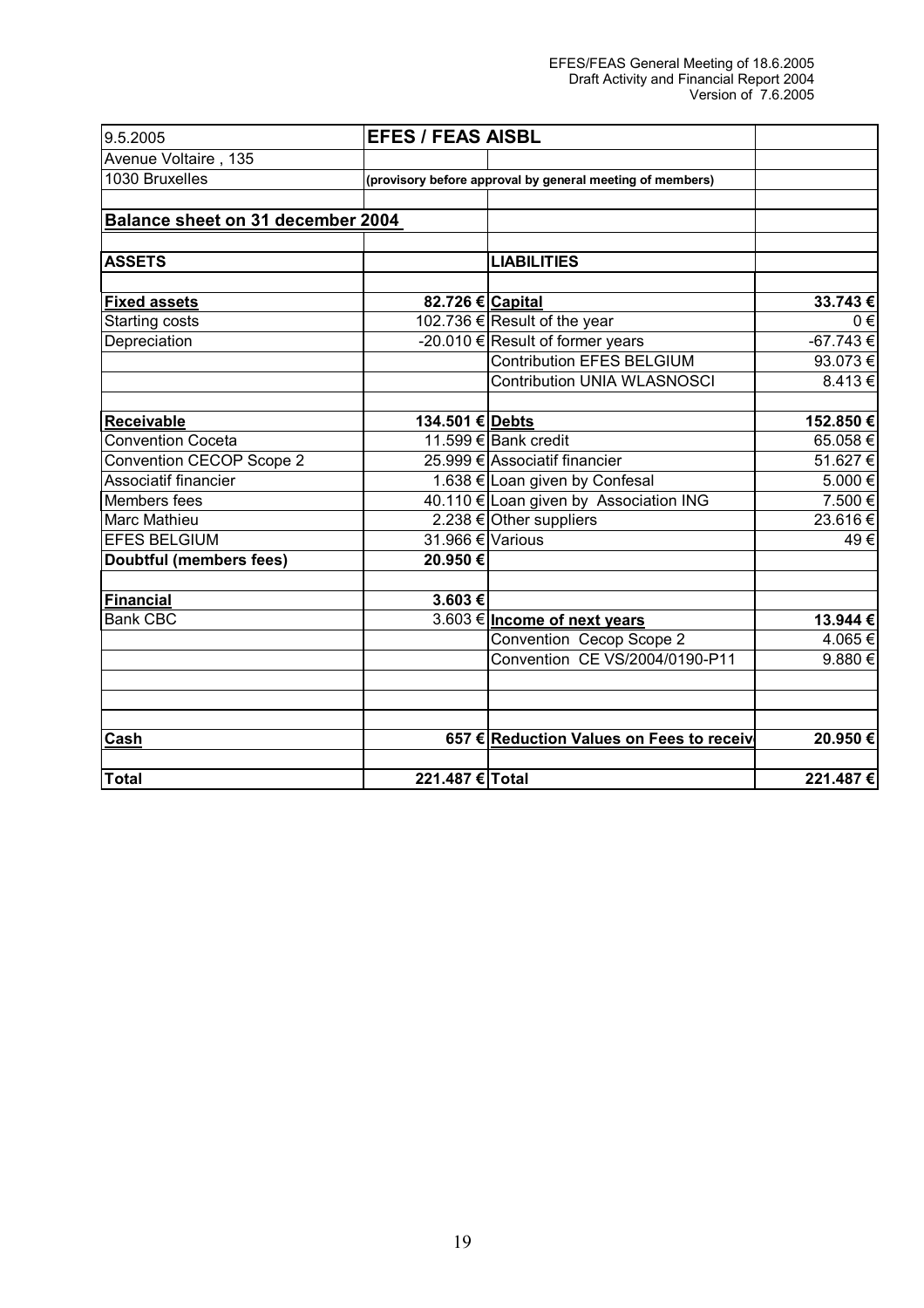| <b>EFES ACCOUNTS 2004 COMPARED TO BUDGET</b>         |                  |                  |                  |                  |               |                    |
|------------------------------------------------------|------------------|------------------|------------------|------------------|---------------|--------------------|
| 9.5.2005                                             | <b>TOTAL</b>     | <b>TOTAL</b>     | <b>TOTAL</b>     | <b>TOTAL</b>     | <b>BUDGET</b> | <b>DIFFERENCES</b> |
|                                                      | <b>2001 REAL</b> | <b>2002 REAL</b> | <b>2003 REAL</b> | <b>2004 REAL</b> | 2.004€        | <b>REAL-BUDGET</b> |
| <b>INCOMES</b>                                       |                  |                  |                  |                  |               |                    |
| Contributions in kind                                |                  |                  |                  |                  |               |                    |
| Membership fees                                      | 40.100€          | 34.400 €         | 41.310€          | 43.246€          | 40.900€       | 2.346€             |
| Contributions + Reimb. Expenses                      | 23.427€          | 32.307€          | 5.146€           | 13.301€          | 14.000€       | -699€              |
| Grants                                               | 195.048€         | 149.770 €        | 108.505€         | 63.608€          | 52.371€       | 11.237 €           |
| Various                                              |                  |                  |                  | 1.375€           |               | 1.375€             |
|                                                      |                  |                  |                  |                  |               |                    |
| <b>Total incomes</b>                                 | 258.575€         | 216.477€         | 154.961€         | 121.530 €        | 107.271€      | 14.259€            |
|                                                      |                  |                  |                  |                  |               |                    |
| <b>EXPENSES</b>                                      |                  |                  |                  |                  |               |                    |
| Contributions in kind                                |                  |                  |                  |                  |               |                    |
|                                                      |                  |                  |                  |                  |               |                    |
| Head management                                      | 26.458€          | 10.904 €         | 7.100€           | 10.600€          | 7.000€        | 3.600€             |
| Project management                                   | 11.754 €         | 21.277 €         | 43.713€          | 21.555€          | 44.000€       | -22.445€           |
| Accounting                                           | 6.072€           | 727€             | 6.000€           | 3.275€           | 3.425€        | -150€              |
| Secretariat                                          | 8.619€           | 12.384 €         | 4.070€           | 2.200€           | 300€          | 1.900 €            |
| <b>Experts</b>                                       | 10.691€          | 5.353€           | 9.604€           | 5.530€           | 0€            | 5.530€             |
|                                                      |                  |                  |                  |                  |               |                    |
| <b>Travel</b>                                        | 25.180€          | 30.105€          | 2.659€           | 4.138€           | 290€          | 3.848€             |
| Accommodation                                        | 41.971€          | 18.659€          | 82€              | 5.153€           | 11€           | 5.142€             |
| Publication & dissemination                          | 10.988€          | 15.151€          | 2.750€           | 11.398€          | 240€          | 11.158€            |
| Reports and acts                                     | 23.848€          | 3.839€           | 2.206€           | 710€             | $0 \in$       | 710€               |
| <b>Translation costs</b>                             | 12.004 €         | 10.837€          | 10.700€          | 624€             | 0€            | 624€               |
| <b>External &amp; Contributions</b>                  | 30.000 €         | 66.186€          | 61.065€          | 7.258€           | 9.210€        | -1.952€            |
| Interpreters & hostesses                             | 12.864 €         | 6.918€           | 1.615€           |                  | 0€            | $0 \in$            |
| Honoraries                                           |                  |                  | 1.032€           |                  | $0 \in$       | $0 \in$            |
| Representation & travelling                          | 2.050€           | 1.218€           | 1.897€           | 232€             | 2.837€        | -2.605€            |
|                                                      |                  |                  |                  |                  |               |                    |
| Conference equipments                                | 9.321€           | 977€             | $0 \in$          |                  | $0 \in$       | $0 \in$            |
| Conference rooms                                     | 5.263€           | 510€             | $0 \in$          |                  | $0 \in$       | $0\in$             |
| Website                                              | 901€             | 674 €            | 662€             | 641 €            | 662€          | -21 €              |
|                                                      |                  |                  | $0 \in$          |                  |               |                    |
| Post, phone, fax                                     | 5.154€           | 3.246€           | 10€              | 684€             | $0 \in$       | 684€               |
| Documentation                                        | 5.395€           | 5.247€           | 95€              | 30 €             | 95€           | -65€               |
| Promotion                                            |                  |                  | $0 \in$          |                  | 0€            | $0 \in$            |
| <b>Others</b>                                        | 702€             | 1.294 €          | 6.186€           | 1.037€           | 3.351€        | $-2.314 \in$       |
| Reductions in values                                 |                  | 16.097€          | 33.097€          | 40.960€          | 0€            | 40.960€            |
| Bank & financial costs                               | 8.773€           | 4.095€           | 8.158€           | 5.404€           | 8.000€        | -2.596 €           |
| Fees                                                 |                  |                  | 1.350€           | 100€             | 1.350€        | -1.250 €           |
|                                                      |                  |                  |                  |                  |               |                    |
|                                                      |                  |                  |                  |                  |               |                    |
| <b>Total expenses</b>                                | 258.008€         | 235.698€         | 204.052€         | 121.530 €        | 80.771€       | 40.759€            |
|                                                      |                  |                  |                  |                  |               |                    |
| Result of the year                                   | 567€             | -19.221€         | -49.091€         | 0€               | 26.500€       | -26.500€           |
| <b>Operating Result (before reductions in value)</b> |                  |                  |                  |                  |               |                    |
|                                                      |                  |                  |                  | 40.960 €         | 26.500€       | 14.460 €           |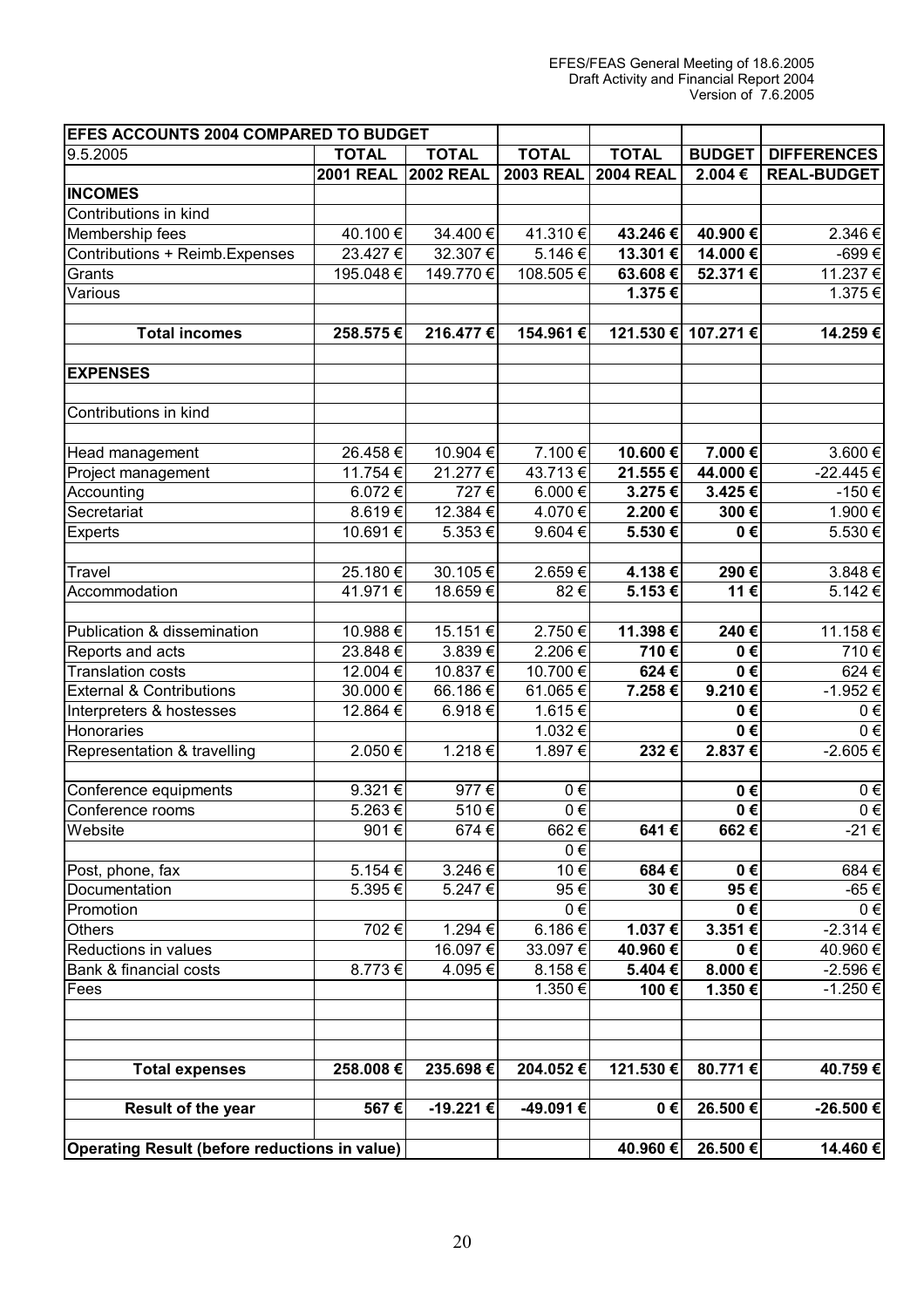| Avenue Voltaire, 135                      |                    | <b>EFES / FEAS AISBL</b> |           | <b>EFES/FEAS General</b>   |
|-------------------------------------------|--------------------|--------------------------|-----------|----------------------------|
| 1030 Bruxelles                            |                    |                          |           | Draft Activity and F       |
| 9.5.2005                                  |                    |                          |           |                            |
|                                           |                    |                          |           |                            |
| <b>BALANCE SHEETS</b>                     | 2001               | 2002                     | 2003      | 2004                       |
| ASSETS                                    |                    |                          |           |                            |
|                                           |                    |                          |           |                            |
| <b>Fixed assets</b>                       | 102.736€           | 102.736€                 | 102.736€  | 82.726€                    |
| Starting costs<br>Depreciation            | 102.736€           | 102.736€                 | 102.736 € | 102.736 €<br>$-20.010 \in$ |
|                                           |                    |                          |           |                            |
| Receivable                                | 111.454€           | 217.690€                 | 98.998€   | 134.500€                   |
| Convention EC VS/2000/549 -P3             | 35.198€            |                          |           |                            |
| Convention EC VS/2001/0132-P4             | 37.045€            | 15.876€                  |           |                            |
| Convention EC VS/2001/0541-P5             | 19.439€            |                          |           |                            |
| Convention EC VS/2002/0679-P7             |                    | 93.721€                  |           |                            |
| Convention EC VS/2002/0187-P8             |                    | 11.908€                  | 11.908€   |                            |
| Convention Coceta -P6                     |                    | 15.655€                  | 11.598€   | 11.599€                    |
| Convention Walloon Region                 |                    |                          | 25.000€   |                            |
| Convention CECOP Scope 2                  |                    |                          | 6.057€    | 25.999€                    |
| Membership fees to receive                | 14.815€            | 23.047€                  | 38.797€   | 40.110€                    |
| <b>Brussels Region</b>                    | 4.958€             |                          |           |                            |
| <b>EFES BELGIUM</b>                       |                    | 30.716€                  |           | 31.966€                    |
| <b>EFES Hungary- Advance P8</b>           |                    | 26.767€                  |           |                            |
| Associatif financier                      |                    |                          | 1.638 €   | 1.638 €                    |
| Marc Mathieu                              |                    |                          | 4.000 €   | 2.238€                     |
| Doubtful (members fees)                   |                    |                          |           | 20.950€                    |
|                                           |                    |                          |           |                            |
| Financial                                 | 53.618€<br>23.618€ | 1.892€                   | 1.577€    | 3.603€                     |
| Bank Delta Lloyd<br><b>EFES Hungary</b>   | 30.000€            |                          |           |                            |
| <b>Bank CBC</b>                           |                    | 1.892 €                  | 1.577 €   | 3.603€                     |
|                                           |                    |                          |           |                            |
| Cash                                      | 280€               | 647€                     | 607€      | 657€                       |
| TOTAL                                     | 268.089€           | 322.965€                 | 203.918€  | 221.486€                   |
| <b>LIABILITIES</b>                        |                    |                          |           |                            |
|                                           |                    |                          |           |                            |
| Capital                                   | 103.303€           | 84.084€                  | 34.993€   | 33.743€                    |
| Result of the year                        | 567€               | -19.219€                 | -49.091 € | 0€                         |
| Result of former years                    |                    | 567€                     | -18.652€  | -67.743€                   |
| Contribution EFES BELGIUM                 | 93.073€            | 93.073€                  | 93.073€   | 93.073€                    |
| Contribution UNIA Poland                  | 9.663€             | 9.663€                   | 9.663€    | 8.413€                     |
|                                           |                    |                          |           |                            |
| Debts                                     | 103.592 €          | 164.956€                 | 160.570 € | 152.850€                   |
| Bank credit                               |                    | 72.976€                  | 68.825€   | 65.058€                    |
| <b>EFES BELGIUM</b>                       | 53.793€            |                          | 334 €     |                            |
| <b>Associatif Financier</b>               |                    | 9.888€                   | 52.357 €  | 51.627€                    |
| RVA-SPF Hungary                           |                    | 11.283€                  | 3.985€    |                            |
| Thirds'accounts (members)                 | 10.440 €           | 787€                     |           |                            |
| Invoice CECOP to receive                  |                    |                          | 1.250€    |                            |
| Loan given by Confesal                    |                    |                          | 5.000 €   | 5.000 €                    |
| Loan given by Association ING             |                    |                          | 7.500 €   | 7.500 €                    |
| Other suppliers                           | 39.360 €           | 70.022€                  | 21.319€   | 23.665€                    |
|                                           |                    |                          |           |                            |
| Financial                                 | 30€                |                          | 125€      |                            |
| Checks issued<br>Internal transfer        | 30 €               |                          | 125€      |                            |
|                                           |                    |                          |           |                            |
| Income of next year                       | 31.164€            | 47.158€                  | 8.230€    | 13.945€                    |
| Convention EC VS/2001/0132-P4             | 22.921€            |                          |           |                            |
| Convention EC VS/2001/0541-P5             | 7.893€             |                          |           |                            |
| Convention EC VS/2002/0679-P7             |                    | 12.187 €                 |           |                            |
| Convention EC VS/2002/0187-P8             |                    | 12.925 €                 |           |                            |
| Convention Coceta - P6                    |                    | 20.396€                  |           |                            |
| Convention Scope 2                        |                    |                          | 8.030€    | 4.065€                     |
| Convention CE VS/2004/0190-P11            |                    |                          |           | 9.880€                     |
| Membership fees                           | 350€               | 1.650 €                  | 200€      |                            |
|                                           |                    |                          |           |                            |
| <b>Expenses to detail</b>                 | 30.000€            | 26.767€                  |           |                            |
| Convention EC VS/2001/0132                | 30.000 €           |                          |           |                            |
| Convention EC VS/2002/0187-P8             |                    | 26.767€                  |           |                            |
|                                           |                    |                          |           |                            |
| <b>Reduction on values (members fees)</b> |                    |                          |           | 20.950€                    |
| TOTAL                                     | 268.089€           | 322.965€                 | 203.918€  | 221.488€                   |

21

EFES/FEAS General Meeting of 18.6.2005 Draft Activity and Financial Report 2004 Version of 7.6.2005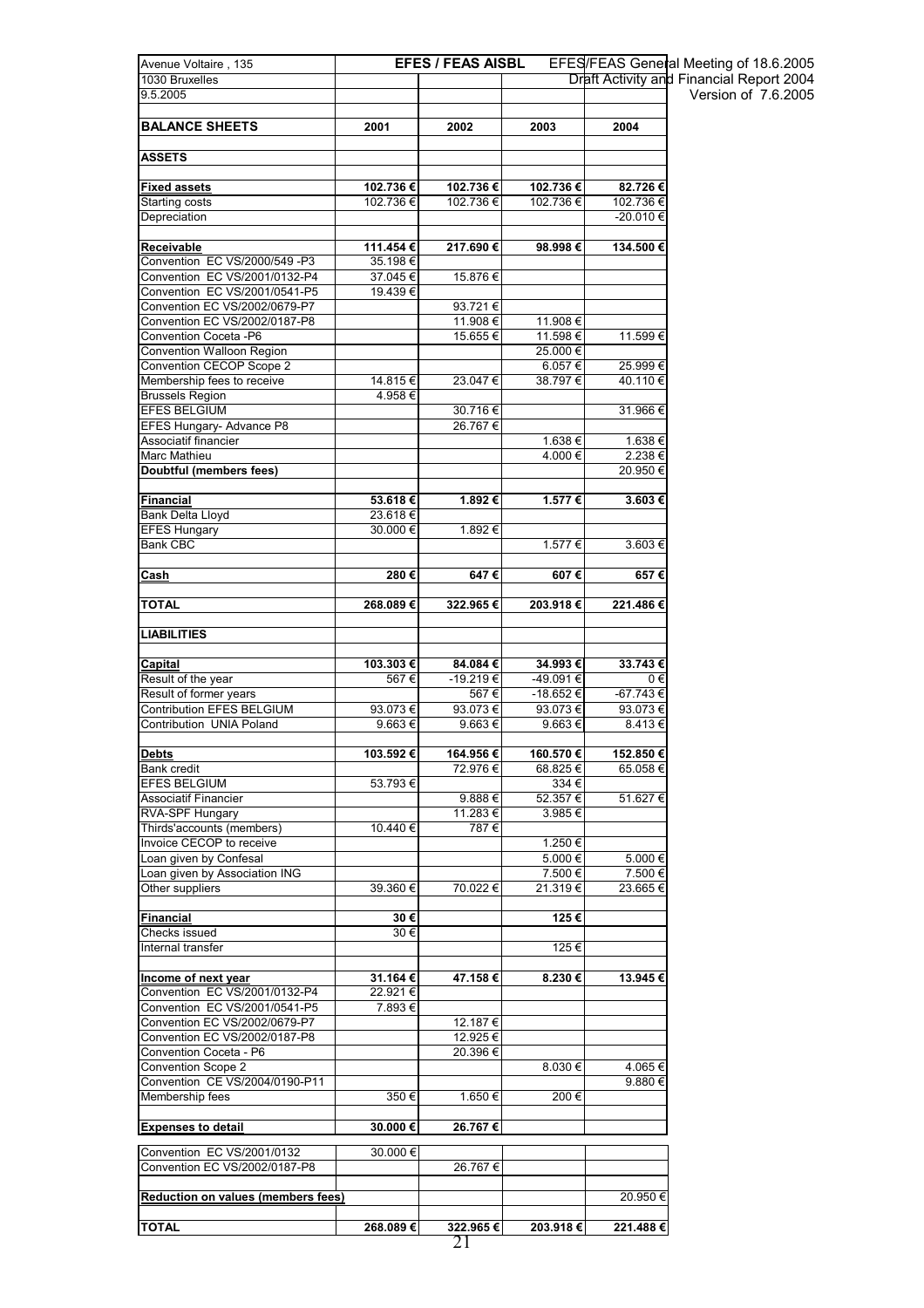| <b>IEFES BUDGET 2005: ANALYTICAL BY PROJECTS</b> |              |                                         |              |                      |               |                |                              |           |
|--------------------------------------------------|--------------|-----------------------------------------|--------------|----------------------|---------------|----------------|------------------------------|-----------|
| 9.5.2005                                         | <b>TOTAL</b> | <b>TOTAL</b>                            | <b>TOTAL</b> | <b>TOTAL</b>         | <b>BUDGET</b> | SECR.          | P11                          | P12       |
|                                                  |              | 2001 REAL 2002 REAL 2003 REAL 2004 REAL |              |                      | 2005          | <b>GENERAL</b> | <b>FIFTH MEETING SCOPE 2</b> |           |
| <b>INCOMES</b>                                   |              |                                         |              |                      |               |                |                              |           |
| Contributions in kind                            |              |                                         |              |                      |               |                |                              |           |
| Membership fees                                  | 40.100       | 34.400                                  | 41.310       | 43.246€              | 40.900        | 40.900         |                              |           |
| Contributions + Reimb. Expenses                  | 23.427       | 32.307                                  | 5.146        | 13.301€              | 35.000        |                | 35.000                       |           |
| Grants & sponsors                                | 195.048      | 149.770                                 | 108.505      | 63.608€              | 152.725       |                | 148.660                      | 4.065     |
| Various                                          |              |                                         |              | 1.375€               |               |                |                              |           |
|                                                  |              |                                         |              |                      |               |                |                              |           |
| <b>Total des produits</b>                        | 258.575      | 216.477                                 | 154.961      | 121.530€             | 228.625       | 40.900         | 183.660                      | 4.065     |
| <b>EXPENSES</b>                                  |              |                                         |              |                      |               |                |                              |           |
| Contributions in kind                            |              |                                         |              |                      |               |                |                              |           |
|                                                  |              |                                         |              |                      |               |                |                              |           |
| Head management                                  | 26.458       | 10.904                                  | 7.100        | 10.600€              | 11.175        | 7.000          | 4.175                        |           |
| Project management                               | 11.754       | 21.277                                  | 43.713       | 21.555€              | 26.696        | 3.000          | 19.631                       | 4.065     |
| Accounting                                       | 6.072        | $\overline{727}$                        | 6.000        | 3.275€               | 6.050         | 4.000          | 2.050                        |           |
| Secretariat                                      | 8.619        | 12.384                                  | 4.070        | 2.200€               | 3.195         | 2.000          | 1.195                        |           |
| Experts                                          | 10.691       | 5.353                                   | 9.604        | 5.530€               | O             | $\Omega$       |                              |           |
|                                                  |              |                                         |              |                      |               |                |                              |           |
| Travel                                           | 25.180       | 30.105                                  | 2.659        | 4.138€               | 56.587        | 290            | 56.297                       |           |
| Accommodation                                    | 41.971       | 18.659                                  | 82           | 5.153€               | 57.896        | 11             | 57.885                       |           |
| Publication & dissemination                      | 10.988       | 15.151                                  | 2.750        | 11.398€              | $\Omega$      |                |                              |           |
| Reports and acts                                 | 23.848       | 3.839                                   | 2.206        | 710€                 | 1.560         |                | 1.560                        |           |
| <b>Translation costs</b>                         | 12.004       | 10.837                                  | 10.700       | $624 \in$            | 11.000        |                | 11.000                       |           |
| <b>External &amp; Contributions</b>              | 30.000       | 66.186                                  | 61.065       | 7.258€               | $\Omega$      |                |                              |           |
| Interpreters & hostesses                         | 12.864       | 6.918                                   | 1.615        |                      | 2.500         |                | 2.500                        |           |
| Honoraries                                       |              |                                         | 1.032        |                      | $\Omega$      |                |                              |           |
| Representation & travelling                      | 2.050        | 1.218                                   | 1.897        | 232€                 | 1.347         | 1.347          |                              |           |
|                                                  |              |                                         |              |                      |               |                |                              |           |
| Conference equipments                            | 9.321        | 977                                     | 0            |                      | 800           |                | 800                          |           |
| Conference rooms                                 | 5.263        | 510                                     | 0            |                      | 13.070        |                | 13.070                       |           |
| Website                                          | 901          | 674                                     | 662          | 641€                 | 662           | 662            |                              |           |
|                                                  |              |                                         | $\mathbf 0$  |                      |               |                |                              |           |
| Post, phone, fax                                 | 5.154        | 3.246                                   | 10           | 684€                 | 0             |                |                              |           |
| Documentation                                    | 5.395        | 5.247                                   | 95           | $30 \in$             | 322           | 95             | 227                          |           |
| Promotion                                        |              |                                         | 0            |                      | O             |                |                              |           |
| <b>Others</b>                                    | 702          | 1.294                                   | 6.186        | 1.037€               | 13.470        | 1.000          | 12.470                       |           |
| Reductions in values                             |              | 16.097                                  | 33.097       | 40.960€              | 600           |                | 600                          |           |
| Bank & financial costs                           | 8.773        | 4.095                                   | 8.158        | 5.404€               | 6.200         | 6.000          | 200                          |           |
| Fees                                             |              |                                         | 1.350        | 100€                 | 1.350         | 1.350          |                              |           |
|                                                  |              |                                         |              |                      |               |                |                              |           |
|                                                  |              |                                         |              |                      |               |                |                              |           |
| <b>Total expenses</b>                            | 258.008      | 235.698                                 | 204.051      | 121.530€             | 214.480       | 26.755         | 183.660                      | 4.065     |
| Result of the year                               | 567          | $-19.221$                               | $-49.090$    | $\overline{0}$ $\in$ | 14.145        | 14.145         | $\mathbf{0}$                 | $\pmb{0}$ |
|                                                  |              |                                         |              |                      |               |                |                              |           |
| <b>Operating result</b>                          | 567          | $-3.124$                                | $-15.993$    | 40.960               | 14.745        |                |                              |           |
| (before reductions in values)                    |              |                                         |              |                      |               |                |                              |           |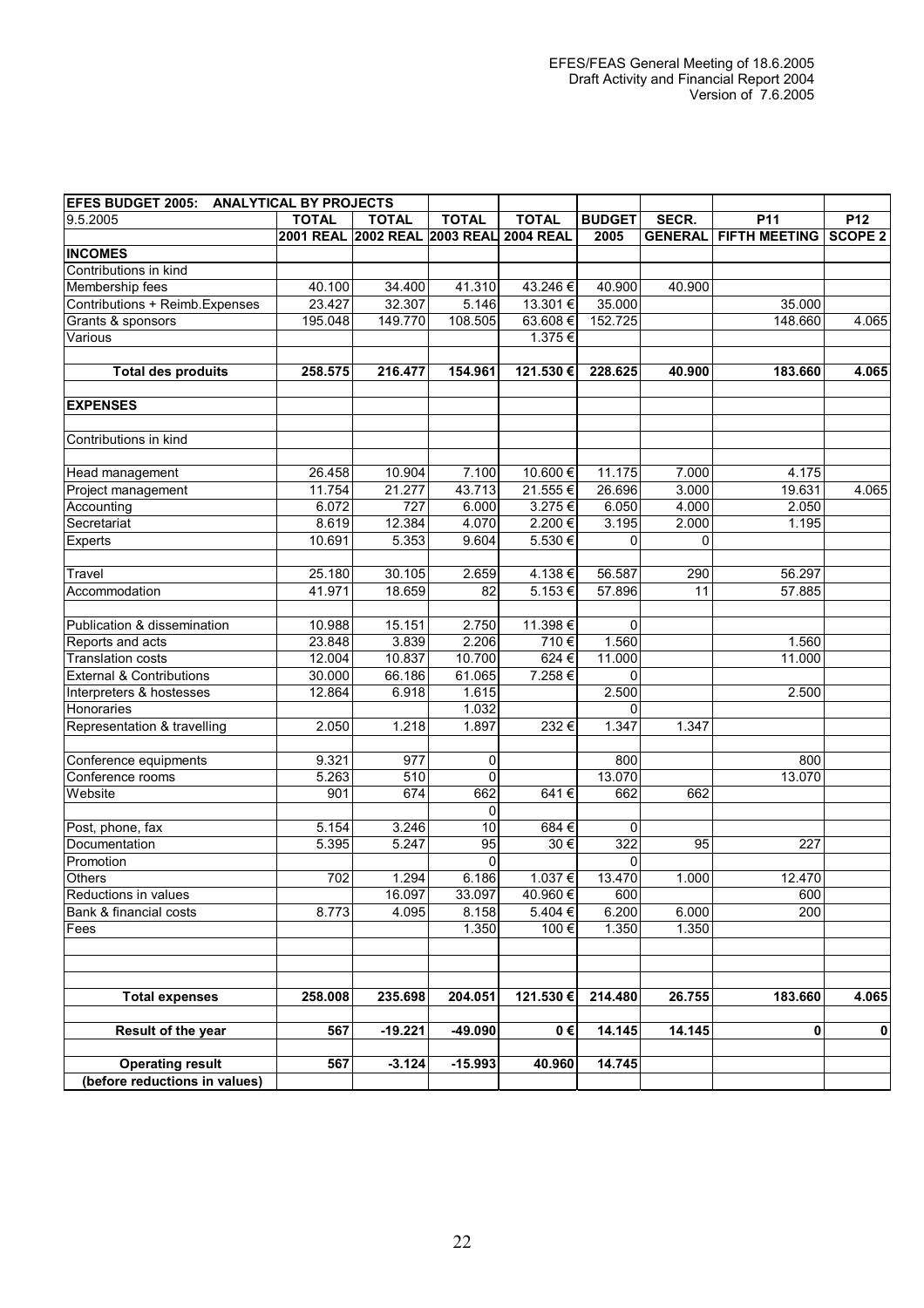|                | Α                                                  | В                 | С                                                                                                    | D                                         | Е                                                              | F                           | G                                     | N              | O                   |
|----------------|----------------------------------------------------|-------------------|------------------------------------------------------------------------------------------------------|-------------------------------------------|----------------------------------------------------------------|-----------------------------|---------------------------------------|----------------|---------------------|
|                |                                                    |                   | <u>EFES MEMBERSHIP ON  / MEMBRES FEAS AU  (STAtutory, ASSociate, SUPporting, OBServer, HONorary)</u> |                                           |                                                                |                             |                                       | <b>NEW</b>     | <b>PROPOSALS</b>    |
| $\overline{2}$ | <b>ORGANIZATION / INDIVIDUAL</b><br><b>SURNAME</b> |                   | <b>LAST NAME</b><br><b>POSITION</b>                                                                  |                                           | <b>ORGANIZATION</b>                                            | <b>COUNTRY</b>              | <b>MEMBERSHIP</b><br><b>OBS SINCE</b> |                | <b>CHANGES</b>      |
| 3              | <b>ORGANISATION / PERSONNEL</b>                    | <b>PRENOM</b>     | <b>NOM</b>                                                                                           | <b>POSITION</b>                           | <b>ORGANISATION</b>                                            | <b>PAYS</b>                 | <b>MEMBRES</b>                        | <b>LAST GM</b> | <b>MEMBERS</b>      |
| $\overline{4}$ | INDIVIDUAL / A TITRE PERSONNEL                     | <b>MARC</b>       | MATHIEU                                                                                              | SECRETARY GENERAL                         | <b>FEAS/EFES</b>                                               | <b>BELGIQUE</b>             | 991113 SUP                            |                |                     |
| 5              | DSH DERKS-STAR BUSMANN-HANOTIAU                    | CEDRIC            | <b>GUYOT</b>                                                                                         | <b>AVOCAT</b>                             | DSH DERKS-STAR BUSMANN-HANOTIAU                                | <b>BELGIQUE</b>             | 010428 SUP                            |                |                     |
| 6              | ALLEN&OVERY/INST.V.BESTUUR./VLERICK SILOUIS-H.     |                   | VERBEKE                                                                                              | PRESIDENT                                 | ALLEN&OVERY/INST.V.BESTUUR./VLERICK SBELGIQUE                  |                             | 010428 SUP                            |                |                     |
| $\overline{7}$ | HEWITT ASSOCIATES SA                               | ANNETTE           | CARROLL                                                                                              |                                           | <b>HEWITT ASSOCIATES SA</b>                                    | <b>BELGIQUE</b>             | 010428 SUP                            |                | <b>STOP</b>         |
| 8              | SOCIETE GENERALE DE BELGIQUE                       |                   | PERPETE                                                                                              | GRH                                       | SOCIETE GENERALE DE BELGIQUE                                   | <b>BELGIQUE</b>             | 010428 SUP                            |                | <b>STOP</b>         |
| 9              | CECOP EUROP.CONFED.WORKERS' COOPS RAINER           |                   | <b>SCHLUTER</b>                                                                                      | SECRETAIRE GENERAL                        | CECOP EUROP.CONFED.WORKERS' COOPS BELGIQUE                     |                             | 991113 STA                            |                |                     |
| 10             | INDIVIDUAL / A TITRE PERSONNEL                     | <b>ERIK</b>       | MAALOE                                                                                               |                                           | AARHUS SCHOOL OF BUSINESS                                      | <b>DENMARK</b>              | 991113 SUP                            |                |                     |
| 11             | INDIVIDUAL / A TITRE PERSONNEL                     | <b>GORM</b>       | <b>WINTHER</b>                                                                                       |                                           |                                                                | <b>DENMARK</b>              | 991113 SUP                            |                |                     |
|                |                                                    |                   |                                                                                                      |                                           | <b>GREENLAND UNIVERSITY</b>                                    |                             |                                       |                |                     |
| 12             | PINSENT CURTIS                                     | <b>DAVID</b>      | PETT                                                                                                 |                                           | PINSENT CURTIS                                                 | UNITED KINGDOM 010428 SUP   |                                       |                |                     |
| 13             | INDIVIDUAL / A TITRE PERSONNEL                     | DR. EDWARD        | ZAMMIT                                                                                               | <b>DIRECTOR</b>                           | WPDC / UNIVERSITY OF MALTA                                     | <b>MALTA</b>                | 010428 SUP                            |                |                     |
| 14             | POLISH EMPL.OWNERS ASS. UNIA WLASNOS JACEK         |                   | LIPINSKI                                                                                             | PRESIDENT                                 | POLISH EMPL.OWNERS ASS. UNIA WLASNOS POLAND                    |                             | 991113 ASS                            |                |                     |
| 15             | CFI COMPAGNIA FINANZIARIA INDUSTRIALE ALBERTO      |                   | ZEVI                                                                                                 | <b>VICE PRESIDENTE</b>                    | CFI COMPAGNIA FINANZIARIA INDUSTRIALE ITALIA                   |                             | 010428 SUP                            |                |                     |
| 16             | INDIVIDUAL / A TITRE PERSONNEL                     | <b>ERKKI</b>      | <b>HELANIEMI</b>                                                                                     |                                           | ALEXANDER CORPORATE FINANCE OY                                 | <b>FINLAND</b>              | 991113 STA                            |                |                     |
| 17             | INDIVIDUAL / A TITRE PERSONNEL                     | <b>RAYMOND</b>    | <b>GUILLAUME</b>                                                                                     |                                           | <b>ELF - AVAS</b>                                              | <b>FRANCE</b>               | 991113 SUP                            |                |                     |
| 18             | INDIVIDUAL / A TITRE PERSONNEL                     | <b>ROBERT</b>     | <b>OAKESHOTT</b>                                                                                     |                                           | JOB OWNERSHIP LTD                                              | UNITED KINGDOM 991113 HON   |                                       |                |                     |
| 19             | INDIVIDUAL / A TITRE PERSONNEL                     | DEBORAH           | <b>OLSON</b>                                                                                         |                                           | COG / OECO / JACKIER                                           | <b>USA</b>                  | 991113 SUP                            |                |                     |
| 20             | INDIVIDUAL / A TITRE PERSONNEL                     | <b>RONALD</b>     | <b>GILBERT</b>                                                                                       | <b>PRESIDENT</b>                          | <b>ESOP SERVICES INC</b>                                       | <b>USA</b>                  | 991113 HON                            |                |                     |
| 21             | MENKE & ASSOCIATES INC. - CORP.FINANCE JOHN D      |                   | <b>MENKE</b>                                                                                         | PRESIDENT                                 | MENKE & ASSOCIATES INC. - CORP.FINANCEUSA                      |                             | 010428 SUP                            |                |                     |
| 22             | WILLIAM M. MERCER INC                              | <b>RAGINI</b>     | SUBRAMANIAN                                                                                          |                                           | WILLIAM M. MERCER INC                                          | <b>USA</b>                  | 010428 SUP                            |                | <b>STOP</b>         |
| 23             | INDIVIDUAL / A TITRE PERSONNEL                     | <b>JAMES</b>      | ZUKIN                                                                                                | SR MANAGING DIRECTOR                      | HOULIHAN LOKEY HOWARD & ZUKIN INVESTUSA                        |                             | 010428 SUP                            |                |                     |
| 24             | <b>BRITISH TELECOM PLC</b>                         | <b>ALAN</b>       | <b>SCOTT</b>                                                                                         | BT SHAREHOLDER SERVIC BRITISH TELECOM PLC |                                                                | UNITED KINGDOM              | 991113 STA                            |                |                     |
| 25             | INDIVIDUAL / A TITRE PERSONNEL                     | <b>DAVID</b>      | <b>ERDAL</b>                                                                                         |                                           |                                                                | UNITED KINGDOM              | 991113 SUP                            |                | <b>STOP</b>         |
| 26             | CENTRE F/EMPLOYEE OWNERSHIP & PARTIONORMAN         |                   | <b>WATSON</b>                                                                                        | <b>DIRECTOR</b>                           | CENTRE F/EMPLOYEE OWNERSHIP & PARTICUNITED KINGDOM             |                             | 010428 SUP                            |                | <b>STOP</b>         |
| 27             | CAPRICORN VENTURE PARTNERS N.V.                    | DR JOS B.         | <b>PEETERS</b>                                                                                       |                                           | CAPRICORN VENTURE PARTNERS N.V.                                | <b>BELGIQUE</b>             | 010428 SUP                            |                | DEMIS050218         |
| 28             | <b>ERNST &amp; YOUNG</b>                           | JAN               | DE LANDSHEER                                                                                         |                                           |                                                                | <b>BELGIQUE</b>             |                                       |                |                     |
|                |                                                    |                   |                                                                                                      | <b>PARTNER</b>                            | <b>ERNST &amp; YOUNG</b>                                       |                             | 010428 SUP                            |                |                     |
| 29             | INDIVIDUAL / A TITRE PERSONNEL                     | ERIK              | POUTSMA                                                                                              | <b>PROFESSOR</b>                          | NIJMEGEN BUSINESS SCHOOL                                       | NEDERLAND                   | 010428 SUP                            |                |                     |
| 30             | INDIVIDUAL / A TITRE PERSONNEL                     | <b>EVGENIE</b>    | KOSTOURKOV                                                                                           | <b>EXECUTIVE DIRECTOR</b>                 | OWNERSHIP FOUNDATION                                           | <b>BULGARIA</b>             | 991113 SUP                            |                |                     |
| 31             | SHARE-PARTICIPATION FOUNDATION                     | <b>JANOS</b>      | LUKACS                                                                                               | <b>DIRECTOR</b>                           | SHARE-PARTICIPATION FOUNDATION                                 | <b>HUNGARIA</b>             | 991113 ASS                            |                |                     |
| 32             | PUBLIC ENTERPRISE OFFICE                           | DR. MAHMOUD SALEM |                                                                                                      |                                           | PUBLIC ENTERPRISE OFFICE                                       | <b>EGYPT</b>                | 010428 SUP                            |                |                     |
| 33             | INDIVIDUAL / A TITRE PERSONNEL                     | <b>DAVID</b>      | WHEATCROFT                                                                                           |                                           | CENTRE F/EMPLOYEE OWNERSHIP & PARTI(UNITED KINGDOM  991113 SUP |                             |                                       |                |                     |
| 34             | DEZAP / PAP.TELEMATIKA                             | ZVONE             | ZUPAN                                                                                                | PRESIDENT                                 | DEZAP / PAP.TELEMATIKA                                         | <b>SLOVENIA</b>             | 991113 ASS                            |                |                     |
| 35             | INDIVIDUAL / A TITRE PERSONNEL                     | <b>PATRICK</b>    | <b>GUIOL</b>                                                                                         |                                           | CHARGE DE RECHERCHES CNRS / UNIVERSITE DE RENNES 1             | <b>FRANCE</b>               | 991113 SUP                            |                |                     |
| 36             | BELGACOM N.V.                                      | <b>JEAN-PAUL</b>  | DENAYER                                                                                              | ADVISEUR                                  | <b>BELGACOM N.V.</b>                                           | <b>BELGIQUE</b>             | 010428 SUP                            |                | <b>STOP</b>         |
| 37             | INDIVIDUAL / A TITRE PERSONNEL                     | <b>MARIA</b>      | <b>JAROSZ</b>                                                                                        | <b>PROFESSOR</b>                          | POLSKA AKAD.NAUK/INST.STUDIOW POLITY POLAND                    |                             | 010428 SUP                            |                |                     |
| 38             | FONDAZIONE CESAR                                   | <b>ENEA</b>       | MAZZOLI                                                                                              | <b>PRESIDENTE</b>                         | FONDAZIONE CESAR                                               | <b>ITALIA</b>               | 010428 SUP                            |                |                     |
| 39             | INDIVIDUAL / A TITRE PERSONNEL                     | PIERRE            | VANRIJKEL                                                                                            | ADMINISTRATEUR                            | ASS.BBL / FAS BELGIQUE                                         | <b>BELGIQUE</b>             | 991113 SUP                            |                |                     |
| 40             | INDIVIDUAL / A TITRE PERSONNEL                     | PIERRE            | <b>BROQUET</b>                                                                                       | PRESIDENT                                 | FCA/FKVo - CNC/NCK - FEPEDICA                                  | <b>BELGIQUE</b>             | 010428 SUP                            |                |                     |
| 41             | <b>ALLEN &amp; OVERY</b>                           | PIETER J          | DE KOSTER                                                                                            | <b>PARTNER</b>                            | <b>ALLEN &amp; OVERY</b>                                       | <b>BELGIQUE</b>             | 010428 SUP                            |                |                     |
| 42             | INDIVIDUAL / A TITRE PERSONNEL                     | PIERRE            | ALAPHILIPPE                                                                                          |                                           | UNIVERSITE DE LIMOGES                                          | FRANCE                      | 010428 SUP                            |                |                     |
| 43             | MRP ORSZAGOS SZOVETSEG /HUNG.ESOP AJANOS           |                   | <b>SZANTAI</b>                                                                                       | PRESIDENT                                 | MRP ORSZAGOS SZOVETSEG /HUNG.ESOP AHUNGARIA                    |                             | 010428 ASS                            |                |                     |
| 44             | <b>TESSENDERLO CHEMIE</b>                          | <b>CHRISTIAN</b>  | VREBOSH                                                                                              |                                           | <b>TESSENDERLO CHEMIE</b>                                      | <b>BELGIQUE</b>             | 010428 SUP                            |                |                     |
| 45             |                                                    | <b>ARMENIO</b>    | SIMOES MATIAS                                                                                        |                                           |                                                                | PORTUGAL                    |                                       |                |                     |
| 46             | SINERGIA SINDICATO DA ENERGIA                      |                   |                                                                                                      |                                           | SINERGIA SINDICATO DA ENERGIA                                  |                             | 991113 STA                            |                | <b>STOP</b>         |
|                | INDIVIDUAL / A TITRE PERSONNEL                     | <b>SERGE</b>      | <b>CIMMATI</b>                                                                                       | PRESIDENT                                 | FAS FRANCE / FRANCE TELECOM - AFTAS                            | <b>FRANCE</b>               | 991113 SUP                            |                | <b>STOP</b>         |
| 47             | INDIVIDUAL / A TITRE PERSONNEL                     | PIERRE            | <b>ALANCHE</b>                                                                                       | ADMINISTRATEUR                            | RENAULT / API: Q10 119 410                                     | FRANCE                      | 010428 SUP                            |                |                     |
| 48             | INDIVIDUAL / A TITRE PERSONNEI                     | DANIEL            | <b>FOURMOIS</b>                                                                                      |                                           | <b>BBL</b>                                                     | <b>BELGIQUE</b>             | 010428 SUP                            |                |                     |
| 49             | INDIVIDUAL / A TITRE PERSONNEL                     | <b>MYRIAM</b>     | <b>BIOT</b>                                                                                          | <b>DIRECTOR</b>                           | <b>BIOT CONSULTANTS</b>                                        | <b>BELGIQUE</b>             | 991113 SUP                            |                |                     |
| 50             | INDIVIDUAL / A TITRE PERSONNEL                     | <b>MAURO</b>      | <b>BOSSOLA</b>                                                                                       | VICE-PRESIDENTE FIADA                     | SANPAOLO TORINO / FONDO PENSION - ADA ITALIA                   |                             | 991113 SUP                            |                |                     |
| 51             | INDIVIDUAL / A TITRE PERSONNEL                     | STEPHAN           | <b>CLUDTS</b>                                                                                        | <b>ASSISTANT</b>                          | KUL CENTRUM ECONOMIE & ETHIEK                                  | <b>BELGIE</b>               | 010428 SUP                            |                | <b>DEMIS 040506</b> |
| 52             | HEWITT ASSOCIATES LTD                              | JOHN DAVID        | <b>PYMM</b>                                                                                          |                                           | <b>HEWITT ASSOCIATES LTD</b>                                   | UNITED KINGDOM   010428 SUP |                                       |                |                     |
| 53             | INDIVIDUAL / A TITRE PERSONNEL                     | <b>GERARD</b>     | ZOLEZZI                                                                                              |                                           | MAITRE DE CONFERENCE UNIVERSITE d'AIX-EN-PROVENCE              | <b>FRANCE</b>               | 010428 SUP                            |                |                     |
|                | 54 INDIVIDUAL / A TITRE PERSONNEL                  | <b>FERGUS</b>     | <b>MCLEAN</b>                                                                                        |                                           | ESO&IA EMPL.SHARE OWN.&INVESTMENT ASUSA                        |                             | 991113 SUP                            |                | <b>STOP</b>         |
|                | 55 COVANCE CLINICAL & PERIAPPROVAL SERV FRANCIS    |                   | <b>SUENENS</b>                                                                                       |                                           | COVANCE CLINICAL & PERIAPPROVAL SERV BELGIE                    |                             | 010428 SUP                            |                | <b>STOP</b>         |
| 56             | CGSCOP / CONFED.GEN.STES.COOP.PRODUUEAN            |                   | <b>GAUTIER</b>                                                                                       | SECRETAIRE GENERAL                        | CGSCOP / CONFED.GEN.STES.COOP.PRODUFRANCE                      |                             | 010428 STA                            |                |                     |
| 57             | INDIVIDUAL / A TITRE PERSONNEL                     | <b>CYNTHIA</b>    | VAN HULLE                                                                                            | <b>PROFESSOR</b>                          | KULEUVEN UNIV.                                                 | <b>BELGIE</b>               | 010428 SUP                            |                |                     |
| 58             | DRUSTVO DELNICAR                                   | GOJKO             | <b>STANIC</b>                                                                                        | <b>VICE PRESIDENT</b>                     | <b>DRUSTVO DELNICAR</b>                                        | SLOVENIA                    | 991113 ASS                            |                |                     |
|                | 59 PRICEWATERHOUSECOOPERS                          | CHRISTOPHER BLAKE |                                                                                                      | PARTNER                                   | <b>PRICEWATERHOUSECOOPERS</b>                                  | <b>AUSTRALIA</b>            | 010428 SUP                            |                |                     |
| 60             | INDIVIDUAL / A TITRE PERSONNEL                     | <b>JANOS</b>      | LUKACS                                                                                               |                                           |                                                                | <b>HUNGARY</b>              | 991113 SUP                            |                |                     |
|                | 61 BBL ASS.ACTIONNAIRES SALARIES BBL               | <b>MARC</b>       | MATHIEU                                                                                              | <b>ADMINISTRATEUR</b>                     | ING ASS.ACTIONNAIRES SALARIES ING                              | <b>BELGIQUE</b>             | 991113 STA                            |                |                     |
| 62             | THALES - ASSOCIATION FAST                          | <b>ROBERT</b>     | <b>SCALLON</b>                                                                                       |                                           | THALES - ASSOCIATION FAST                                      | UNITED KINGDOM              | 010428 STA                            |                |                     |
|                | 63 INDIVIDUAL / A TITRE PERSONNEL                  |                   | <b>NOTARD</b>                                                                                        |                                           | <b>BBL</b>                                                     | <b>BELGIQUE</b>             |                                       |                |                     |
|                |                                                    | <b>NOEL</b>       |                                                                                                      |                                           |                                                                |                             | 010428 SUP                            |                |                     |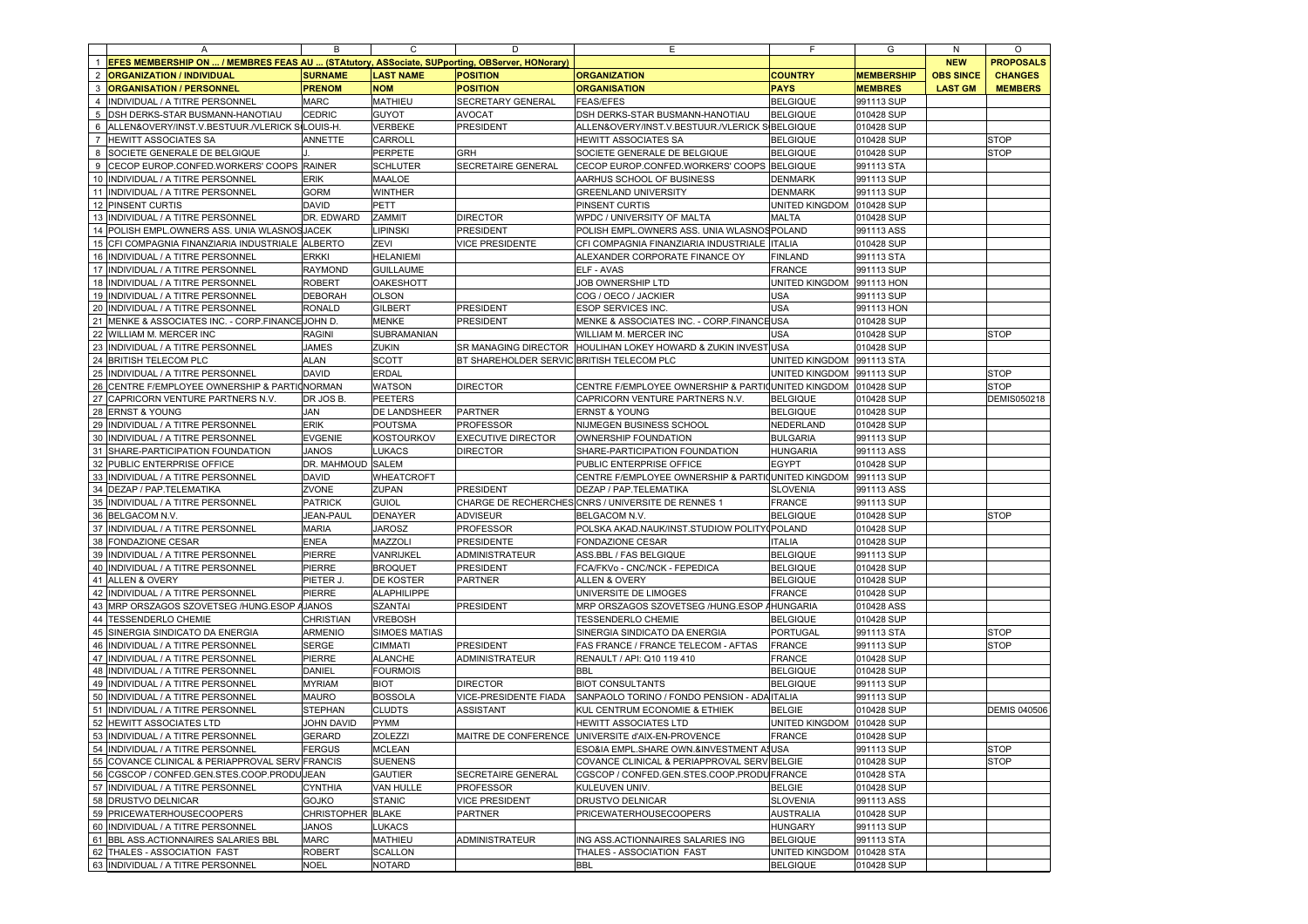|                | A                                                                                             | в                   | C                      | D                                          | Е                                                              | F.                        | G                 | N                | $\circ$          |
|----------------|-----------------------------------------------------------------------------------------------|---------------------|------------------------|--------------------------------------------|----------------------------------------------------------------|---------------------------|-------------------|------------------|------------------|
|                | EFES MEMBERSHIP ON  / MEMBRES FEAS AU  (STAtutory, ASSociate, SUPporting, OBServer, HONorary) |                     |                        |                                            |                                                                |                           |                   | <b>NEW</b>       | <b>PROPOSALS</b> |
| $\overline{2}$ | <b>ORGANIZATION / INDIVIDUAL</b>                                                              | <b>SURNAME</b>      | <b>LAST NAME</b>       | <b>POSITION</b>                            | <b>ORGANIZATION</b>                                            | <b>COUNTRY</b>            | <b>MEMBERSHIP</b> | <b>OBS SINCE</b> | <b>CHANGES</b>   |
| 3              | <b>ORGANISATION / PERSONNEL</b>                                                               | <b>PRENOM</b>       | <b>NOM</b>             | <b>POSITION</b>                            | <b>ORGANISATION</b>                                            | <b>PAYS</b>               | <b>MEMBRES</b>    | <b>LAST GM</b>   | <b>MEMBERS</b>   |
| 64             | <b>D'IETEREN SA</b>                                                                           | GASTON              | <b>DANNEELS</b>        | DIRECTEUR DU PERSONNED'IETEREN SA          |                                                                | <b>BELGIQUE</b>           | 010428 SUP        |                  |                  |
| 65             | BELGACOM (18 U 30)                                                                            | <b>MARC</b>         | SPEECKAERT             | CHIEF FINANCIAL OFFICER BELGACOM (18 U 30) |                                                                | <b>BELGIQUE</b>           | 010428 SUP        |                  | <b>STOP</b>      |
| 66             | NEDERLANDS PARTICIPATIE INSTITUUT                                                             | HENK                | <b>KOOL</b>            | <b>DIRECTOR</b>                            | NEDERLANDS PARTICIPATIE INSTITUUT                              | NEDERLAND                 | 991113 STA        |                  |                  |
| 67             | ALGEMENE CENTRALE LIBERALE VAKBONDEGUY                                                        |                     | <b>HAAZE</b>           | <b>PRESIDENT</b>                           | ALGEMENE CENTRALE LIBERALE VAKBONDEBELGIE                      |                           | 010428 SUP        |                  |                  |
| 68             | BOGAERT & VANDEMEULEBROEKE                                                                    | <b>VERONIQUE</b>    | PERTRY                 | <b>AVOCAT</b>                              | BOGAERT & VANDEMEULEBROEKE                                     | <b>BELGIE</b>             | 010428 SUP        |                  |                  |
| 69             | JOB OWNERSHIP LTD                                                                             | <b>PATRICK</b>      | <b>BURNS</b>           | <b>EXECUTIVE DIRECTOR</b>                  | JOB OWNERSHIP LTD                                              | UNITED KINGDOM 991113 STA |                   |                  |                  |
| 70             | EMPLOYEE OWNERSHIP FOUNDATION                                                                 | <b>J.MICHAEL</b>    | <b>KEELING</b>         | PRESIDENT                                  | EMPLOYEE OWNERSHIP FOUNDATION                                  | <b>USA</b>                | 010428 SUP        |                  |                  |
| 71             | INDIVIDUAL / A TITRE PERSONNEL                                                                | <b>BERNARD</b>      | SAINCY                 |                                            | CGT                                                            | <b>FRANCE</b>             | 010428 SUP        |                  |                  |
| 72             | INDIVIDUAL / A TITRE PERSONNEL                                                                | <b>VICTOR</b>       | <b>THORPE</b>          | PRINCIPAL                                  | JUST SOLUTIONS NETWORK                                         | <b>BELGIQUE</b>           | 010428 SUP        |                  |                  |
| 73             | ALLIED IRISH OFFSHORE                                                                         | Alex                | LUXO                   | <b>DIRECTOR</b>                            | ALLIED IRISH OFFSHORE                                          | UNITED KINGDOM            | 010428 SUP        |                  |                  |
| 74             | AMERICAN CAPITAL STRATEGIES                                                                   | <b>JOHN</b>         | <b>HOFFMIRE</b>        | PRINCIPAL & VICE PRES.                     | AMERICAN CAPITAL STRATEGIES                                    | <b>USA</b>                | 010428 SUP        |                  | <b>STOP</b>      |
| 75             | INDIVIDUAL / A TITRE PERSONNEL                                                                | <b>JACQUES</b>      | <b>BROUILLET</b>       | PRESIDENT                                  | IES INSTITUT EUROPEEN JURI.DROIT SOCIALFRANCE                  |                           | 010428 SUP        |                  |                  |
| 76             | <b>FORTIS BRUSSELS</b>                                                                        | <b>MARIANNE</b>     | VAEL                   | DIRECTOR INTERNATIONAL FORTIS BRUSSELS     |                                                                | <b>BELGIQUE</b>           | 010428 SUP        |                  |                  |
| 77             |                                                                                               | Jukka               |                        |                                            |                                                                |                           |                   |                  |                  |
| 78             | FORUM OF PERSONELL FUNDS IN FINLAND                                                           |                     | <b>KARHU</b>           | SECRETARY                                  | FORUM OF PERSONELL FUNDS IN FINLAND                            | <b>FINLAND</b><br>FRANCE  | 010428 SUP        |                  |                  |
|                | INDIVIDUAL / A TITRE PERSONNEL                                                                | PIERRE-YVES         | <b>TOUGERON</b>        |                                            |                                                                |                           | 010428 SUP        |                  |                  |
| 79             | <b>ASCOM SA</b>                                                                               | <b>MYRIAM</b>       | PREAUX                 | HEAD HR DEPARTMENT                         | <b>ASCOM SA</b>                                                | <b>BELGIUM</b>            | 010428 SUP        |                  |                  |
| 80             | INDIVIDUAL / A TITRE PERSONNEL                                                                | <b>MARKUS</b>       | <b>SCHOLAND</b>        | DIPL.-WIRTSCH.-ING.                        | UNIVERSITAT DARMSTADT (TECHNOLOGY)                             | DEUTSCHLAND               | 010428 SUP        |                  |                  |
| 81             | INDIVIDUAL / A TITRE PERSONNEL                                                                | <b>BENIAMINO</b>    | <b>LAPADULA</b>        | RESP.POLITICHE SOCIALI FCGIL NAZIONALE     |                                                                | <b>ITALIA</b>             | 010428 SUP        |                  |                  |
| 82             | <b>BN NV</b>                                                                                  | SIMON P.            | <b>OOSTRA</b>          | HEAD HR DEPARTMENT                         | <b>BN NV</b>                                                   | <b>BELGIE</b>             | 010428 SUP        |                  | <b>STOP</b>      |
| 83             | D'IETEREN SPORT NV                                                                            | PIERRE              | <b>VIERENDEEL</b>      |                                            | D'IETEREN SPORT NV                                             | <b>BELGIQUE</b>           | 010428 SUP        |                  | change           |
| 84             | ELECTRABEL                                                                                    | <b>VINCENT</b>      | <b>VAN DAMME</b>       | CHEF DEP.PERS.&SVCS GEELECTRABEL           |                                                                | <b>BELGIQUE</b>           | 010428 SUP        |                  |                  |
| 85             | <b>FAS FRANCE</b>                                                                             | Jean-Claude         | <b>MOTHIE</b>          | <b>PRESIDENT</b>                           | <b>FAS FRANCE</b>                                              | <b>FRANCE</b>             | 010428 STA        |                  |                  |
| 86             | COMITE D'ENTREPRISE GEMPLUS                                                                   | ASSIA               | <b>TRIA</b>            |                                            | COMITE D'ENTREPRISE GEMPLUS                                    | <b>FRANCE</b>             | 010428 STA        |                  | <b>STOP</b>      |
| 87             | AGF                                                                                           | <b>ANTOINE</b>      | <b>JEANCOURT</b>       | PRESIDENT DIRECTEUR GEAGF                  |                                                                | <b>FRANCE</b>             | 010428 SUP        |                  |                  |
| 88             | INDIVIDUAL / A TITRE PERSONNEL                                                                | <b>MARCEL</b>       | <b>BOURLARD</b>        | <b>DIRECTEUR</b>                           | ILO LIAISON OFFICE IN BRUSSELS                                 | <b>BELGIUM</b>            | 010428 SUP        |                  |                  |
| 89             | STOW INTERNATIONAL NV                                                                         | JOS                 | DE VUYST               | <b>HR MANAGER</b>                          | STOW INTERNATIONAL NV                                          | <b>BELGIUM</b>            | 010428 SUP        |                  |                  |
| 90             | IBA ION BEAM INTERNATIONAL SA                                                                 | DANIELLE            | <b>RASSCHAERT</b>      | <b>HR MANAGER</b>                          | IBA ION BEAM INTERNATIONAL SA                                  | <b>BELGIUM</b>            | 010428 SUP        |                  |                  |
| 91             | SAP BELGIUM SA                                                                                |                     |                        | HEAD HR DEPARTMENT                         | SAP BELGIUM SA                                                 | <b>BELGIUM</b>            | 010428 SUP        |                  | <b>STOP</b>      |
| 92             | <b>CISL</b>                                                                                   | PIER PAOLO          | <b>BARETTA</b>         | SECRETARY CONFEDERAL CISL                  |                                                                | <b>ITALY</b>              | 010428 SUP        |                  |                  |
| 93             | <b>FIMAGEN SA</b>                                                                             | <b>MICHEL</b>       | LAUREYS                | HEAD HR DEPARTMENT                         | <b>FIMAGEN SA</b>                                              | <b>BELGIUM</b>            | 021123 SUP        |                  |                  |
| 94             | ING FERRI                                                                                     |                     |                        | <b>DIRECTION GENERALE</b>                  | <b>ING FERRI</b>                                               | France                    | 021123 SUP        |                  | <b>STOP</b>      |
| 95             | JONES POGUE                                                                                   | LOUIS               | <b>RORIMER</b>         |                                            | JONES POGUE                                                    | <b>USA</b>                | 021123 SUP        |                  |                  |
| 96             | <b>DISTRIGAZ SA</b>                                                                           |                     |                        | HEAD HR DEPARTMENT                         | <b>DISTRIGAZ SA</b>                                            | <b>BELGIUM</b>            | 021123 SUP        |                  | <b>STOP</b>      |
| 97             | <b>SUEZ</b>                                                                                   | <b>GUY</b>          | <b>DELLICOUR</b>       | COMMUNICATION MANAGE SUEZ                  |                                                                | <b>BELGIUM</b>            | 021123 SUP        |                  |                  |
| 98             | MONDRAGON CORPORACION COOPERATIVAADRIAN                                                       |                     | CELAYA                 | SECRETARIO GENERAL                         | MONDRAGON CORPORACION COOPERATIVASPAIN                         |                           | 021123 STA        |                  |                  |
| 99             | <b>AVENTIS</b>                                                                                | Guy                 | SEBBAN                 |                                            | <b>AVENTIS</b>                                                 | <b>FRANCE</b>             | 021123 SUP        |                  |                  |
|                | 100 ASLE                                                                                      | José                | HERNANDEZ DUNA GERENTE |                                            | ASLE                                                           | SPAIN                     | 021123 STA        |                  |                  |
| 101            | ABACUS CORPORATE SERVICES                                                                     | Andy                | <b>TURNER</b>          |                                            | ABACUS CORPORATE SERVICES                                      | <b>UK</b>                 | 021123 SUP        |                  |                  |
| 102            | INDIVIDUAL / A TITRE PERSONNEL                                                                | М.                  | <b>BAETEN</b>          |                                            | FEB BELGIAN EMPLOYERS' FEDERATION                              | <b>BELGIUM</b>            | 021123 SUP        |                  |                  |
| 103            | <b>ANDERSEN</b>                                                                               | WILLIAM             | <b>COHEN</b>           | <b>PARTNER</b>                             | ANDERSEN                                                       | <b>UK</b>                 | 021123 SUP        |                  | <b>STOP</b>      |
| 104            | INDIVIDUAL / A TITRE PERSONNEL                                                                | <b>BERNARD</b>      | <b>DUCAMIN</b>         | PRESIDENT HONORAIRE                        | CONSEIL D'ETAT                                                 | <b>FRANCE</b>             | 021123 SUP        |                  |                  |
| 105            | UOP NV                                                                                        | Julien              | <b>COPPENS</b>         | <b>MANAGING DIRECTOR</b>                   | UOP NV                                                         | <b>BELGIUM</b>            | 021123 SUP        |                  |                  |
| 106            | DTI DEPARTMENT OF TRADE AND INDUSTRY Dominic                                                  |                     | <b>SCULLARD</b>        |                                            | ASSISTANT POLICY OFFICEDTI DEPARTMENT OF TRADE AND INDUSTRYUK  |                           | 021123 SUP        |                  |                  |
| 107            | INDIVIDUAL / A TITRE PERSONNEL                                                                | Jacquelyn           | YATES                  | ASSISTANT PROFESSOR                        | KENT STATE UNIVERSITY / OEOC                                   | <b>USA</b>                | 021123 SUP        |                  |                  |
| 108            | INDIVIDUAL / A TITRE PERSONNEL                                                                | Guy                 | LACROSSE               | <b>EMPLOYEE SHAREHOLDER BBL</b>            |                                                                | <b>BELGIUM</b>            | 021123 SUP        |                  | <b>STOP</b>      |
| 109            | <b>VIVENDI UNIVERSAL</b>                                                                      | Dominique           | <b>WELCOMME</b>        | VP STOCK PURCHASE PLAIVIVENDI UNIVERSAL    |                                                                | <b>FRANCE</b>             | 021123 SUP        |                  |                  |
| 110            | WALES CO-OPERATIVE CENTRE                                                                     | Norman              | <b>WATSON</b>          | <b>BUSINESS ADVISOR</b>                    | WALES CO-OPERATIVE CENTRE                                      | UK / WALES                | 021123 SUP        |                  |                  |
| 111            | INDIVIDUAL / A TITRE PERSONNEL                                                                | Ingrid              | <b>VOIGT</b>           | SOZIOLOGIN                                 | GUTENBERG UNIVERSITAT MAINZ                                    | DEUTSCHLAND               | 021123 SUP        |                  | DEMIS050112      |
| 112            | EMPLOYEE OWNERSHIP SCOTLAND                                                                   |                     | <b>DONNELLY</b>        | <b>EXECUTIVE DIRECTOR</b>                  | EMPLOYEE OWNERSHIP SCOTLAND                                    | UK                        | 040430 STA        |                  |                  |
|                | 113 INDIVIDUAL / A TITRE PERSONNEL                                                            | Hugh<br>Pierre-Jean | COULON                 | PRESIDENT                                  | <b>CFTC ENERGIE</b>                                            | FRANCE                    | 021123 SUP        |                  |                  |
|                | 114 INDIVIDUAL / A TITRE PERSONNEL                                                            | Andrew              | PENDLETON              | <b>PROFESSOR</b>                           | UNIVERSITY OF YORK                                             | <b>UK</b>                 | 021123 SUP        |                  |                  |
|                | 115 INDIVIDUAL / A TITRE PERSONNEL                                                            | Martine             | LAMANDE                | <b>PRESIDENTE</b>                          | AIR France / ASSOCIATION ADASRAF                               | <b>FRANCE</b>             | 021123 SUP        |                  |                  |
|                | 116 INDIVIDUAL / A TITRE PERSONNEL                                                            |                     |                        |                                            |                                                                |                           |                   |                  |                  |
|                |                                                                                               | Marcello            | SASSOLI                | <b>IMPIEGATO</b>                           | PARLAMENTO EUROPEO                                             | <b>ITALY</b>              | 021123 SUP        |                  |                  |
| 117            | INDIVIDUAL / A TITRE PERSONNEL                                                                | Françoise           | <b>GERMAIN</b>         |                                            | <b>CONFRONTATIONS</b>                                          | <b>FRANCE</b>             | 021123 SUP        |                  |                  |
|                | 118 VAN EYCK CHEMIE NV                                                                        |                     |                        |                                            | VAN EYCK CHEMIE NV                                             | <b>BELGIUM</b>            | 021123 SUP        |                  |                  |
|                | 119 CONFESAL                                                                                  | Miguel              | MILLANA                | PRESIDENTE                                 | CONFESAL                                                       | <b>ESPANA</b>             | 021123 STA        |                  |                  |
|                | 120 INDIVIDUAL / A TITRE PERSONNEL                                                            | Libor               | LUKASEK                |                                            |                                                                | CZECH REP.                | 021123 SUP        |                  |                  |
| 121            | INDIVIDUAL / A TITRE PERSONNEL                                                                | Jean-Pierre         | <b>PAELINCK</b>        | SECRETARY GENERAL                          | EUROSHAREHOLDERS                                               | <b>BELGIUM</b>            | 021123 SUP        |                  |                  |
|                | 122 FIADA                                                                                     | Fabrizio            | <b>GARBERI</b>         |                                            | <b>FIADA</b>                                                   | <b>ITALIA</b>             | 021123 STA        |                  |                  |
|                | 123 INDIVIDUAL / A TITRE PERSONNEL                                                            | Olaf                | <b>KLASEN</b>          |                                            | PROJECT COORDINATOR ESTONIAN EMPLOYEE OWNERSHIP CENTER ESTONIA |                           | 021123 SUP        |                  |                  |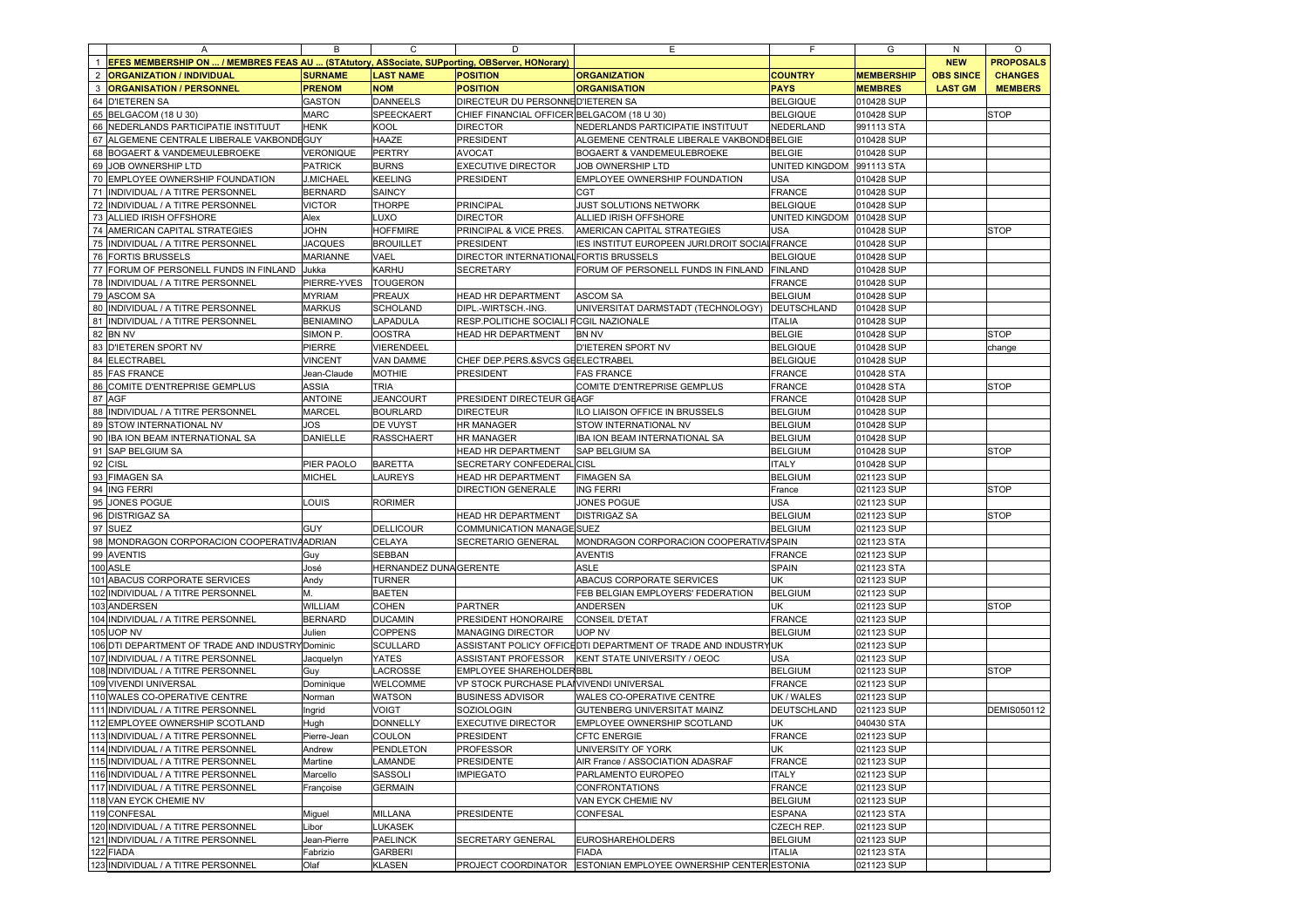|                | A                                                                                             | В              | C                    | D                                           | E                                                          | F                     | G                 | N                | O                |
|----------------|-----------------------------------------------------------------------------------------------|----------------|----------------------|---------------------------------------------|------------------------------------------------------------|-----------------------|-------------------|------------------|------------------|
| $\mathbf{1}$   | EFES MEMBERSHIP ON  / MEMBRES FEAS AU  (STAtutory, ASSociate, SUPporting, OBServer, HONorary) |                |                      |                                             |                                                            |                       |                   | <b>NEW</b>       | <b>PROPOSALS</b> |
| $\overline{2}$ | <b>ORGANIZATION / INDIVIDUAL</b>                                                              | <b>SURNAME</b> | <b>LAST NAME</b>     | <b>POSITION</b>                             | <b>ORGANIZATION</b>                                        | <b>COUNTRY</b>        | <b>MEMBERSHIP</b> | <b>OBS SINCE</b> | <b>CHANGES</b>   |
| 3              | <b>ORGANISATION / PERSONNEL</b>                                                               | <b>PRENOM</b>  | <b>NOM</b>           | <b>POSITION</b>                             | <b>ORGANISATION</b>                                        | <b>PAYS</b>           | <b>MEMBRES</b>    | <b>LAST GM</b>   | <b>MEMBERS</b>   |
| 124            | INDIVIDUAL / A TITRE PERSONNEL                                                                | August         | VAN PUT              | Ere-Voorzitter                              | MERCATOR (HBK SPAARBANK)                                   | <b>BELGIUM</b>        | 021123 SUP        |                  |                  |
| 125            | MONIDEE FINANCE BV                                                                            | Hans           | <b>VAN TOL</b>       | Director                                    | MONIDEE FINANCE BV                                         | NEDERLAND             | 021123 SUP        |                  |                  |
| 126            | SOCIETE GENERALE SGAM/INV/EDE                                                                 | Denis          | <b>AUXENFANS</b>     | Epargne Salariale                           | SOCIETE GENERALE SGAM/INV/EDE                              | <b>FRANCE</b>         | 021123 SUP        |                  |                  |
|                | 127 FRANCE TELECOM                                                                            | Gérard         | <b>GRUET-MASSON</b>  | Directeur des Relations avec France TELECOM |                                                            | <b>FRANCE</b>         | 021123 SUP        |                  |                  |
|                | 128 INDIVIDUAL / A TITRE PERSONNEL                                                            | Mary           | LANDRY               | <b>Board Chair</b>                          | MARYLAND BRUSH COMPANY                                     | <b>USA</b>            | 021123 SUP        |                  |                  |
| 129            | INDIVIDUAL / A TITRE PERSONNEL                                                                | Robin          | <b>BLAGBURN</b>      |                                             | UNITY TRUST BANK                                           | <b>UK</b>             | 021123 SUP        |                  |                  |
| 130            | INDIVIDUAL / A TITRE PERSONNEL                                                                | Nicolas        | COULON               | Président                                   | COULON & ASSOCIES CONSEILS                                 | <b>FRANCE</b>         | 021123 SUP        |                  |                  |
| 131            | INDIVIDUAL / A TITRE PERSONNEL                                                                | Claus          | <b>BISLEV</b>        | Chief Consultant                            | <b>AGIO PARTNERS</b>                                       | <b>DENMARK</b>        | 021123 SUP        |                  |                  |
| 132            | INDIVIDUAL / A TITRE PERSONNEL                                                                | Ryszard        | <b>STOCKI</b>        | Assistant Professor                         | TOWARZYSTWO DORADCZE                                       | <b>POLAND</b>         | 021123 SUP        |                  |                  |
| 133            | INDIVIDUAL / A TITRE PERSONNEL                                                                | Per            | <b>AHLSTROM</b>      | Editor                                      |                                                            | <b>SWEDEN</b>         | 021123 SUP        |                  |                  |
|                | 134 INDIVIDUAL / A TITRE PERSONNEL                                                            | Robert         | <b>O'NEIL</b>        | <b>Production Coordinator</b>               | CASA NUEVA Worker-Owned Coop                               | <b>USA</b>            | 021123 SUP        |                  |                  |
| 135            |                                                                                               |                | <b>ERDAL</b>         |                                             |                                                            | <b>UK</b>             |                   |                  |                  |
|                | <b>BAXI PARTNERSHIP LTD</b>                                                                   | David          |                      | <b>EXECUTIVE DIRECTOR</b>                   | <b>BAXI PARTNERSHIP LTD</b>                                |                       | 021123 SUP        |                  |                  |
| 136            | INDIVIDUAL / A TITRE PERSONNEL                                                                | Gurli          | <b>JAKOBSEN</b>      | PROJECT MANAGER                             | LO-SKOLEN                                                  | <b>DENMARK</b>        | 021123 SUP        |                  |                  |
|                | 137 INDIVIDUAL / A TITRE PERSONNEL                                                            | Fred           | <b>FREUNDLICH</b>    | Professor                                   | MONDRAGON UNIVERSITY                                       | <b>SPAIN</b>          | 021123 SUP        |                  |                  |
|                | 138 INDIVIDUAL / A TITRE PERSONNEL                                                            | Dan            | <b>BELL</b>          | Director                                    | OHIO EMPLOYEE OWNERSHIP CENTER                             | <b>USA</b>            | 021123 SUP        |                  |                  |
| 139            | INDIVIDUAL / A TITRE PERSONNEL                                                                | Shann          | <b>TURNBULL</b>      | Director                                    | AUSTRALIAN EO ASSOCIATION                                  | <b>AUSTRALIA</b>      | 021123 SUP        |                  |                  |
|                | 140 INDIVIDUAL / A TITRE PERSONNEL                                                            | David          | <b>BINNS</b>         | Director                                    | THE BEYSTER INSTITUTE                                      | <b>USA</b>            | 021123 SUP        |                  |                  |
|                | 141 AGROKOMERC SHAREHOLDERS                                                                   | Enver          | MUNJAKOVIC           | President                                   | AGROKOMERC SHAREHOLDERS                                    | <b>BOSNIA</b>         | 021123 ASS        |                  |                  |
| 142            | FABI FEDERAZIONE AUTONOMA BANCARI IT/Fabrizio                                                 |                | <b>GARBERI</b>       | International representative                | FABI FEDE.AUTONOMA BANCARI ITALIANI                        | <b>ITALIA</b>         | 040430 SUP        |                  |                  |
| 143            | INDIVIDUAL / A TITRE PERSONNEL                                                                | Mark           | KLINEDINST           | Professor                                   | UNIV.SOUTH MISSISSIPPI                                     | <b>USA</b>            | 040430 SUP        |                  |                  |
| 144            | INDIVIDUAL / A TITRE PERSONNEL                                                                | Zvone          | <b>ZUPAN</b>         | President                                   | DEZAP / PAP.TELEMATIKA                                     | <b>SLOVENIA</b>       | 040430 SUP        |                  |                  |
| 145            | INDIVIDUAL / A TITRE PERSONNEL                                                                | Darko          | <b>TIPURIC</b>       | Professor                                   | University of Zagreb                                       | CROATIA               | 040430 SUP        |                  |                  |
| 146            | INDIVIDUAL / A TITRE PERSONNEL                                                                | Damir          | <b>SKANSI</b>        | ESOP Manager                                | Dalekovod Inc                                              | CROATIA               | 040430 SUP        |                  |                  |
| 147            | INDIVIDUAL / A TITRE PERSONNEL                                                                | Teemu          | <b>UUKKA</b>         | Chairman                                    | Personal Fund of Sanoma Corporationi                       | <b>FINLAND</b>        | 040430 SUP        |                  |                  |
| 148            | INDIVIDUAL / A TITRE PERSONNEL                                                                | Erkki          | KANGAS               | Project Manager                             | Cooperative Sataosaajat                                    | <b>FINLAND</b>        | 040430 SUP        |                  |                  |
|                | 149 INDIVIDUAL / A TITRE PERSONNEL                                                            | Eric           | KAARSEMAKER          | PhD Student                                 | University of Nijmegen                                     | NEDERLAND             | 040430 SUP        |                  |                  |
| 150            | INDIVIDUAL / A TITRE PERSONNEL                                                                | Wilhelm        | <b>RASINGER</b>      | Director                                    | AUSTRIAN SHAREHOLDER ASSOCIATION                           | <b>AUSTRIA</b>        | 040430 SUP        |                  |                  |
| 151            | INDIVIDUAL / A TITRE PERSONNEL                                                                | Anthony        | <b>JENSEN</b>        | Director                                    | ITHACA BUSINESS STRATEGIES                                 | UK                    | 040430 SUP        |                  |                  |
| 152            | INDIVIDUAL / A TITRE PERSONNEL                                                                | Marco          | CARAMELLI            | Professor                                   | Université de Montpellier 2                                | <b>FRANCE</b>         | 040430 SUP        |                  |                  |
| 153            | INDIVIDUAL / A TITRE PERSONNEL                                                                | Ricardo        | <b>BAHIA MACHADO</b> | Professor                                   | Universidade Potucalense                                   | PORTUGAL              | 040430 SUP        |                  |                  |
| 154            | INDIVIDUAL / A TITRE PERSONNEL                                                                | Filippo        | DE AGOSTINI          | Student                                     |                                                            | <b>FRANCE</b>         | 040430 SUP        |                  |                  |
| 155            | L'ASSOCIATIF FINANCIER ASBL                                                                   | Marc           | MATHIEU              | Director                                    | L'ASSOCIATIF FINANCIER ASBL                                | <b>BELGIUM</b>        | 040430 SUP        |                  |                  |
| 156            | <b>FEAS BELGIUM ASBL</b>                                                                      | Marc           | MATHIEU              | Director                                    | <b>FEAS BELGIUM ASBL</b>                                   | <b>BELGIUM</b>        | 040430 STA        |                  |                  |
| 157            | JOHANSON BERENSON LLP                                                                         | David R.       | <b>JOHANSON</b>      | Managing Partner                            | JOHANSON BERENSON LLP                                      | <b>USA</b>            | 040611 OBS        | OBS              | <b>SUP</b>       |
| 158            |                                                                                               |                | <b>MARKUN</b>        |                                             |                                                            | <b>USA</b>            |                   | OBS              | <b>SUP</b>       |
| 159            | JOHANSON BERENSON LLP                                                                         | Rachel J.      |                      | Partner                                     | JOHANSON BERENSON LLP                                      |                       | 040611 OBS        |                  |                  |
|                | <b>KSLP</b>                                                                                   | Zdenek         | <b>SREIN</b>         |                                             | <b>KSLP</b>                                                | CZECH REP             | 040720 STA        |                  | <b>STA</b>       |
| 160            | KONCAR ELECTRICAL INDUTRIES INC.                                                              | Vladimir       | <b>PLECKO</b>        |                                             | Member of Management Boar KONCAR ELECTRICAL INDUSTRIE INC. | CROATIA               | 040920 OBS        | OBS              | <b>SUP</b>       |
| 161            | INDIVIDUAL / A TITRE PERSONNEL                                                                | Kerstin        | <b>HALLIK</b>        | Consultant                                  | INST.OF NATIONAL DEVELOPMENT & COORLESTONIA                |                       | 041015 OBS        | OBS              | <b>SUP</b>       |
|                | 162 LLOYDS TSB REGISTRARS                                                                     | Phil           | AINSLEY              |                                             | Senior Manager Employee Sh LLOYDS TSB REGISTRARS           | UNITED KINGDOM        | 050217 OBS        | OBS              | <b>SUP</b>       |
| 163            | INDIVIDUAL / A TITRE PERSONNEL                                                                | Ahn            | BYUNG-RYONG          | Director                                    | PRESIDENTIAL COMMITTEE ON SOCIAL INCL SOUTH KOREA          |                       | 050224 OBS        | OBS              | <b>SUP</b>       |
| 164            | <b>ICC ESOP TRUSTEE LTD</b>                                                                   | Bernard        | DALY                 | <b>ESOP Trustee</b>                         | ICC ESOP TRUSTEE LTD                                       | <b>IRELAND</b>        | 050314 OBS        | OBS              | <b>STA</b>       |
| 165            | INDIVIDUAL / A TITRE PERSONNEL                                                                | Erkki          | LAITINEN             |                                             | Project Manager SME TransfeSME ASSOCIATION OF SAVO REGION  | <b>FINLAND</b>        | 050322 OBS        | OBS              | <b>SUP</b>       |
| 166            | INDIVIDUAL / A TITRE PERSONNEL                                                                | Geoffrey       | <b>BOND</b>          | Director                                    | THE RM2 PARTNERSHIP LTD                                    | UNITED KINGDOM        | 050425 OBS        | OBS              | SUP              |
| 167            | INDIVIDUAL / A TITRE PERSONNEL                                                                | Gregory        | <b>COHN</b>          | Manager                                     | COOP DEVELOPMENT AGENCY                                    | <b>UNITED KINGDOM</b> | 050425 OBS        | OBS              | SUP              |
| 168            | INDIVIDUAL / A TITRE PERSONNEL                                                                | Peter          | <b>KENYON</b>        | Director                                    | <b>KENYON ASSOCIATES</b>                                   | UNITED KINGDOM        | 050426 OBS        | OBS              | <b>SUP</b>       |
| 169            | INDIVIDUAL / A TITRE PERSONNEL                                                                | Tatiana        | <b>ERSHOVA</b>       | Director                                    | CDIET CENTRE FOR DEMOCRATIC INITIATIVERUSSIA               |                       | 050427 OBS        | OBS              | <b>SUP</b>       |
| 170            | INDIVIDUAL / A TITRE PERSONNEL                                                                | Barbara        | <b>BLASZCZYK</b>     | Professor                                   | CASE CENTER FOR SOCIAL AND ECONOMIC POLAND                 |                       | 050506 OBS        | OBS              | SUP              |
| 171            | INDIVIDUAL / A TITRE PERSONNEL                                                                | Stanislaw      | <b>RUDOLF</b>        | Professor                                   | UNIVERSITY OF LODZ                                         | <b>POLAND</b>         | 050510 OBS        | OBS              | SUP              |
| 172            | INDIVIDUAL / A TITRE PERSONNEL                                                                | Bob            | CANNELL              | Partner                                     | COOPERATIVE BUSINESS CONSULTANTS                           | UNITED KINGDOM        | 050517 OBS        | OBS              | <b>SUP</b>       |
| 173            | INDIVIDUAL / A TITRE PERSONNEL                                                                | John           | MEEHAN               | Sales Manager                               | COMPUTERSHARE                                              | UNITED KINGDOM        | 050519 OBS        | OBS              | <b>SUP</b>       |
| 174            | <b>VERSO CONSEIL</b>                                                                          | Cathy          | PIANON               | Directeur Général                           | <b>VERSO CONSEIL</b>                                       | <b>FRANCE</b>         | 050525 OBS        | OBS              | <b>SUP</b>       |
| 175            | INDIVIDUAL / A TITRE PERSONNEL                                                                | Fatima         | <b>BENACHOUR</b>     | Co-Manager                                  | <b>CEFRA</b>                                               | <b>ALGERIA</b>        | 050603 OBS        | OBS              | <b>SUP</b>       |
| 176            |                                                                                               |                |                      |                                             |                                                            |                       |                   |                  |                  |
| 177            |                                                                                               |                |                      |                                             |                                                            |                       |                   |                  |                  |
| 178            |                                                                                               |                |                      |                                             |                                                            |                       |                   |                  |                  |
| 179            |                                                                                               |                |                      |                                             |                                                            |                       |                   |                  |                  |
| 180            |                                                                                               |                |                      |                                             |                                                            |                       |                   |                  |                  |
|                |                                                                                               |                |                      |                                             |                                                            |                       |                   |                  |                  |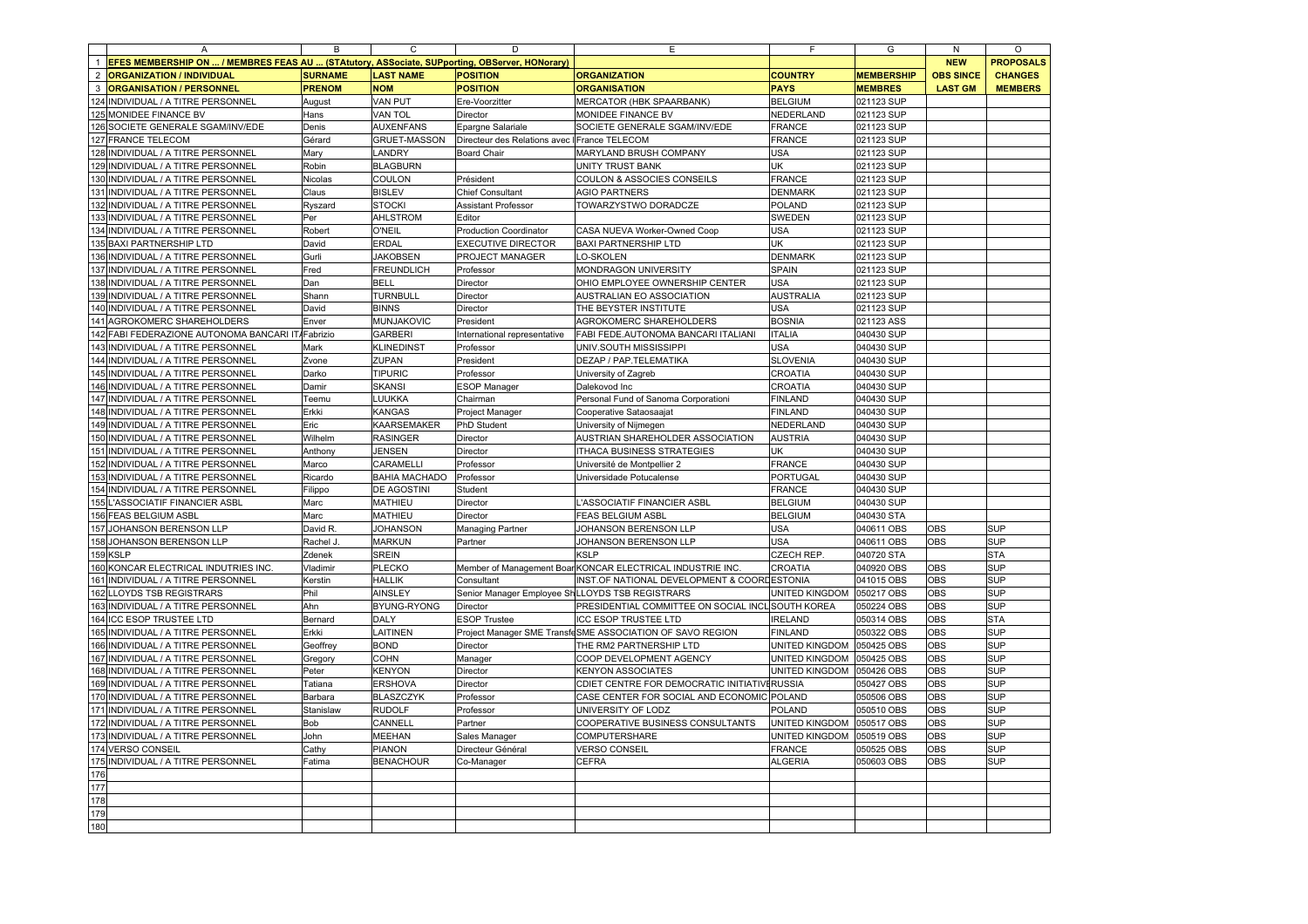# Appendix 8: **EUROPEAN FEDERATION OF EMPLOYEE SHARE OWNERSHIP FEDERATION EUROPEENNE DE L'ACTIONNARIAT SALARIE**

**EXTRAORDINARY GENERAL MEETING OF MEMBERS ON SEPTEMBER 25, 2004** 

Held at EFES, 135 Avenue Voltaire, Bruxelles, 10 a.m. -

# **Decisions to be taken**

1. Approval: Attendance and proxies

- 2. Approval: Report and minutes of the general meeting of April 30, 2004
- 3. Approval: Financial report, accounts 2003 and budget 2004
- 4. Decision about the idea of a new audit
- 5. Approval: Final discharge to the directors
- 6. Approval: Changes in the Board (FAS France retires from the Board)

Meeting opened by Marc Mathieu. Chair of meeting: Pierre Vanrijkel. Minutes in English, Gurli Jakobsen.

# **1. Attendance, votes and proxies**

*Organisation members:* 

Ass. Actionnaires Salariés ING/Pierre Vanrikjel, KSLP/Zdenek Srein, FAS France/Jean-Claude Mothie, Philippe Bernheim, Vincent Dutfoy, Share-participation Foundation/Janos Lukacs, Nederlands Participatie Instituut/Arie de Ruyter, DEZAP/Zvone Zupan, MCC/Adrian Celaya, CONFESAL and ASLE/Javier San Jose, Employee Ownership Scotland/Hugh Donnelly, JOL/ David Wheatcroft, EFES Belgium/Marc Mathieu

*Individual members:* 

Gorm Winther, Myriam Biot, Dan Bell, Ryszard Stocki, Gurli Jakobsen, Ingrid Voigt (proxy)

MM clarifies the distribution of votes. Votes are given to individual members, and organisations members. Members that are both personal members and represent an organisation have multiple votes. Example: Pierre has 7 votes. Jean Claude and Vincent share one vote as both are representatives of the same organisation, FAS. There is a total of 26 votes present at this meeting.

List of participants and distribution of votes is approved unanimously The agenda is approved unanimously .

# **2. Report and minutes of the general meeting of April 30, 2004.**

The report and minutes were unanimously accepted.

# **3. Financial report, accounts 2003 and budget 2004**

MM clarifies the situation of EFES during the last year, and his personal role and involvement. See written report from MM.

The economically very difficult period of EFES was last year (2003). Urgent help was asked and members have contributed with real help. A contribution as to the costs of the Bilbao conference is being asked.

After listening to an extensive presentation by MM the assembly accepted the clarification as expressed by Ariel de Ruyter:

"In Holland we appreciate the elucidation you (MM) have given on the accounts of EFES and your roles. We have the information now, and are impressed about your personal dedication. We were informed we needed clarification. We are completely satisfied for that."

The report was unanimously accepted.

Financial accounts 2003

See written report.

Compared to the average costs of a lobbying organisation, the economic basis for EFES is considerably below average. MM has personally put guarantee for the bank loan of EFES.